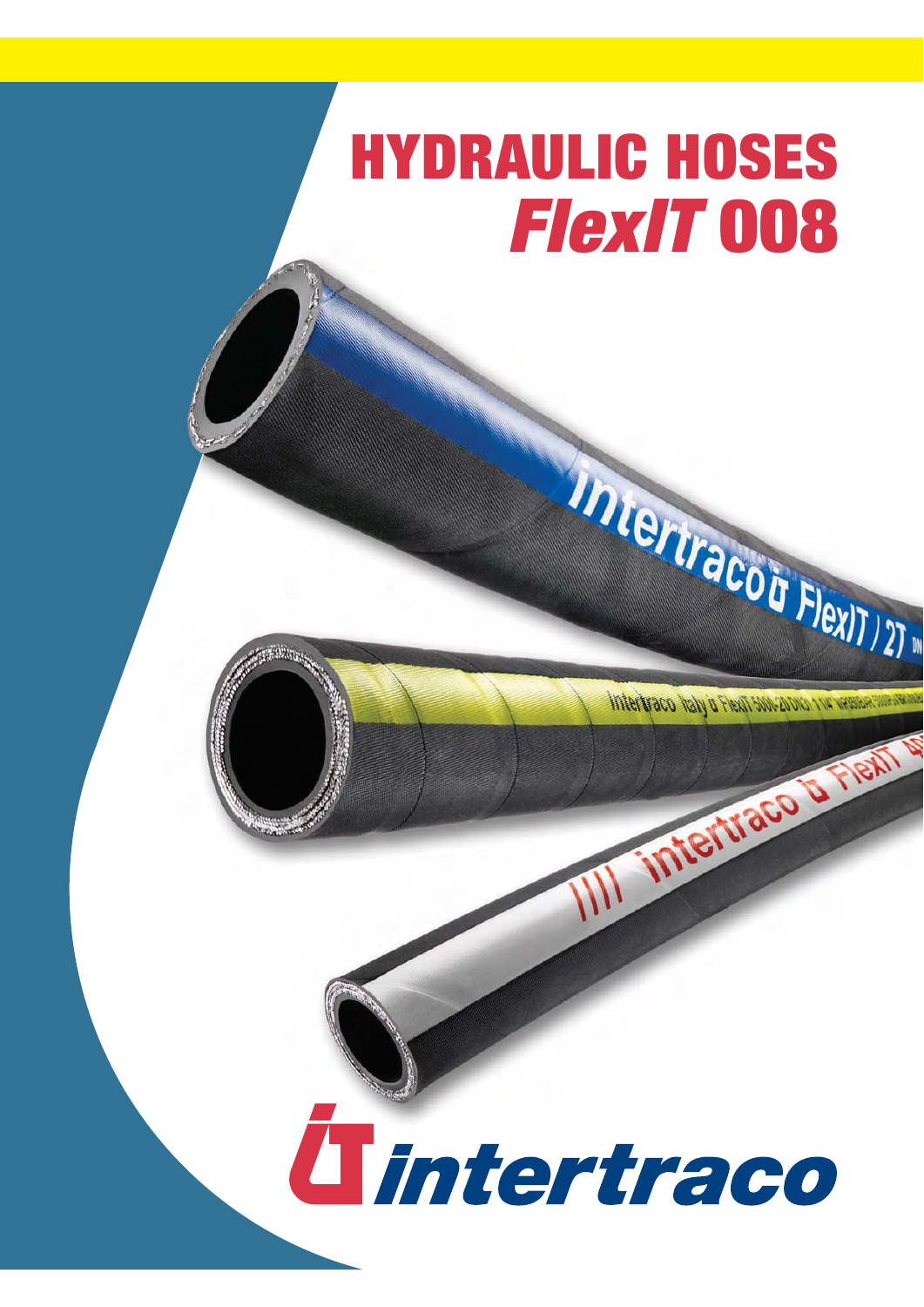

# **HYDRAULIC HOSES** *FlexIT* **008**

© Intertraco (Italia) S.p.A.

Flexible Hoses Catalogue FlexIT 008 - rev.00 - March 8, 2008

The data reported in this catalogue are not binding. Intertraco (Italia) S.p.A. reserves the right to change specifications without notice.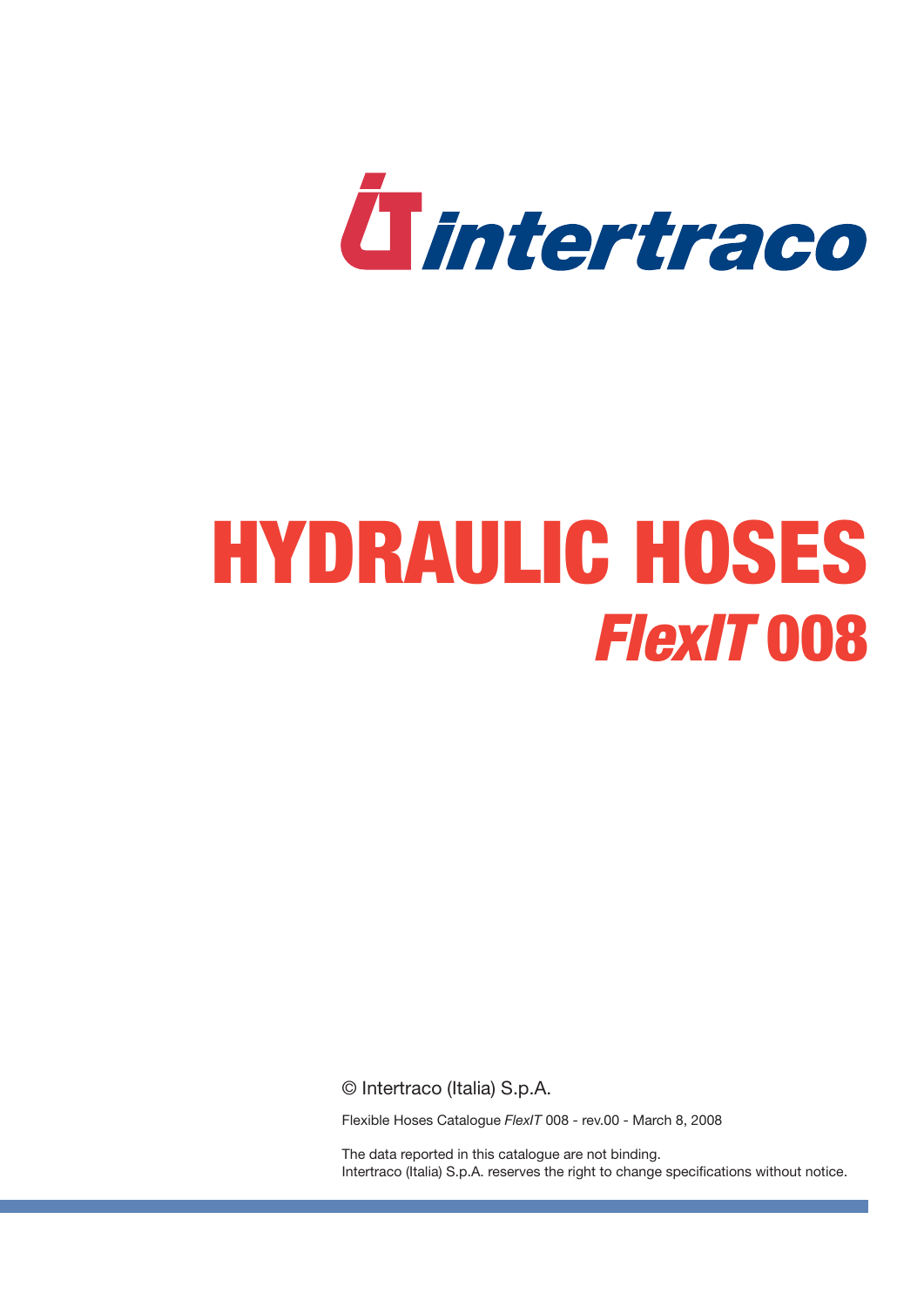## **WARNING**



Intertraco products are part of an engineered system which must be assembled and used in accordance with Intertraco instructions and limitations.

r Failure to follow Intertraco instructions and limitations could lead to premature hose or hose assemblies failures resulting in property damage, serious injury or death.

r Intertraco's limited warranty shall apply only if the customer uses hose and couplings specifically engineered and produced to Intertraco process specifications.

r Intertraco disclaims any responsibility or liability for any hose assemblies not produced from genuine Intertraco hose and couplings, in conformance with Intertraco process specifications for each specific hose assembly.

r Intertraco does not identify all the end users of its products so that cannot distribute to these end users the product safety and use information.

Therefore, we must rely on the sellers and distributors of Intertraco products to provide a copy of this warning and precautions to all the end users.

r It is not allowed to select or use hose and couplings without reading this warning, the precautions on page 28 and the specific instructions contained into hose data sheets.

when selecting a compatible fitting series please always make reference to the Intertraco hose and fittings compatibility chart and assembling instructions.

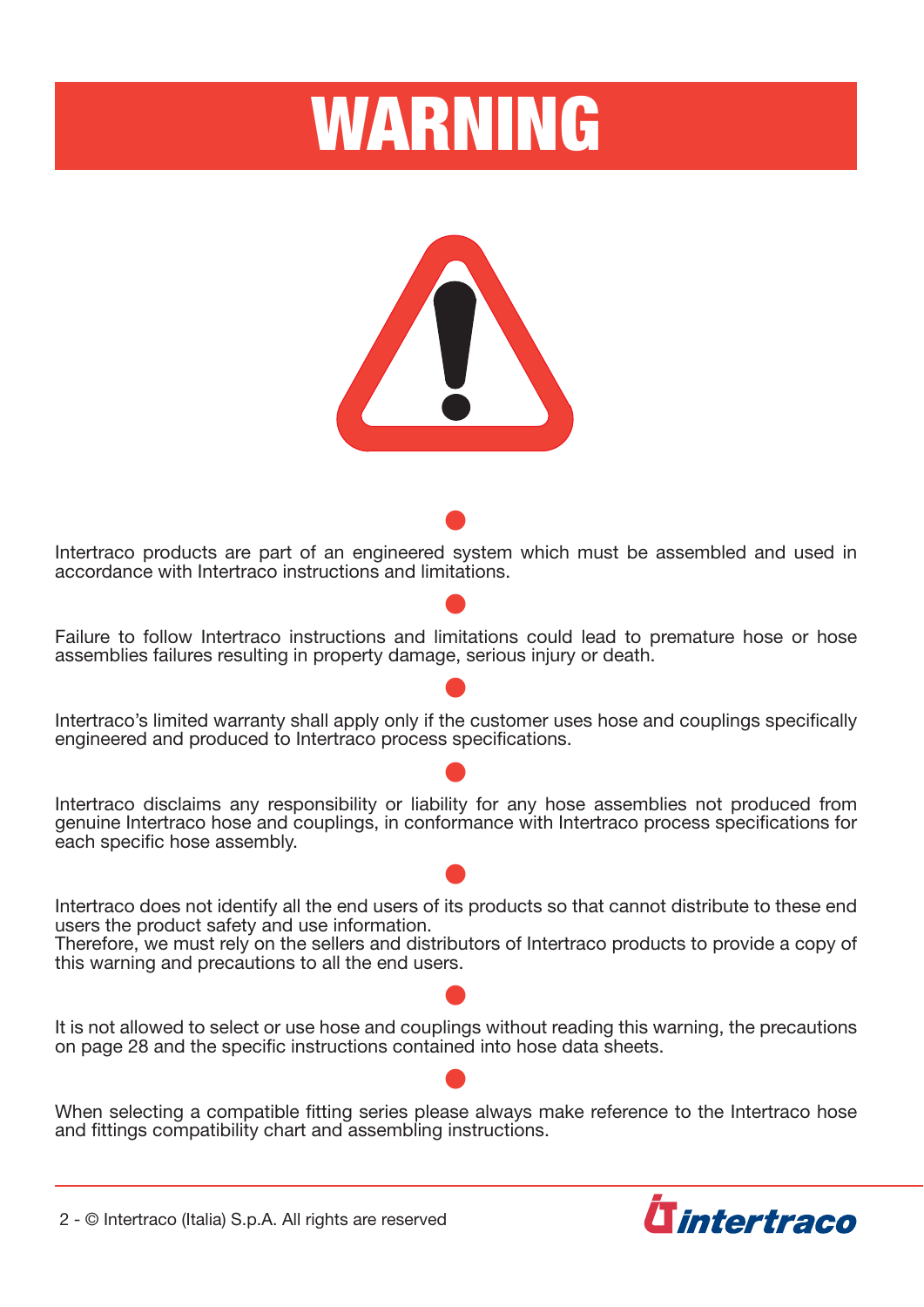## *Index*

| <b>HOSES</b>          |                                                                              |                                             |             |
|-----------------------|------------------------------------------------------------------------------|---------------------------------------------|-------------|
| <b>HOSE TYPE</b>      | <b>HOSE STANDARD</b>                                                         | <b>DESCRIPTION</b>                          | <b>PAGE</b> |
|                       |                                                                              |                                             |             |
| <b>FlexIT 1T</b>      | EN 853 1SN - Exceeds SAE 100 R1AT                                            | One Wire Braid Hose                         | 6           |
| FlexIT <sub>2T</sub>  | EN 853 2SN - Exceeds SAE 100 R2AT                                            | Two wire Braid Hose                         | 7           |
| <b>FlexIT HT1</b>     | EN 853 1SN - Exceeds SAE 100 R1AT                                            | One Wire Braid High Temperature Hose        | 8           |
| <b>FlexIT HT2</b>     | EN 853 2SN - Exceeds SAE 100 R2AT                                            | Two Wire Braid High Temperature Hose        | 9           |
| FlexIT SK117          | Meets or Exceeds: EN 857 1SC, all Sizes<br>SAE 100 R17, Sizes 04 -05 -06 -08 | One Wire Braid Compact Hose                 | 10          |
| FlexIT SK142          | SAE 100 R16                                                                  | One Wire Braid Compact Hose                 | 11          |
| FlexIT SC216          | EN 857 2SC - Exceeds SAE 100 R16                                             | Two Wire Braid Compact Hose                 | 12          |
| FlexIT SK216          | Exceeds: EN 857 2SC, all Sizes - SAE 100 R17,<br>Sizes 10 -12 -16            | Two Wire Braid Compact Hose                 | 13          |
| FlexIT 3T             | <b>Forestry Hose</b>                                                         | Three Wire Braid Compact Hose               | 14          |
| <b>FlexIT PT</b>      | Pilot Hose                                                                   | One Wire Braid Hose                         | 15          |
| <b>FlexIT R4</b>      | <b>SAE 100 R4</b>                                                            | One Helical Wire And Two Textile Braid Hose | 16          |
| <b>FlexIT R5</b>      | SAE 100 R5                                                                   | One Textile And One Wire Braid Hose         | 17          |
| <b>FlexIT EZ-Lock</b> | <b>SAE 100 R6</b>                                                            | Push-on Hose                                | 18          |
| <b>FlexIT T7</b>      | Meets or Exceeds EN 855 R7 and SAE 100 R7                                    | Two Textile Braid Hose                      | 19          |
| FlexIT T14            | SAE 100 R14                                                                  | One Wire Braid Hose                         | 20          |
| <b>FlexIT P4</b>      | <b>EN 856 4SP</b>                                                            | Four Wire Spiral Hose                       | 21          |
| <b>FlexIT H4</b>      | <b>EN 856 4SH</b>                                                            | Four Wire Spiral Hose                       | 22          |
| <b>FlexIT SHP</b>     | EN 856 4SP - Exceeds SAE 100 R12                                             | Four Wire Spiral Hose                       | 23          |
| FlexIT S12            | Meets or Exceeds SAE 100 R12                                                 | Four Wire Spiral Hose                       | 24          |
| <b>FlexIT 5000</b>    | EN 856 R13 - SAE 100 R13                                                     | Four or Six Wire Spiral Hose                | 25          |
| <b>FlexIT 6000</b>    | SAE 100 R15 - Exceeds SAE 100 R13                                            | Four or Six Wire Spiral Hose                | 26          |
| <b>FlexIT WB</b>      | Waterblast Hose                                                              | Four or Six Wire Spiral Hose                | 27          |

#### **CHARTS AND OTHER INFORMATIONS DESCRIPTION PAGE**

| Wire Braid and Spiral Hose Range and Sizes           |    |
|------------------------------------------------------|----|
| Hose Selection Chart by Max Working Pressure         | 5  |
| Precautions                                          | 28 |
| Selecting Hose Size by Flow Capacity                 | 29 |
| Chemical Compatibility Chart For FlexIT Rubber Hoses | 30 |
| Correct Hose Assembly Installation                   | 32 |



© Intertraco (Italia) S.p.A. All rights are reserved - 3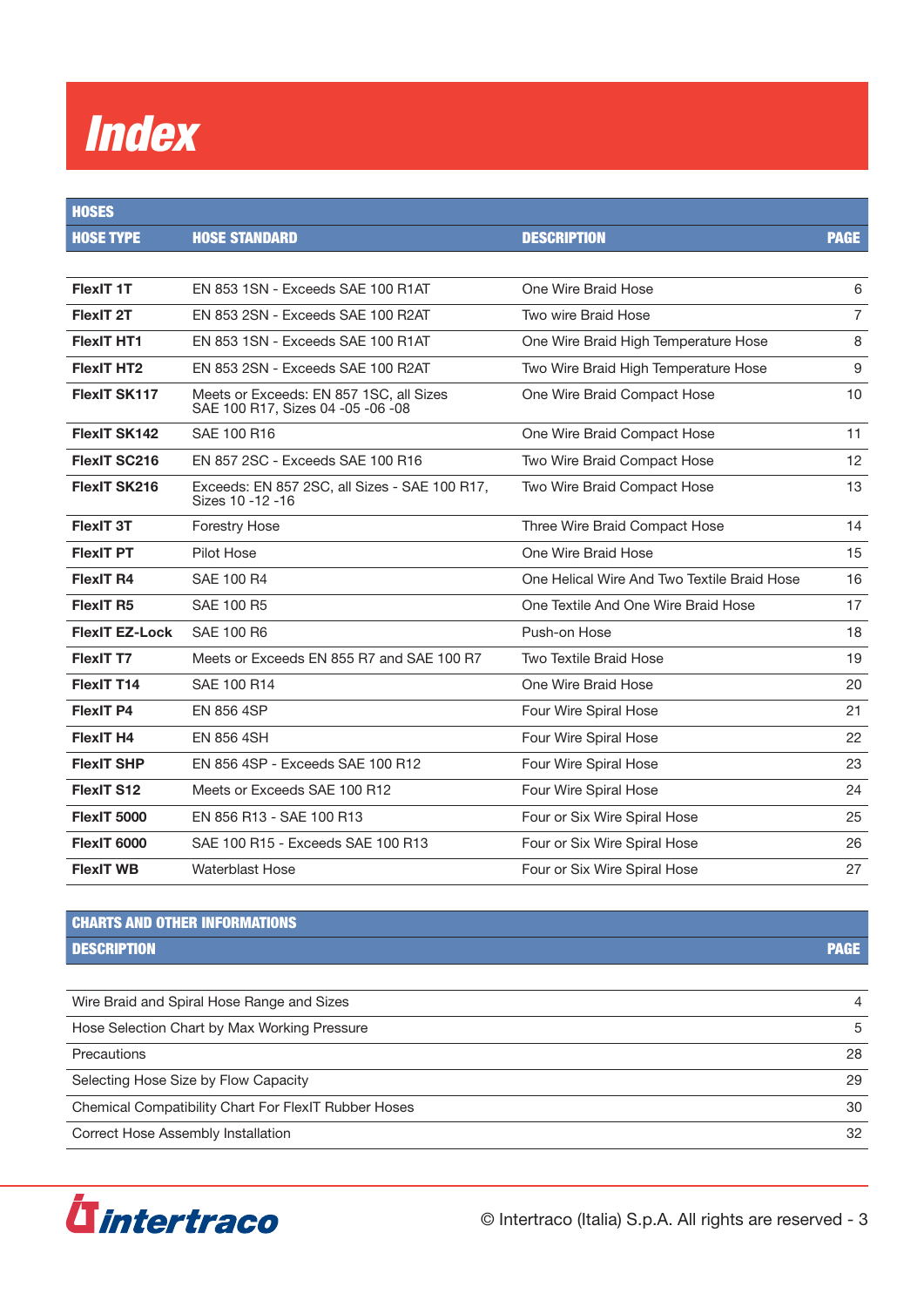## *Wire Braid and Spiral Hose Range and Sizes*

#### **INTERTRACO WIRE BRAID HOSE RANGE**

|                                       |                                | $\boldsymbol{\theta}$ mm | 3                   | 5      | 6                   | 8         | 10               | 12    | 16            | 19               | 25              | 31                | 38                | 51                 | 63    | 76    | 102               |
|---------------------------------------|--------------------------------|--------------------------|---------------------|--------|---------------------|-----------|------------------|-------|---------------|------------------|-----------------|-------------------|-------------------|--------------------|-------|-------|-------------------|
| <b>Intertraco</b><br><b>Hose Type</b> | <b>Hose</b><br><b>Standard</b> | <b>Ø</b> inch            | $1/8$ <sup>33</sup> | 3/16"  | $1/4$ <sup>33</sup> | 5/16"     | 3/8"             | 1/2"  | 5/8"          | $3/4$ "          | 19 <sub>1</sub> |                   | $11/4"$ $11/2"$   | 2 <sup>m</sup>     | 21/2" | $3^n$ | $4$ <sup>33</sup> |
|                                       |                                | <b>Size</b>              | $-02$               | $-03$  | $-04$               | $-05$     | $-06$            | $-08$ | $-10$         | $-12$            | $-16$           | $-20$             | $-24$             | $-32$              | $-40$ | $-48$ | $-64$             |
| <b>FlexIT 1T</b>                      | <b>EN 853 1SN</b>              |                          |                     |        |                     |           |                  |       |               |                  |                 |                   |                   |                    |       |       |                   |
| <b>FlexIT 2T</b>                      | <b>EN 853 2SN</b>              |                          |                     |        |                     |           |                  |       |               |                  |                 |                   |                   |                    |       |       |                   |
| <b>FlexIT HT1</b>                     | <b>EN 853 1SN</b>              |                          |                     |        |                     |           |                  |       |               |                  |                 |                   |                   |                    |       |       |                   |
| <b>FlexIT HT2</b>                     |                                | <b>EN 853 2SN</b>        |                     |        | D                   |           |                  |       |               |                  |                 |                   |                   |                    |       |       |                   |
| <b>FlexIT SK117</b>                   | <b>EN 857 1SC</b>              |                          |                     |        |                     |           |                  |       |               |                  |                 |                   |                   |                    |       |       |                   |
| <b>FlexIT SK142</b>                   | <b>SAE 100 R16</b>             |                          |                     |        |                     |           |                  |       |               |                  |                 |                   |                   |                    |       |       |                   |
| FlexIT SC216                          | <b>EN857 2SC</b>               |                          |                     |        | O                   |           |                  |       |               |                  |                 |                   |                   |                    |       |       |                   |
| FlexIT SK216                          | ٠                              |                          |                     |        | $\bullet$           |           |                  |       | O             |                  |                 |                   |                   |                    |       |       |                   |
| <b>FlexIT 3T</b>                      | $\overline{\phantom{0}}$       |                          |                     |        |                     |           |                  |       |               | $\bullet$        |                 |                   |                   |                    |       |       |                   |
| <b>FlexIT PT</b>                      |                                |                          |                     | ●      | ∍                   | $\bullet$ |                  | D     |               |                  |                 |                   |                   |                    |       |       |                   |
| <b>FlexIT R4</b>                      | <b>SAE 100 R4</b>              |                          |                     |        |                     |           |                  |       |               | ◆                |                 |                   | $\bullet$         |                    | ●     | ●     |                   |
| FlexIT R5*                            | <b>SAE 100 R5</b>              |                          |                     | $R-04$ | $R-05$              | $R-06$    | R-08<br>(13/32") |       | $R-10$ $R-12$ | $R-16$<br>(7/8") |                 | $R-20$<br>(11/8") | $R-24$<br>(13/8") | $R-32$<br>(13/16") |       |       |                   |
| <b>FlexIT EZ-Lock</b>                 |                                | <b>SAE 100 R6</b>        |                     |        | D                   |           |                  |       |               |                  |                 |                   |                   |                    |       |       |                   |
| <b>FlexIT T7</b>                      | <b>SAE 100 R7</b>              |                          |                     |        |                     |           |                  |       |               |                  |                 |                   |                   |                    |       |       |                   |
| <b>FlexIT T14</b>                     | SAE 100 R14                    |                          | ●                   |        |                     |           |                  |       |               |                  |                 |                   |                   |                    |       |       |                   |

\* R5 hoses follow different nominal bore.

#### *L***T INTERTRACO WIRE SPIRAL HOSE RANGE**

|                                       |                                | $\boldsymbol{\theta}$ mm | $6\phantom{a}$ | 10        | 12    | 16    | 19    | 25             | 31        | 38        | 51    |
|---------------------------------------|--------------------------------|--------------------------|----------------|-----------|-------|-------|-------|----------------|-----------|-----------|-------|
| <b>Intertraco</b><br><b>Hose Type</b> | <b>Hose</b><br><b>Standard</b> | Ø inch                   | 1/4"           | 3/8"      | 1/2"  | 5/8"  | 3/4"  | 1 <sup>m</sup> | 11/4"     | 11/2"     | 2"    |
|                                       |                                | <b>Size</b>              | $-04$          | $-06$     | $-08$ | $-10$ | $-12$ | $-16$          | $-20$     | $-24$     | $-32$ |
| <b>FlexIT P4</b>                      | <b>EN 856 4SP</b>              |                          | ◆              | ◆         | ◆     | ♦     |       | ◆              |           | ♦         |       |
| <b>FlexIT H4</b>                      | <b>EN 856 4SH</b>              |                          |                |           |       |       | ◆     | ●              |           |           |       |
| <b>FlexIT SHP</b>                     | $\overline{\phantom{a}}$       |                          |                | $\bullet$ |       | ♦     |       | ◆              |           |           |       |
| <b>FlexIT S12</b>                     | <b>SAE 100 R12</b>             |                          |                |           |       |       | ◆     |                | $\bullet$ | $\bullet$ |       |
| <b>FlexIT 5000</b>                    | SAE 100 R13                    |                          |                |           |       |       |       |                |           |           |       |
| <b>FlexIT 6000</b>                    | <b>SAE 100 R15</b>             |                          |                |           |       |       |       |                |           |           |       |
| <b>FlexIT WB1</b>                     | $\overline{\phantom{a}}$       |                          |                | ▲         |       |       |       | ●              |           |           |       |
| <b>FlexIT WB2</b>                     |                                |                          |                | $\bullet$ |       |       |       |                |           |           |       |
| <b>FlexIT WB3</b>                     | $\overline{\phantom{a}}$       |                          |                |           |       |       |       |                |           |           |       |

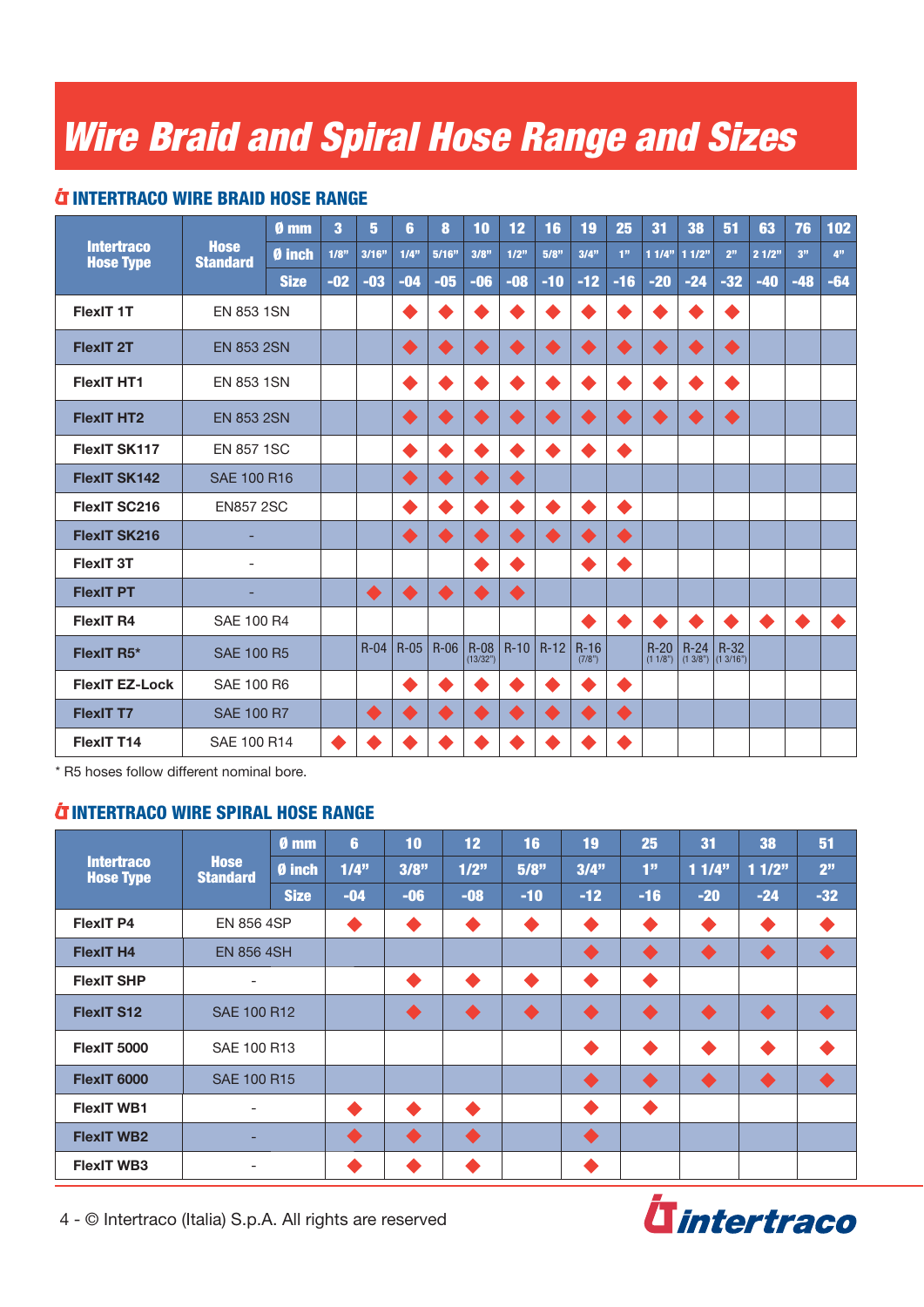## *Hose Selection Chart by Max Working Pressure*

| <b>Intertraco Hose Type</b> |                      |             | <b>FlexIT</b><br>11 | <b>FlexIT</b><br>2T | <b>FlexIT</b><br><b>SK117</b> | <b>FlexIT</b><br><b>SK142</b> | <b>FlexIT</b><br><b>SC216</b> | <b>FlexIT</b><br><b>SK216</b> | <b>FlexIT</b><br>3T | <b>FlexIT</b><br><b>P4</b> | <b>FlexIT</b><br><b>H4</b> | <b>FlexIT</b><br><b>SHP</b> | <b>FlexIT</b><br><b>S12</b> | <b>FlexIT</b><br>5000 | <b>FlexIT</b><br>6000 |
|-----------------------------|----------------------|-------------|---------------------|---------------------|-------------------------------|-------------------------------|-------------------------------|-------------------------------|---------------------|----------------------------|----------------------------|-----------------------------|-----------------------------|-----------------------|-----------------------|
|                             | <b>Hose Standard</b> |             | EN                  | EN                  | EN                            | <b>SAE</b>                    | <b>EN</b>                     |                               |                     | <b>EN</b>                  | EN                         |                             | <b>SAE</b>                  | <b>SAE</b>            | <b>SAE</b>            |
| $\theta$ mm                 | <b>Ø</b> inch        | <b>Size</b> | 853<br>1SN          | 853<br>2SN          | 857<br>1SC                    | 100<br><b>R16</b>             | 857<br><b>2SC</b>             | п                             | ┍                   | 856<br>4SP                 | 856<br>4SH                 |                             | 100<br><b>R12</b>           | 100<br><b>R13</b>     | 100<br><b>R15</b>     |
| 6                           | 1/4"                 | $-04$       | 225                 | 400                 | 250                           | 345                           | 400                           | 450                           |                     | 450                        |                            |                             |                             |                       |                       |
| 8                           | 5/16"                | $-05$       | 215                 | 350                 | 230                           | 295                           | 350                           | 420                           |                     |                            |                            |                             |                             |                       |                       |
| 10                          | 3/8"                 | $-06$       | 180                 | 330                 | 210                           | 275                           | 330                           | 385                           | 500                 | 445                        |                            | 450                         | 280                         |                       |                       |
| 12                          | 1/2"                 | $-08$       | 160                 | 275                 | 210                           | 240                           | 275                           | 345                           | 470                 | 415                        |                            | 420                         | 280                         |                       |                       |
| 16                          | 5/8"                 | $-10$       | 130                 | 250                 | 130                           |                               | 250                           | 290                           |                     | 350                        |                            | 350                         | 280                         |                       |                       |
| 19                          | 3/4"                 | $-12$       | 105                 | 215                 | 105                           |                               | 215                           | 280                           | 375                 | 350                        | 420                        | 350                         | 280                         | 350                   | 420                   |
| 25                          | 1"                   | $-16$       | 88                  | 165                 | 88                            |                               | 165                           | 230                           | 310                 | 280                        | 380                        | 280                         | 280                         | 350                   | 420                   |
| 31                          | 11/4"                | $-20$       | 63                  | 125                 |                               |                               |                               |                               |                     |                            | 350                        |                             | 210                         | 350                   | 420                   |
| 38                          | 11/2"                | $-24$       | 50                  | 90                  |                               |                               |                               |                               |                     |                            | 300                        |                             | 210                         | 350                   | 420                   |
| 51                          | 2"                   | $-32$       | 40                  | 80                  |                               |                               |                               |                               |                     |                            | 250                        |                             | 210                         | 350                   | 420                   |

### **BAR**

### **PSI**

|                 | <b>Intertraco Hose Type</b> |             | <b>FlexIT</b><br>11 | <b>FlexIT</b><br>2T | <b>FlexIT</b><br><b>SK117</b> | <b>FlexIT</b><br><b>SK142</b> | <b>FlexIT</b><br><b>SC216</b> | <b>FlexIT</b><br><b>SK216</b> | <b>FlexIT</b><br>3T | <b>FlexIT</b><br><b>P4</b> | <b>FlexIT</b><br><b>H4</b> | <b>FlexIT</b><br><b>SHP</b> | <b>FlexIT</b><br><b>S12</b> | <b>FlexIT</b><br>5000 | <b>FlexIT</b><br>6000 |
|-----------------|-----------------------------|-------------|---------------------|---------------------|-------------------------------|-------------------------------|-------------------------------|-------------------------------|---------------------|----------------------------|----------------------------|-----------------------------|-----------------------------|-----------------------|-----------------------|
|                 | <b>Hose Standard</b>        |             | EN                  | <b>EN</b>           | EN                            | <b>SAE</b>                    | <b>EN</b>                     |                               |                     | EN                         | <b>EN</b>                  |                             | <b>SAE</b>                  | <b>SAE</b>            | <b>SAE</b>            |
| 0 <sub>mm</sub> | <b>Ø</b> inch               | <b>Size</b> | 853<br><b>1SN</b>   | 853<br>2SN          | 857<br><b>1SC</b>             | 100<br><b>R16</b>             | 857<br><b>2SC</b>             |                               | -                   | 856<br>4SP                 | 856<br>4SH                 | п                           | 100<br><b>R12</b>           | 100<br><b>R13</b>     | 100<br><b>R15</b>     |
| 6               | 1/4"                        | $-04$       | 3265                | 5800                | 3600                          | 5000                          | 5800                          | 6500                          |                     | 6500                       |                            |                             |                             |                       |                       |
| 8               | 5/16"                       | $-05$       | 3120                | 5075                | 3300                          | 4300                          | 5000                          | 6000                          |                     |                            |                            |                             |                             |                       |                       |
| 10              | 3/8"                        | $-06$       | 2610                | 4785                | 3000                          | 4000                          | 4800                          | 5500                          | 7200                | 6500                       |                            | 6500                        | 4000                        |                       |                       |
| 12              | 1/2"                        | $-08$       | 2320                | 3990                | 3000                          | 3500                          | 4000                          | 5000                          | 6800                | 6000                       |                            | 6000                        | 4000                        |                       |                       |
| 16              | 5/8"                        | $-10$       | 1885                | 3625                | 1900                          |                               | 3600                          | 4200                          |                     | 5000                       |                            | 5000                        | 4000                        |                       |                       |
| 19              | 3/4"                        | $-12$       | 1525                | 3120                | 1500                          |                               | 3100                          | 4000                          | 5400                | 5000                       | 6000                       | 5000                        | 4000                        | 5000                  | 6000                  |
| 25              | 1"                          | $-16$       | 1275                | 2395                | 1250                          |                               | 2400                          | 3300                          | 4500                | 4000                       | 5500                       | 4000                        | 4000                        | 5000                  | 6000                  |
| 31              | 11/4"                       | $-20$       | 915                 | 1815                |                               |                               |                               |                               |                     |                            | 5000                       |                             | 3000                        | 5000                  | 6000                  |
| 38              | 11/2"                       | $-24$       | 725                 | 1305                |                               |                               |                               |                               |                     |                            | 4350                       |                             | 3000                        | 5000                  | 6000                  |
| 51              | 2"                          | $-32$       | 580                 | 1160                |                               |                               |                               |                               |                     |                            | 3600                       |                             | 3000                        | 5000                  | 6000                  |

You can select hoses which meet or exceed a certain Isobaric line by following the colour coding:

210 bar / 3000 psi 275 bar / 4000 psi 345 bar / 5000 psi 420 bar / 6000 psi



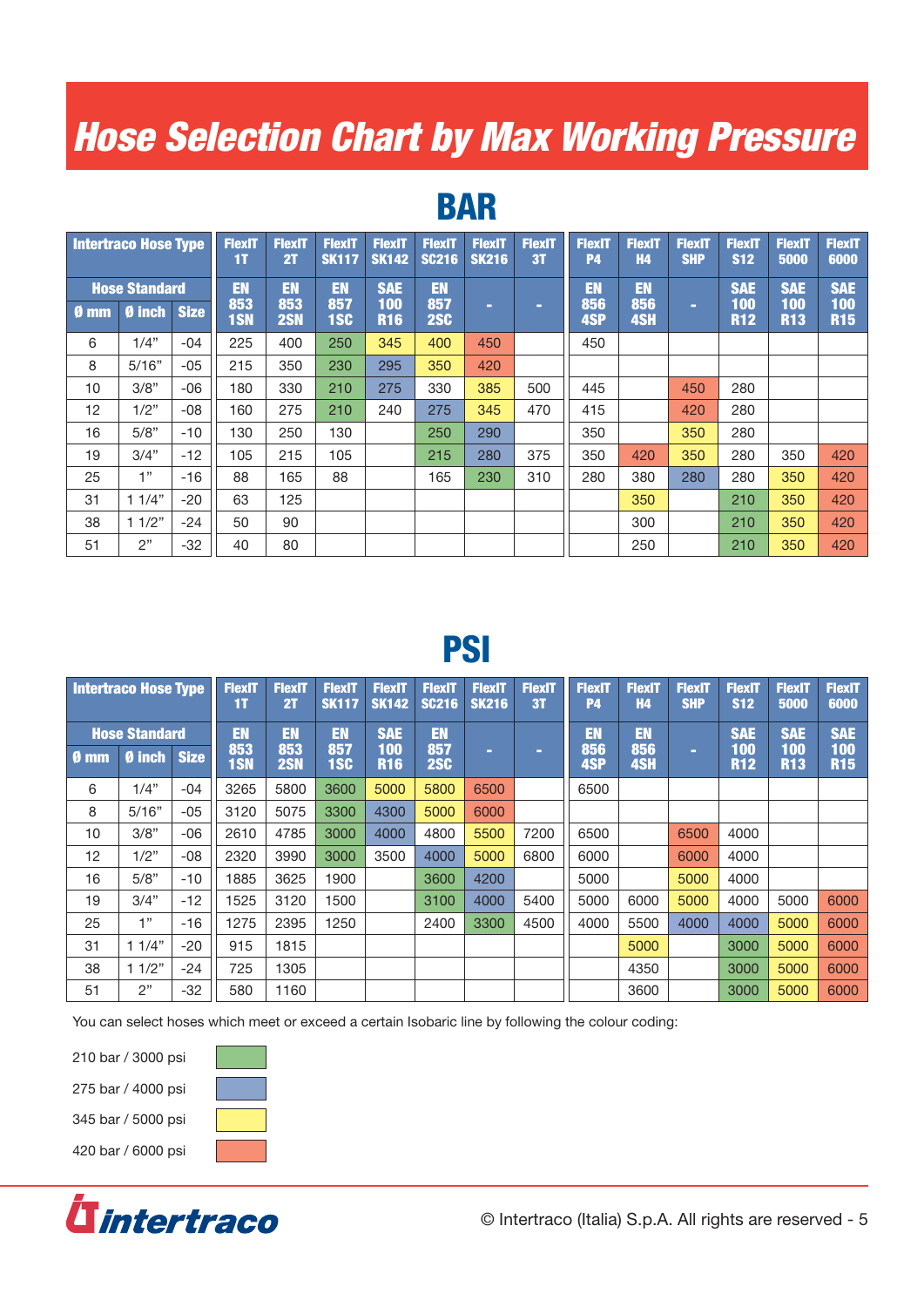# *FlexIT 1T*

### **ONE WIRE BRAID HOSE**

## **EN 853 1SN - EXCEEDS SAE 100 R1AT**



#### **A. Construction**

- 1 Synthetic rubber tube
- 2 One high tensile steel wire braid
- 3 Synthetic rubber cover, MSHA flame retardant approved

#### **B. Application**

Hydraulic oils, both mineral and biological Polyglycol base oils, water/oil emulsions and water

#### **C. Temperature range**

Hydraulic oils: -40 °C to +100 °C (-40 °F to +212°F) occasional peaks up to +125 °C (+250 °F) Polyglycol base oils, water-oil emulsions and water: up to  $+85$  °C (+185 °F)

| <b>HOSE TYPE</b> | $\overline{\mathbf{C}}$<br><b>Ø HOSE</b><br><b>INCH</b><br><b>DN</b> |        |             |      | <b>REINFORCEMENT</b><br><b>DIAMETER</b> |      | <b>OUTSIDE</b><br><b>DIAMETER</b> |       | WORKING<br>PRESSURE |       | <b>BURST</b><br><b>PRESSURE</b> |      | <b>BEND</b><br><b>RADIUS</b> |        | kg<br><b>WEIGHT</b> |
|------------------|----------------------------------------------------------------------|--------|-------------|------|-----------------------------------------|------|-----------------------------------|-------|---------------------|-------|---------------------------------|------|------------------------------|--------|---------------------|
|                  |                                                                      |        | <b>SIZE</b> | [mm] | [ <sub>in</sub> ]                       | [mm] | [ <sub>in</sub> ]                 | [bar] | [psi]               | [bar] | [psi]                           | [mm] | [in]                         | [kg/m] | [1b/ft]             |
| <b>DIN1SN-04</b> | 6                                                                    | 1/4"   | 04          | 11,1 | 0,437                                   | 13,4 | 0,528                             | 225   | 3265                | 900   | 13060                           | 100  | 3,94                         | 0,21   | 0,14                |
| <b>DIN1SN-05</b> | 8                                                                    | 5/16"  | 05          | 12,7 | 0,500                                   | 15,0 | 0,591                             | 215   | 3120                | 860   | 12480                           | 115  | 4,53                         | 0,24   | 0,16                |
| <b>DIN1SN-06</b> | 10                                                                   | 3/8"   | 06          | 15,1 | 0,594                                   | 17,4 | 0.685                             | 180   | 2610                | 720   | 10440                           | 130  | 5,12                         | 0,33   | 0,22                |
| <b>DIN1SN-08</b> | 12                                                                   | 1/2"   | 08          | 18,3 | 0.720                                   | 20,6 | 0.811                             | 160   | 2320                | 640   | 9280                            | 180  | 7,09                         | 0,41   | 0,28                |
| <b>DIN1SN-10</b> | 16                                                                   | 5/8"   | 10          | 21,4 | 0,843                                   | 23,7 | 0,933                             | 130   | 1885                | 520   | 7540                            | 200  | 7,87                         | 0,45   | 0,30                |
| <b>DIN1SN-12</b> | 19                                                                   | 3/4"   | 12          | 25,4 | 1,000                                   | 27,7 | 1,091                             | 105   | 1525                | 420   | 6100                            | 240  | 9,45                         | 0,58   | 0,39                |
| <b>DIN1SN-16</b> | 25                                                                   | 4 11   | 16          | 33,3 | 1,311                                   | 35,6 | 1,402                             | 88    | 1275                | 352   | 5100                            | 300  | 11,81                        | 0,88   | 0,59                |
| <b>DIN1SN-20</b> | 31                                                                   | 1.1/4" | 20          | 40,5 | 1.594                                   | 43,5 | 1.713                             | 63    | 915                 | 252   | 3660                            | 420  | 16,54                        | 1,23   | 0,83                |
| <b>DIN1SN-24</b> | 38                                                                   | 1.1/2" | 24          | 46,8 | 1.843                                   | 50,6 | 1.992                             | 50    | 725                 | 200   | 2900                            | 500  | 19,69                        | 1,51   | 1,01                |
| <b>DIN1SN-32</b> | 51                                                                   | 2"     | 32          | 60,2 | 2,370                                   | 64,0 | 2,520                             | 40    | 580                 | 160   | 2320                            | 630  | 24,80                        | 1,97   | 1,32                |

#### **COMPATIBILITY CHART BETWEEN THIS HOSE AND INTERTRACO APPROVED FITTINGS\***

| <b>FlexIT 1T</b>                         | $\sqrt{-0.3}$ | $-04$ |  |                                                  |                           | $\blacksquare$ -20 |  |
|------------------------------------------|---------------|-------|--|--------------------------------------------------|---------------------------|--------------------|--|
| 1 Piece                                  |               |       |  | No-skive: <b>K</b> series                        |                           |                    |  |
|                                          |               |       |  |                                                  | No-skive: <b>J</b> series |                    |  |
| 2 Piece<br><b><i><u>AAAAAAAA</u></i></b> |               |       |  | No-skive: <b>B</b> insert + <b>SN03T</b> ferrule |                           |                    |  |
|                                          |               |       |  | Ext-skive: $B$ insert $+$ S0210 ferrule          |                           |                    |  |

\* For fittings details please make reference to Intertraco fittings catalogues.<br>\*\* Please refer to our crimping chart for more detailed application data.

\*\* Please refer to our crimping chart for more detailed application data.



6 - © Intertraco (Italia) S.p.A. All rights are reserved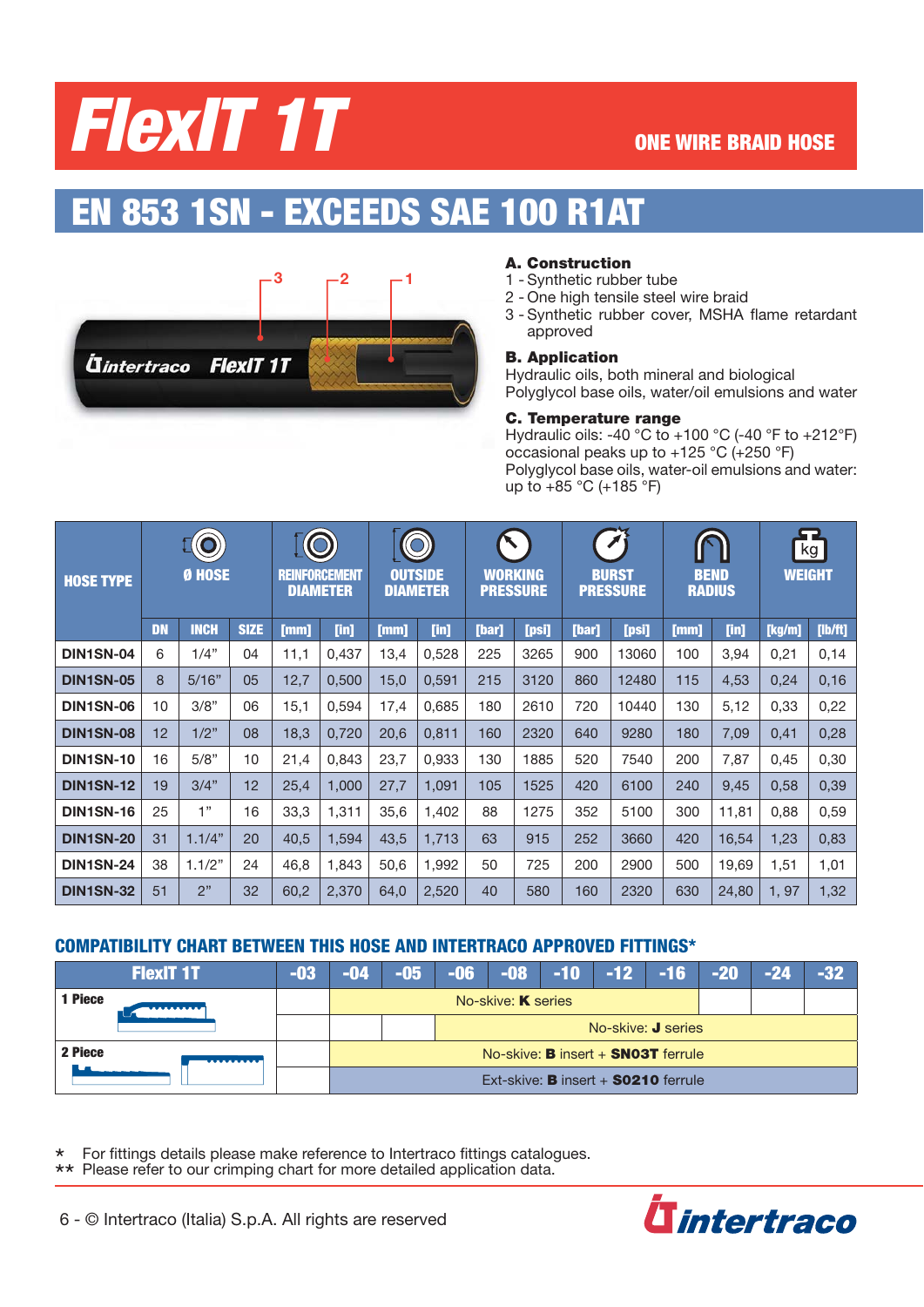## *FlexIT 2T*

### **TWO WIRE BRAID HOSE**

## **EN 853 2SN - EXCEEDS SAE 100 R2AT**



#### **A. Construction**

- 1 Synthetic rubber tube
- 2 Two high tensile steel wire braids
- 3 Synthetic rubber cover, MSHA flame retardant approved

#### **B. Application**

Hydraulic oils, both mineral and biological Polyglycol base oils, water/oil emulsions and water

#### **C. Temperature range**

Hydraulic oils: -40°C to +100°C (-40°F to +212°F) occasional peaks up to +125°C (+250°F) Polyglycol base oils, water-oil emulsions and water: up to +85°C (+185°F)

| <b>HOSE TYPE</b> | Ô<br><b>Ø HOSE</b><br><b>DN</b><br><b>INCH</b> |        |             |      | <b>REINFORCEMENT</b><br><b>DIAMETER</b> |      | <b>OUTSIDE</b><br><b>DIAMETER</b> |       | <b>WORKING</b><br><b>PRESSURE</b> |       | <b>BURST</b><br><b>PRESSURE</b> |      | <b>BEND</b><br><b>RADIUS</b> | <b>WEIGHT</b> | kg                        |
|------------------|------------------------------------------------|--------|-------------|------|-----------------------------------------|------|-----------------------------------|-------|-----------------------------------|-------|---------------------------------|------|------------------------------|---------------|---------------------------|
|                  |                                                |        | <b>SIZE</b> | [mm] | [in]                                    | [mm] | $[$ in]                           | [bar] | [psi]                             | [bar] | [psi]                           | [mm] | $[$ in]                      | [kg/m]        | [ <b>lb</b> / <b>ft</b> ] |
| <b>DIN2SN-04</b> | 6                                              | 1/4"   | 04          | 12,7 | 0,500                                   | 15,0 | 0.591                             | 400   | 5800                              | 1600  | 23200                           | 100  | 3,94                         | 0,33          | 0,22                      |
| <b>DIN2SN-05</b> | 8                                              | 5/16"  | 05          | 14,3 | 0,563                                   | 16,6 | 0,654                             | 350   | 5075                              | 1400  | 20300                           | 115  | 4,53                         | 0,39          | 0,26                      |
| <b>DIN2SN-06</b> | 10                                             | 3/8"   | 06          | 16,7 | 0,657                                   | 19,0 | 0,748                             | 330   | 4785                              | 1320  | 19140                           | 130  | 5,12                         | 0,50          | 0,34                      |
| <b>DIN2SN-08</b> | 12                                             | 1/2"   | 08          | 19,8 | 0,780                                   | 22,2 | 0,874                             | 275   | 3990                              | 1100  | 15960                           | 180  | 7,09                         | 0,59          | 0,40                      |
| <b>DIN2SN-10</b> | 16                                             | 5/8"   | 10          | 23,0 | 0,906                                   | 25,4 | 1,000                             | 250   | 3625                              | 1000  | 14500                           | 200  | 7,87                         | 0,71          | 0,48                      |
| <b>DIN2SN-12</b> | 19                                             | 3/4"   | 12          | 27,0 | 1,063                                   | 29,3 | 1,154                             | 215   | 3120                              | 860   | 12480                           | 240  | 9,45                         | 0,86          | 0,58                      |
| <b>DIN2SN-16</b> | 25                                             | 1"     | 16          | 34,9 | 1,374                                   | 38,1 | 1,500                             | 165   | 2395                              | 660   | 9580                            | 300  | 11,81                        | 1,28          | 0,86                      |
| <b>DIN2SN-20</b> | 31                                             | 1.1/4" | 20          | 44,5 | 1,752                                   | 48,3 | 1.902                             | 125   | 1815                              | 500   | 7260                            | 420  | 16,54                        | 2,02          | 1,36                      |
| <b>DIN2SN-24</b> | 38                                             | 1.1/2" | 24          | 50.8 | 2,000                                   | 54,6 | 2,150                             | 90    | 1305                              | 360   | 5220                            | 500  | 19,69                        | 2,23          | 1,50                      |
| <b>DIN2SN-32</b> | 51                                             | 2"     | 32          | 63,5 | 2,500                                   | 67,3 | 2,650                             | 80    | 1160                              | 320   | 4640                            | 630  | 24,80                        | 2,85          | 1,92                      |

#### **COMPATIBILITY CHART BETWEEN THIS HOSE AND INTERTRACO APPROVED FITTINGS\***

| <b>FlexIT 2T</b>            | $-03$ | $-04$ |  |                    | -05   -06   -08   -10   -12   -16   -20           |  |  |
|-----------------------------|-------|-------|--|--------------------|---------------------------------------------------|--|--|
| 1 Piece<br>.                |       |       |  | No-skive: K series |                                                   |  |  |
|                             |       |       |  |                    | No-skive: <b>J</b> series                         |  |  |
| 2 Piece<br><b>AAAAAAAAA</b> |       |       |  |                    | No-skive: $B$ insert + $SNO3T$ ferrule            |  |  |
|                             |       |       |  |                    | Ext-skive: <b>B</b> insert + <b>S0420</b> ferrule |  |  |

\* For fittings details please make reference to Intertraco fittings catalogues.<br>\*\* Please refer to our crimping chart for more detailed application data.

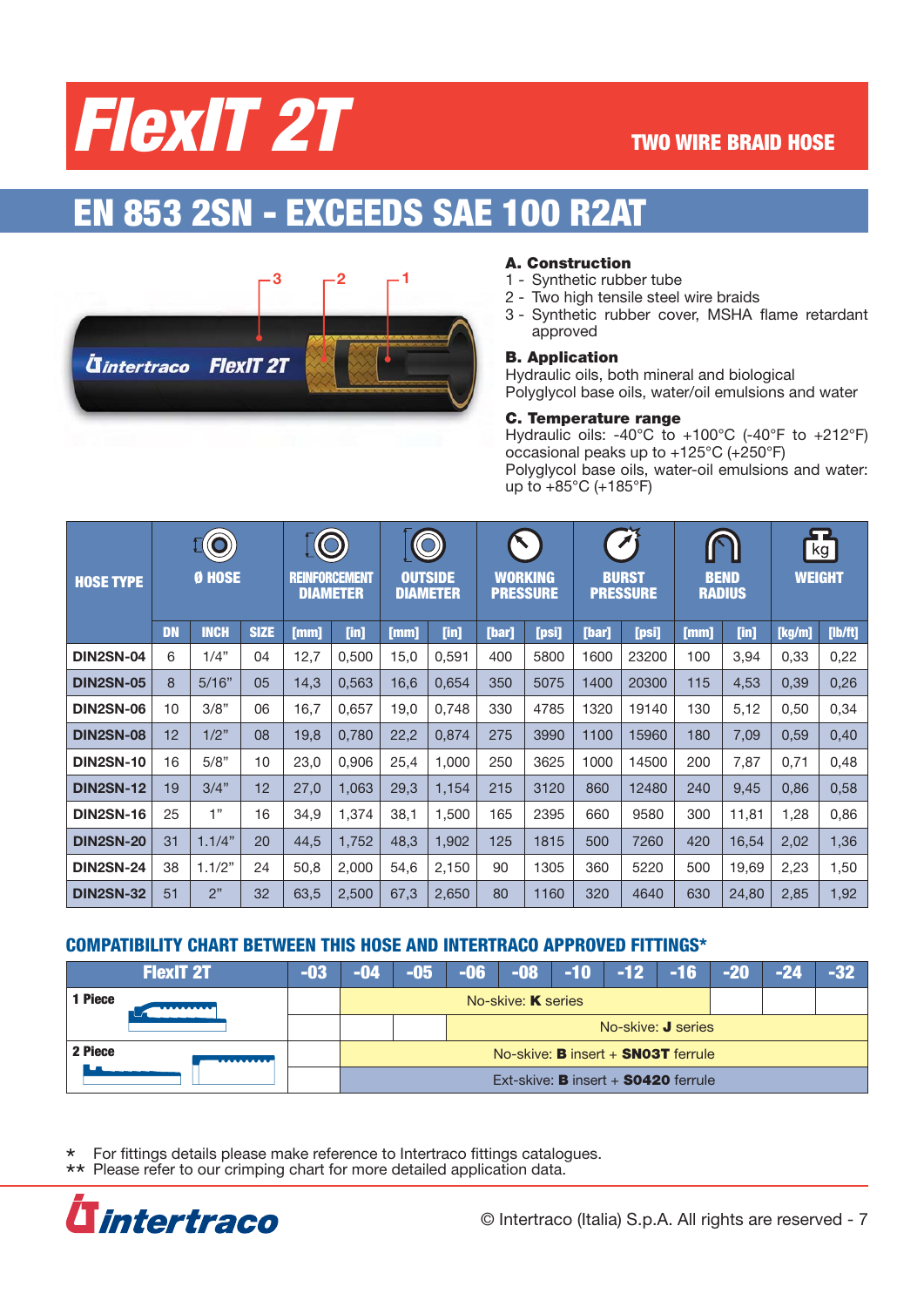*FlexIT HT1*

#### **ONE WIRE BRAID HIGH TEMPERATURE HOSE**

## **EN 853 1SN - EXCEEDS SAE 100 R1AT** +135 °C / +275 °F



#### **A. Construction**

- 1 Synthetic rubber tube
- 2 One high tensile steel wire braid
- 3 Blue synthetic rubber cover

#### **B. Application**

High temperature hose Hydraulic oils, both mineral and biological Polyglicol base oils, water-oil emulsions and water

#### **C. Temperature range**

Hydraulic oils: -40°C to +135°C (-40°F to +275°F) occasional peaks up to +150°C (+302°F) Polyglycol base oils, water-oil emulsions and water: up to  $+85^{\circ}$ C ( $+185^{\circ}$ F)

| <b>HOSE TYPE</b> | $\bullet$<br><b>Ø HOSE</b><br><b>DN</b><br><b>INCH</b> |        |             | $\bigcirc$ | <b>REINFORCEMENT</b><br><b>DIAMETER</b> |      | <b>OUTSIDE</b><br><b>DIAMETER</b> |       | <b>WORKING</b><br><b>PRESSURE</b> |       | <b>BURST</b><br><b>PRESSURE</b> |      | <b>BEND</b><br><b>RADIUS</b> |        | kg<br><b>WEIGHT</b>  |
|------------------|--------------------------------------------------------|--------|-------------|------------|-----------------------------------------|------|-----------------------------------|-------|-----------------------------------|-------|---------------------------------|------|------------------------------|--------|----------------------|
|                  |                                                        |        | <b>SIZE</b> | [mm]       | [ <sub>in</sub> ]                       | [mm] | $[$ in]                           | [bar] | [psi]                             | [bar] | [psi]                           | [mm] | $[$ in]                      | [kg/m] | [1 <sub>b</sub> /ft] |
| <b>HT1-04</b>    | 6                                                      | 1/4"   | 04          | 11,1       | 0,437                                   | 13,4 | 0,528                             | 225   | 3265                              | 900   | 13060                           | 100  | 3,94                         | 0,21   | 0,14                 |
| <b>HT1-05</b>    | 8                                                      | 5/16"  | 05          | 12,7       | 0,500                                   | 15,0 | 0.591                             | 215   | 3120                              | 860   | 12480                           | 115  | 4,53                         | 0,24   | 0, 16                |
| <b>HT1-06</b>    | 10                                                     | 3/8"   | 06          | 15,1       | 0,594                                   | 17,4 | 0,685                             | 180   | 2610                              | 720   | 10440                           | 130  | 5,12                         | 0,33   | 0,22                 |
| <b>HT1-08</b>    | 12                                                     | 1/2"   | 08          | 18,3       | 0,720                                   | 20,6 | 0,811                             | 160   | 2320                              | 640   | 9280                            | 180  | 7,09                         | 0,41   | 0,28                 |
| <b>HT1-10</b>    | 16                                                     | 5/8"   | 10          | 21,4       | 0,843                                   | 23,7 | 0,933                             | 130   | 1885                              | 520   | 7540                            | 200  | 7,87                         | 0,45   | 0,30                 |
| <b>HT1-12</b>    | 19                                                     | 3/4"   | 12          | 25,4       | 1,000                                   | 27,7 | 1.091                             | 105   | 1525                              | 420   | 6100                            | 240  | 9,45                         | 0,58   | 0,39                 |
| HT1-16           | 25                                                     | 1"     | 16          | 33,3       | 1,311                                   | 35,6 | 1,402                             | 88    | 1275                              | 352   | 5100                            | 300  | 11,81                        | 0,88   | 0,59                 |
| <b>HT1-20</b>    | 31                                                     | 1.1/4" | 20          | 40,5       | 1,594                                   | 43,5 | 1,713                             | 63    | 915                               | 252   | 3660                            | 420  | 16,54                        | 1,23   | 0,83                 |
| <b>HT1-24</b>    | 38                                                     | 1.1/2" | 24          | 46,8       | 1,843                                   | 50,6 | 1,992                             | 50    | 725                               | 200   | 2900                            | 500  | 19,69                        | 1,51   | 1,01                 |
| <b>HT1-32</b>    | 51                                                     | 2"     | 32          | 60,2       | 2,370                                   | 64,0 | 2,520                             | 40    | 580                               | 160   | 2320                            | 630  | 24,80                        | 1,97   | 1,32                 |

#### **COMPATIBILITY CHART BETWEEN THIS HOSE AND INTERTRACO APPROVED FITTINGS\***

| <b>FlexIT HT1</b>                        | $-03$ | $-04$ |  |                                                    |                           |  |  |
|------------------------------------------|-------|-------|--|----------------------------------------------------|---------------------------|--|--|
| 1 Piece                                  |       |       |  | No-skive: K series                                 |                           |  |  |
|                                          |       |       |  |                                                    | No-skive: <b>J</b> series |  |  |
| 2 Piece<br><b><i><u>AAAAAAAA</u></i></b> |       |       |  | No-skive: <b>B</b> insert $+$ <b>SN03T</b> ferrule |                           |  |  |
|                                          |       |       |  | Ext-skive: $B$ insert $+$ S0210 ferrule            |                           |  |  |

\* For fittings details please make reference to Intertraco fittings catalogues.<br>\*\* Please refer to our crimping chart for more detailed application data.

\*\* Please refer to our crimping chart for more detailed application data.



8 - © Intertraco (Italia) S.p.A. All rights are reserved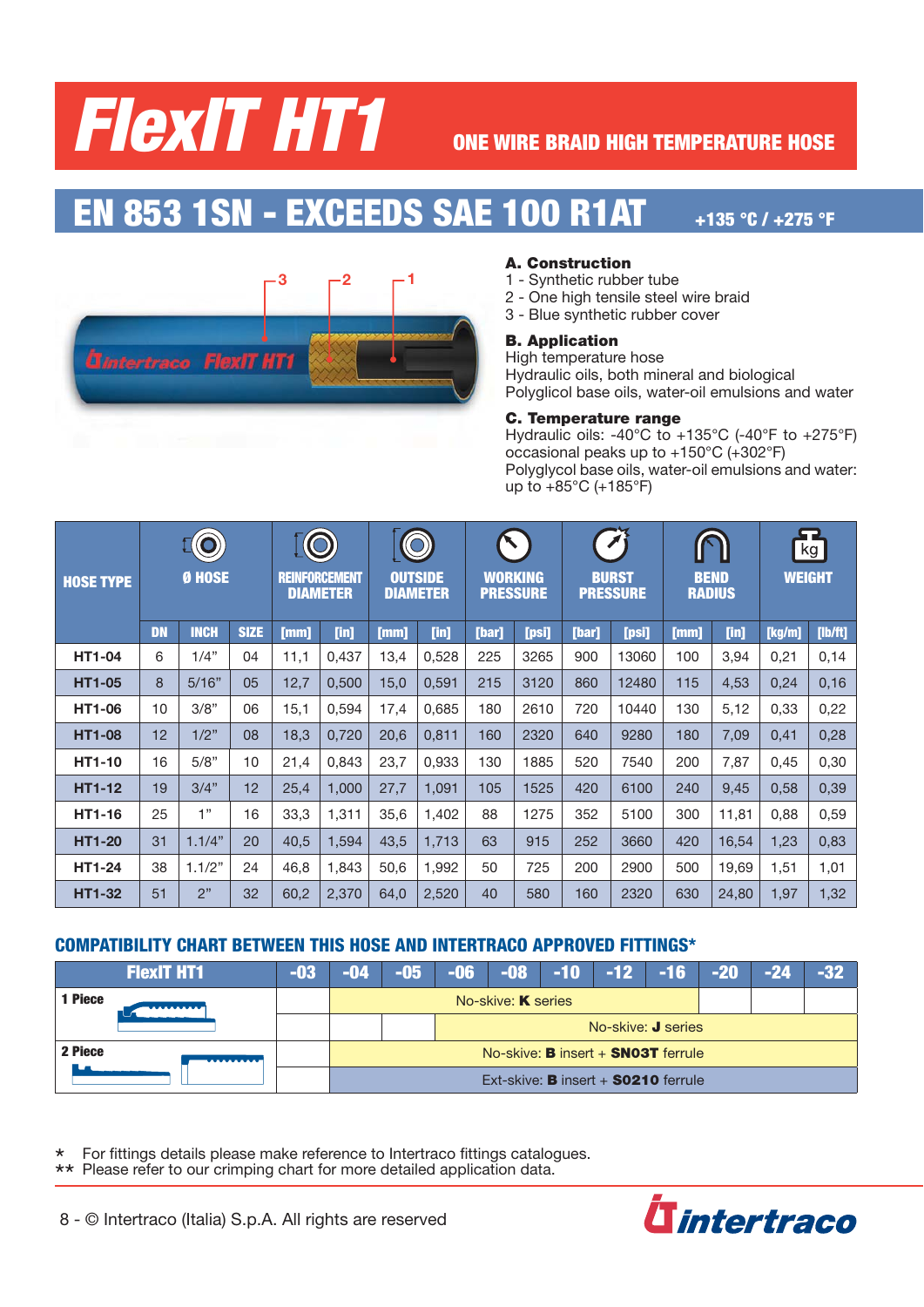*FlexIT HT2*

#### **TWO WIRE BRAID HIGH TEMPERATURE HOSE**

## **EN 853 2SN - EXCEEDS SAE 100 R2AT** +135 °C / +275 °F



#### **A. Construction**

- 1 Synthetic rubber tube
- 2 Two high tensile steel wire braids
- 3 Blue synthetic rubber cover

#### **B. Application**

High temperature hose Hydraulic oils, both mineral and biological Polyglycol base oils, water-oil emulsions and water

#### **C. Temperature range**

Hydraulic oils: -40 °C to +135 °C (-40 °F to +275°F) occasional peaks up to +150 °C (+302 °F) Polyglycol base oils, water-oil emulsions and water: up to  $+85$  °C (+185 °F)

| <b>HOSE TYPE</b> |           | $\bullet$<br><b>Ø HOSE</b> |             |      | $\bf{O}$<br><b>REINFORCEMENT</b><br><b>DIAMETER</b> |      | <b>OUTSIDE</b><br><b>DIAMETER</b> |       | <b>WORKING</b><br><b>PRESSURE</b> |       | $\sqrt{2}$<br><b>BURST</b><br><b>PRESSURE</b> |      | <b>BEND</b><br><b>RADIUS</b> | <b>WEIGHT</b> | kg                        |
|------------------|-----------|----------------------------|-------------|------|-----------------------------------------------------|------|-----------------------------------|-------|-----------------------------------|-------|-----------------------------------------------|------|------------------------------|---------------|---------------------------|
|                  | <b>DN</b> | <b>INCH</b>                | <b>SIZE</b> | [mm] | $[$ in]                                             | [mm] | [ <sub>in</sub> ]                 | [bar] | [psi]                             | [bar] | [psi]                                         | [mm] | $[$ in]                      | [kg/m]        | [ <b>lb</b> / <b>ft</b> ] |
| <b>HT2-04</b>    | 6         | 1/4"                       | 04          | 12,7 | 0.500                                               | 15,0 | 0.591                             | 400   | 5800                              | 1600  | 23200                                         | 100  | 3,94                         | 0,33          | 0,22                      |
| <b>HT2-05</b>    | 8         | 5/16"                      | 05          | 14,3 | 0,563                                               | 16,6 | 0,654                             | 350   | 5075                              | 1400  | 20300                                         | 115  | 4,53                         | 0,39          | 0,26                      |
| <b>HT2-06</b>    | 10        | 3/8"                       | 06          | 16,7 | 0,657                                               | 19,0 | 0,748                             | 330   | 4785                              | 1320  | 19140                                         | 130  | 5,12                         | 0,50          | 0,34                      |
| <b>HT2-08</b>    | 12        | 1/2"                       | 08          | 19,8 | 0,780                                               | 22,2 | 0,874                             | 275   | 3990                              | 1100  | 15960                                         | 180  | 7,09                         | 0,59          | 0,40                      |
| <b>HT2-10</b>    | 16        | 5/8"                       | 10          | 23,0 | 0,906                                               | 25,4 | 1,000                             | 250   | 3625                              | 1000  | 14500                                         | 200  | 7,87                         | 0,71          | 0,48                      |
| <b>HT2-12</b>    | 19        | 3/4"                       | 12          | 27,0 | 1,063                                               | 29,3 | 1,154                             | 215   | 3120                              | 860   | 12480                                         | 240  | 9,45                         | 0,86          | 0,58                      |
| <b>HT2-16</b>    | 25        | 1"                         | 16          | 34,9 | 1,374                                               | 38,1 | 1,500                             | 165   | 2395                              | 660   | 9580                                          | 300  | 11,81                        | 1,28          | 0,86                      |
| <b>HT2-20</b>    | 31        | 1.1/4"                     | 20          | 44,5 | 1,752                                               | 48,3 | 1,902                             | 125   | 1815                              | 500   | 7260                                          | 420  | 16,54                        | 2,02          | 1,36                      |
| <b>HT2-24</b>    | 38        | 1.1/2"                     | 24          | 50,8 | 2,000                                               | 54,6 | 2,150                             | 90    | 1305                              | 360   | 5220                                          | 500  | 19,69                        | 2,23          | 1,50                      |
| <b>HT2-32</b>    | 51        | 2"                         | 32          | 63,5 | 2,500                                               | 67,3 | 2,650                             | 80    | 1160                              | 320   | 4640                                          | 630  | 24,80                        | 2,85          | 1,92                      |

#### **COMPATIBILITY CHART BETWEEN THIS HOSE AND INTERTRACO APPROVED FITTINGS\***

|         | <b>FlexIT HT2</b> | $-03$ | <b>A</b> |  |                    | $-05$ $-06$ $-08$ $-10$ $-12$ $-16$               | $-20$ |  |
|---------|-------------------|-------|----------|--|--------------------|---------------------------------------------------|-------|--|
| 1 Piece |                   |       |          |  | No-skive: K series |                                                   |       |  |
|         |                   |       |          |  |                    | No-skive: <b>J</b> series                         |       |  |
| 2 Piece | <b>.</b>          |       |          |  |                    | No-skive: $B$ insert $+$ SN03T ferrule            |       |  |
|         |                   |       |          |  |                    | Ext-skive: <b>B</b> insert + <b>S0420</b> ferrule |       |  |

\*\* For fittings details please make reference to Intertraco fittings catalogues.

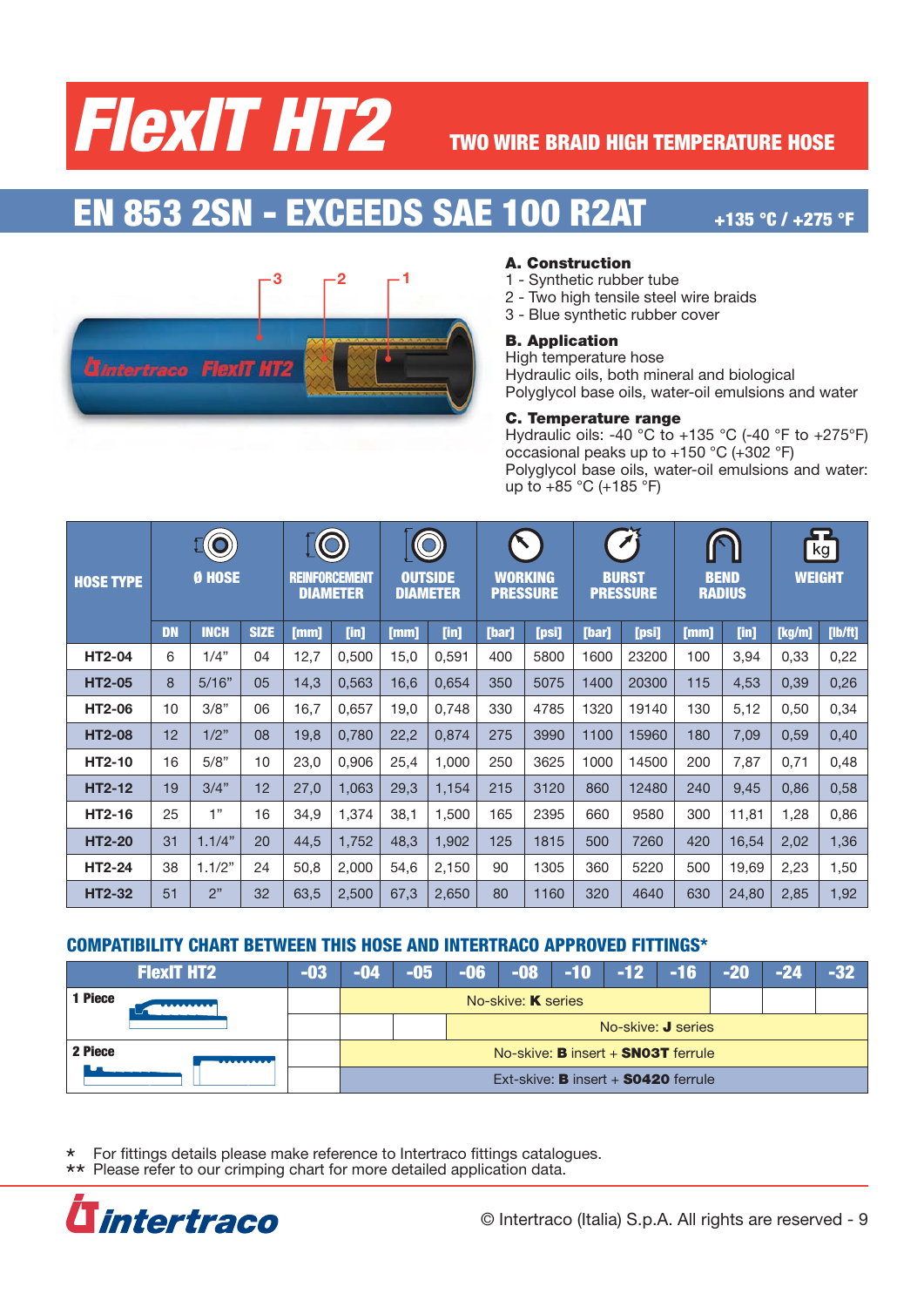# *FlexIT SK117*

#### **ONE WIRE BRAID COMPACT HOSE**

### **MEETS OR EXCEEDS: EN 857 1SC, ALL SIZES - SAE 100 R17, SIZES 04 -05 -06 -08**



#### **A. Construction**

- 1 Synthetic rubber tube
- 2 One high tensile steel wire braid
- 3 Synthetic rubber cover

#### **B. Application**

Hydraulic oils, both mineral and biological Polyglycol base oils, water-oil emulsions and water

#### **C. Temperature range**

Hydraulic oils: -40°C to +100°C (-40°F to +212°F) Polyglycol base oils, water-oil emulsions and water: up to  $+85^{\circ}$ C (+185 $^{\circ}$ F)

| <b>HOSE TYPE</b> |           | O<br>Ø HOSE |             | $\mathbf{\mathbf{\mathbf{\mathbb{C}}}}$ | <b>MEDIUM</b><br><b>REINFORCEMENT</b><br><b>DIAMETER</b> |             | <b>MAX</b><br><b>OUTSIDE</b><br><b>DIAMETER</b> |       | <b>WORKING</b><br><b>PRESSURE</b> |       | <b>BURST</b><br><b>PRESSURE</b> |      | <b>BEND</b><br><b>RADIUS</b> |        | kg<br><b>WEIGHT</b> |
|------------------|-----------|-------------|-------------|-----------------------------------------|----------------------------------------------------------|-------------|-------------------------------------------------|-------|-----------------------------------|-------|---------------------------------|------|------------------------------|--------|---------------------|
|                  | <b>DN</b> | <b>INCH</b> | <b>SIZE</b> | [mm]                                    | $[$ in]                                                  | <b>[mm]</b> | $[$ in]                                         | [bar] | [psi]                             | [bar] | [psi]                           | [mm] | $[$ in]                      | [kg/m] | [1b/ft]             |
| <b>SK117-04</b>  | 6         | 1/4"        | 04          | 10.4                                    | 0,409                                                    | 13,0        | 0,512                                           | 250   | 3600                              | 1000  | 14400                           | 45   | 1,77                         | 0,18   | 0,12                |
| <b>SK117-05</b>  | 8         | 5/16"       | 05          | 11,5                                    | 0,453                                                    | 14,5        | 0,571                                           | 230   | 3300                              | 920   | 13200                           | 55   | 2,17                         | 0,21   | 0,14                |
| <b>SK117-06</b>  | 10        | 3/8"        | 06          | 13,6                                    | 0,535                                                    | 16,8        | 0.661                                           | 210   | 3000                              | 840   | 12000                           | 65   | 2,56                         | 0,28   | 0,18                |
| <b>SK117-08</b>  | 12        | 1/2"        | 80          | 17,0                                    | 0,669                                                    | 20,0        | 0,787                                           | 210   | 3000                              | 840   | 12000                           | 90   | 3,54                         | 0,36   | 0,24                |
| <b>SK117-10</b>  | 16        | 5/8"        | 10          | 20,4                                    | 0,803                                                    | 23,0        | 0,906                                           | 130   | 1900                              | 520   | 7600                            | 150  | 5,91                         | 0,41   | 0,28                |
| <b>SK117-12</b>  | 19        | 3/4"        | 12          | 23,8                                    | 0,937                                                    | 26,7        | 1,051                                           | 105   | 1500                              | 420   | 6000                            | 180  | 7,09                         | 0,52   | 0,35                |
| <b>SK117-16</b>  | 25        | $-1.32$     | 16          | 31,3                                    | 1,232                                                    | 34,9        | 1.374                                           | 88    | 1250                              | 352   | 5000                            | 230  | 9,06                         | 0,78   | 0,52                |

**SK117P: version with UHMPE antiabrasion cover**

#### **COMPATIBILITY CHART BETWEEN THIS HOSE AND INTERTRACO APPROVED FITTINGS\***

| <b>FlexIT SK117</b>                      | $-03$ |  | <u>  -04   -05  </u> -06   -08   -10   -12   -16   -20 |                    |  |  |  |
|------------------------------------------|-------|--|--------------------------------------------------------|--------------------|--|--|--|
| 1 Piece<br>.                             |       |  |                                                        | No-skive: K series |  |  |  |
|                                          |       |  | No-skive: <b>T</b> series                              |                    |  |  |  |
| 2 Piece<br><b><i><u>AAAAAAAA</u></i></b> |       |  | No-skive: <b>B</b> insert + <b>SCX0T</b> ferrule       |                    |  |  |  |

\* For fittings details please make reference to Intertraco fittings catalogues.<br>\*\* Please refer to our crimping chart for more detailed application data.

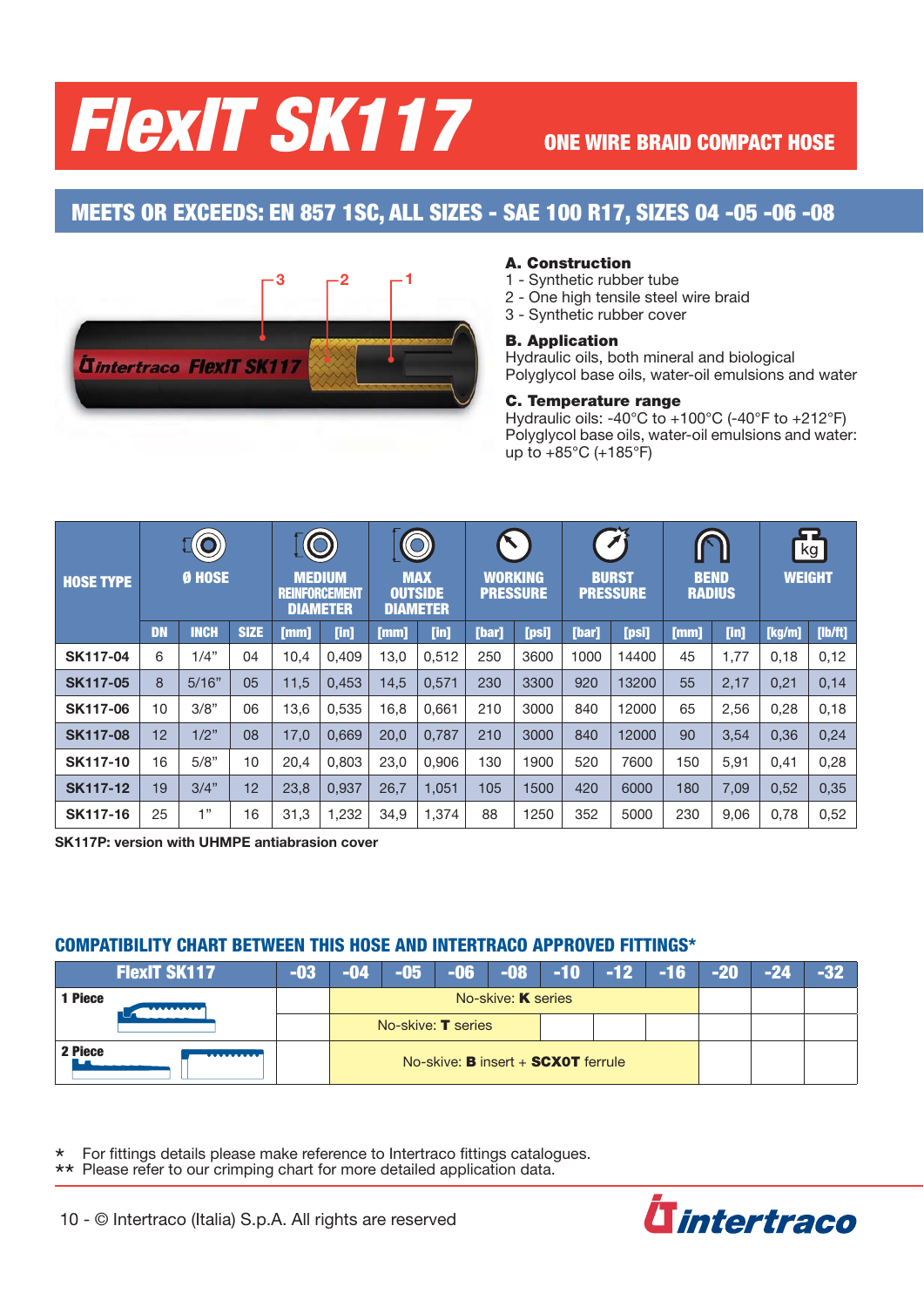## *FlexIT SK142* **ONE WIRE BRAID COMPACT HOSE**

## **SAE 100 R16**



#### **A. Construction**

- 1 Synthetic rubber tube
- 2 One high tensile steel wire braid
- 3 Synthetic rubber cover

#### **B. Application**

Hydraulic oils, both mineral and biological Polyglycol base oils, water-oil emulsions and water

#### **C. Temperature range**

Hydraulic oils: -40°C to +100°C (-40°F to +212°F) Polyglycol base oils, water-oil emulsions and water: up to +85°C (+185°F)

| <b>HOSE TYPE</b> |           | Ô<br><b>Ø HOSE</b> |             | $\bigcirc$<br>REI | <b>MEDIUM</b><br>Inforcement<br><b>DIAMETER</b> |      | $\bigcirc$<br><b>MAX</b><br><b>OUTSIDE</b><br><b>DIAMETER</b> |       | <b>WORKING</b><br><b>PRESSURE</b> |            | <b>BURST</b><br><b>PRESSURE</b> |      | <b>BEND</b><br><b>RADIUS</b> |        | kg<br><b>WEIGHT</b>       |
|------------------|-----------|--------------------|-------------|-------------------|-------------------------------------------------|------|---------------------------------------------------------------|-------|-----------------------------------|------------|---------------------------------|------|------------------------------|--------|---------------------------|
|                  | <b>DN</b> | <b>INCH</b>        | <b>SIZE</b> | [mm]              | $[$ in]                                         | [mm] | $[{\sf im}]$                                                  | [bar] | [psi]                             | <b>bar</b> | [psi]                           | [mm] | $[\mathsf{in}]$              | [kg/m] | [ <b>lb</b> / <b>ft</b> ] |
| <b>SK142-04</b>  | 6         | 1/4"               | 04          | 10,5              | 0,413                                           | 14.1 | 0,555                                                         | 345   | 5000                              | 380        | 20000                           | 51   | 2,01                         | 0,18   | 0,12                      |
| <b>SK142-05</b>  | 8         | 5/16"              | 05          | 12,5              | 0,492                                           | 15,1 | 0,594                                                         | 295   | 4300                              | 1180       | 17200                           | 57   | 2,24                         | 0,27   | 0,18                      |
| <b>SK142-06</b>  | 10        | 3/8"               | 06          | 14,8              | 0,583                                           | 18.1 | 0,713                                                         | 275   | 4000                              | 1100       | 16000                           | 63   | 2,48                         | 0,28   | 0,18                      |
| <b>SK142-08</b>  | 12        | 1/2"               | 08          | 18,6              | 0,732                                           | 21,7 | 0,854                                                         | 240   | 3500                              | 960        | 14000                           | 89   | 3,50                         | 0,36   | 0,24                      |

#### **COMPATIBILITY CHART BETWEEN THIS HOSE AND INTERTRACO APPROVED FITTINGS\***

| <b>FlexIT SK142</b>                      | $-03$ |                                                    | -04 -05 -06 -08 -10 -12 -16 -20 -24              |  |  |  |  |
|------------------------------------------|-------|----------------------------------------------------|--------------------------------------------------|--|--|--|--|
| 1 Piece                                  |       |                                                    | No-skive: K series                               |  |  |  |  |
| 2 Piece<br><b><i><u>AAAAAAAA</u></i></b> |       | No-skive: <b>B</b> insert + <b>SN03T</b> ferrule / |                                                  |  |  |  |  |
|                                          |       |                                                    | No-skive: <b>B</b> insert + <b>SCX0T</b> ferrule |  |  |  |  |

\*\* For fittings details please make reference to Intertraco fittings catalogues.

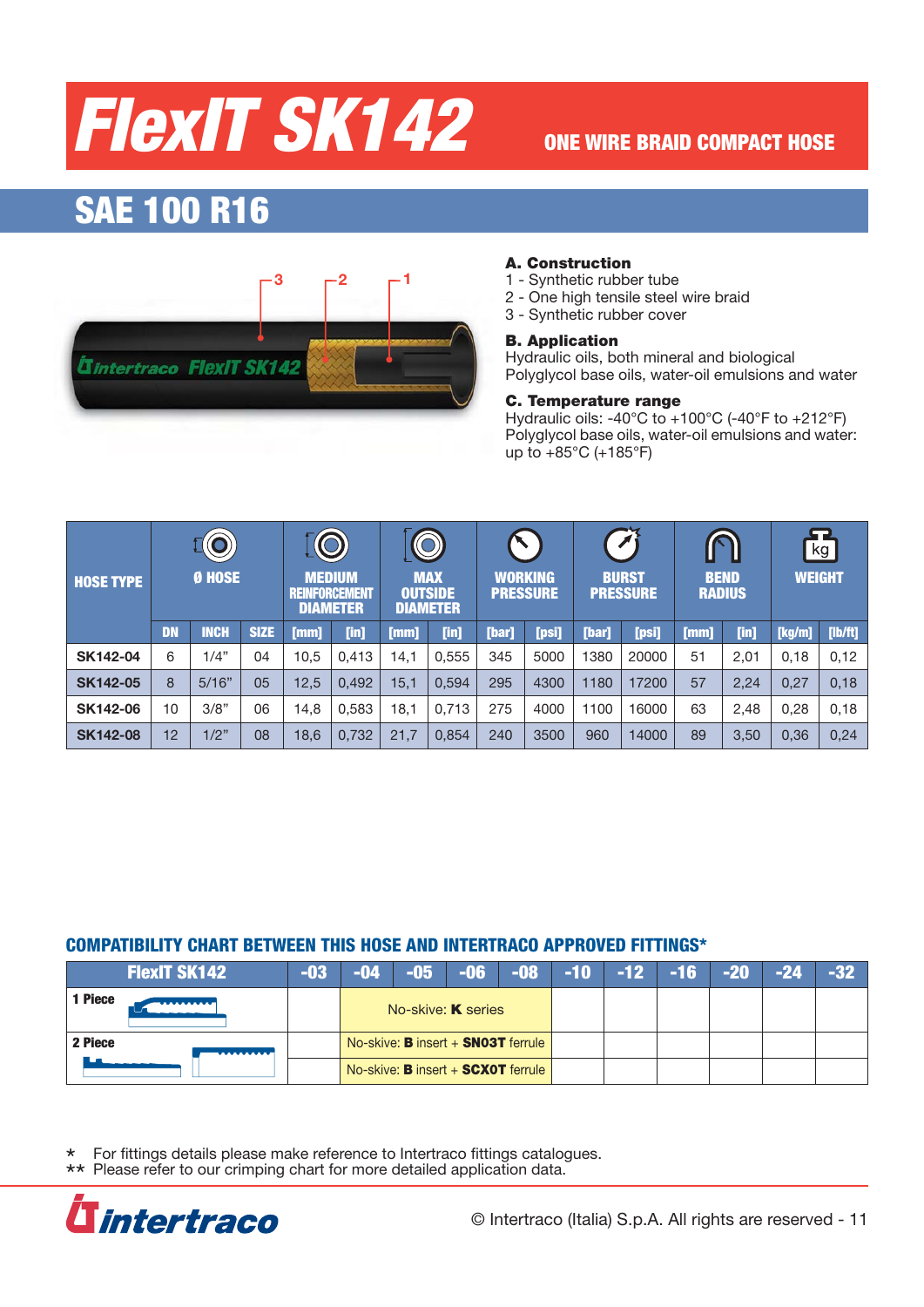## *FlexIT SC216*

## **EN 857 2SC - EXCEEDS SAE 100 R16**



#### **A. Construction**

- 1 Synthetic rubber tube
- 2 Two high tensile steel wire braids
- 3 Synthetic rubber cover

#### **B. Application**

Hydraulic oils, both mineral and biological Polyglycol base oils, water-oil emulsions and water

#### **C. Temperature range**

Hydraulic oils: -40°C to +100°C (-40°F to +212°F) occasional peaks up to +125°C (+250°F) Polyglycol base oils, water-oil emulsions and water: up to  $+85^{\circ}$ C ( $+185^{\circ}$ F)

| <b>HOSE TYPE</b> |           | $\bullet$<br><b>Ø HOSE</b> |             | $\mathbf O$ | <b>MEDIUM</b><br><b>REINFORCEMENT</b><br><b>DIAMETER</b> |      | <b>MAX</b><br><b>OUTSIDE</b><br><b>DIAMETER</b> |       | WORKING<br><b>PRESSURE</b> |       | <b>BURST</b><br><b>PRESSURE</b> | <b>RADIUS</b> | <b>BEND</b>           | <b>WEIGHT</b> | kg      |
|------------------|-----------|----------------------------|-------------|-------------|----------------------------------------------------------|------|-------------------------------------------------|-------|----------------------------|-------|---------------------------------|---------------|-----------------------|---------------|---------|
|                  | <b>DN</b> | <b>INCH</b>                | <b>SIZE</b> | [mm]        | $[$ in]                                                  | [mm] | [ <sub>in</sub> ]                               | [bar] | [psi]                      | [bar] | [psi]                           | [mm]          | $\overline{\text{m}}$ | [kg/m]        | [1b/ft] |
| SC216-04         | 6         | 1/4"                       | 04          | 11,2        | 0,441                                                    | 14,2 | 0,559                                           | 400   | 5800                       | 1600  | 23200                           | 51            | 2,01                  | 0,28          | 0,19    |
| <b>SC216-05</b>  | 8         | 5/16"                      | 05          | 12,7        | 0.500                                                    | 15,7 | 0.618                                           | 350   | 5000                       | 1400  | 20000                           | 57            | 2,24                  | 0,33          | 0,22    |
| SC216-06         | 10        | 3/8"                       | 06          | 15,1        | 0.594                                                    | 18,3 | 0,720                                           | 330   | 4800                       | 1320  | 19200                           | 63            | 2,48                  | 0,42          | 0,28    |
| SC216-08         | 12        | 1/2"                       | 08          | 18,3        | 0,720                                                    | 21,5 | 0.846                                           | 275   | 4000                       | 1100  | 16000                           | 88            | 3,46                  | 0,52          | 0,35    |
| SC216-10         | 16        | 5/8"                       | 10          | 21,4        | 0,843                                                    | 24,7 | 0,972                                           | 250   | 3600                       | 1000  | 14400                           | 100           | 3,94                  | 0,61          | 0,41    |
| SC216-12         | 19        | 3/4"                       | 12          | 25,4        | 1,000                                                    | 28,6 | 1,126                                           | 215   | 3100                       | 860   | 12400                           | 120           | 4,72                  | 0,79          | 0,53    |
| SC216-16         | 25        | $-1.32$                    | 16          | 33,4        | 1,315                                                    | 36,6 | 1,441                                           | 165   | 2400                       | 660   | 9600                            | 150           | 5,91                  | 1,10          | 0,74    |

#### **COMPATIBILITY CHART BETWEEN THIS HOSE AND INTERTRACO APPROVED FITTINGS\***

| <b>FlexIT SC216</b> | $-03$ | $-04$ |  |                                                   |                           | -05 -06 -08 -10 -12 -16 | $-20$ |  |
|---------------------|-------|-------|--|---------------------------------------------------|---------------------------|-------------------------|-------|--|
| 1 Piece             |       |       |  | No-skive: K series                                |                           |                         |       |  |
|                     |       |       |  |                                                   | No-skive: <b>J</b> series |                         |       |  |
| 2 Piece             |       |       |  | No-skive: <b>B</b> insert + <b>SN03T</b> ferrule  |                           |                         |       |  |
| .                   |       |       |  | No-skive: $B$ insert $+$ SCX0T ferrule            |                           |                         |       |  |
|                     |       |       |  | Ext-skive: <b>B</b> insert + <b>S0210</b> ferrule |                           |                         |       |  |

\* For fittings details please make reference to Intertraco fittings catalogues.<br>\*\* Please refer to our crimping chart for more detailed application data.

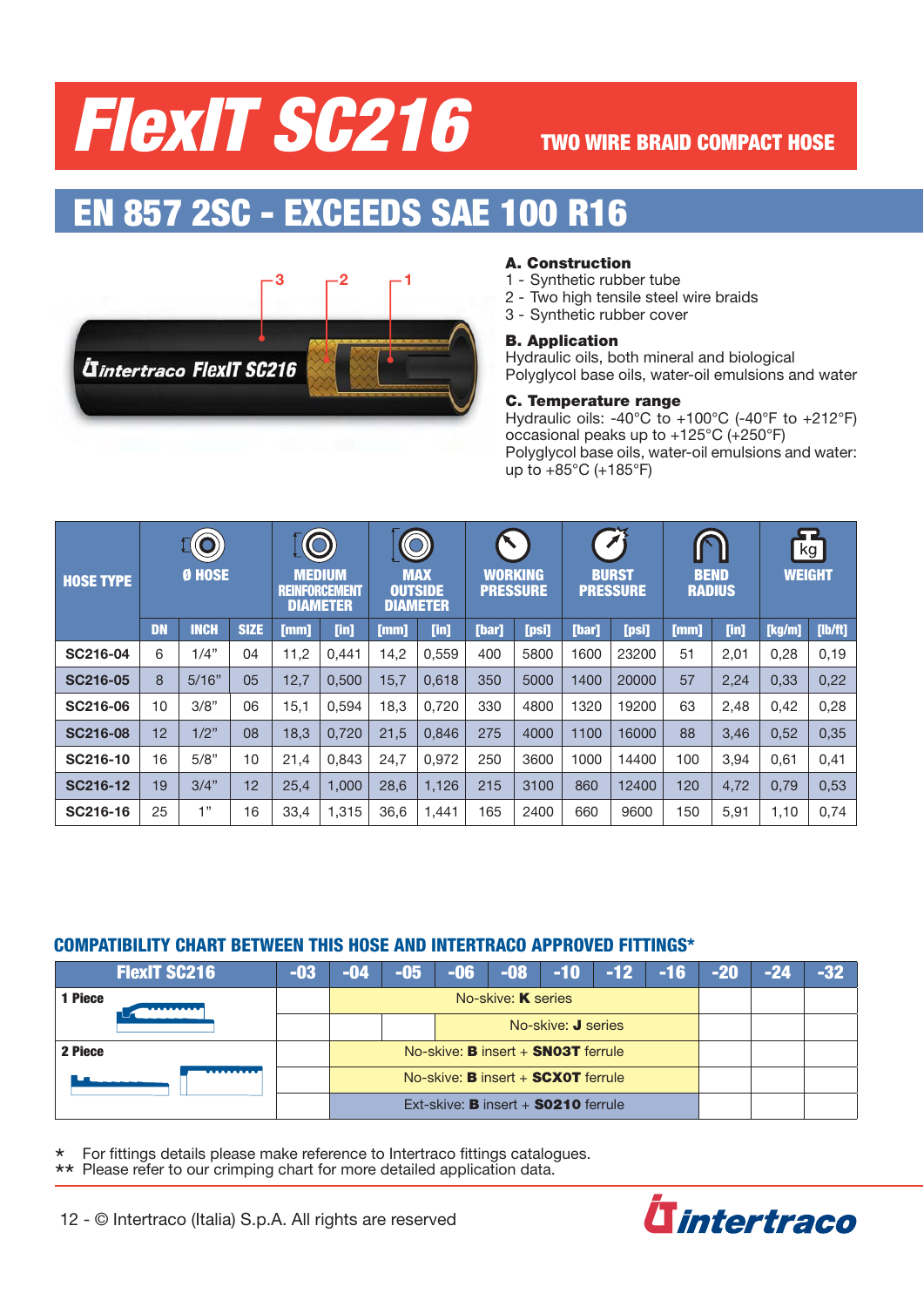*FlexIT SK216* **TWO WIRE BRAID COMPACT HOSE**

### **EXCEEDS: EN 857 2SC, ALL SIZES - SAE 100 R17, SIZES 10 -12 -16**



#### **A. Construction**

- 1 Synthetic rubber tube
- 2 Two high tensile steel wire braids
- 3 Synthetic rubber cover MSHA flame retardant approved

#### **B. Application**

Hydraulic oils, both mineral and biological Polyglycol base oils, water-oil emulsions and water

#### **C. Temperature range**

Hydraulic oils: -40°C to +100°C (-40°F to +212°F) Polyglycol base oils, water-oil emulsions and water: up to  $+85^{\circ}$ C (+185°F)

| <b>HOSE TYPE</b> |           | $\mathbf{O}$<br>Ø HOSE |             | $\bullet$ | <b>MEDIUM</b><br><b>REINFORCEMENT</b><br><b>DIAMETER</b> |      | <b>MAX</b><br><b>OUTSIDE</b><br><b>DIAMETER</b> |       | <b>WORKING</b><br><b>PRESSURE</b> |       | <b>BURST</b><br><b>PRESSURE</b> |      | <b>BEND</b><br><b>RADIUS</b> | <b>WEIGHT</b> | kg                        |
|------------------|-----------|------------------------|-------------|-----------|----------------------------------------------------------|------|-------------------------------------------------|-------|-----------------------------------|-------|---------------------------------|------|------------------------------|---------------|---------------------------|
|                  | <b>DN</b> | <b>INCH</b>            | <b>SIZE</b> | [mm]      | [in]                                                     | [mm] | $[\mathsf{in}]$                                 | [bar] | [psi]                             | [bar] | [psi]                           | [mm] | $[{\rm in}]$                 | [kg/m]        | [ <b>lb</b> / <b>ft</b> ] |
| SK216-04         | 6         | 1/4"                   | 04          | 11,5      | 0,453                                                    | 13,8 | 0,543                                           | 450   | 6500                              | 1800  | 26000                           | 45   | 1,77                         | 0,29          | 0,19                      |
| <b>SK216-05</b>  | 8         | 5/16"                  | 05          | 13,0      | 0,512                                                    | 15,6 | 0,614                                           | 420   | 6000                              | 1680  | 24000                           | 60   | 2,36                         | 0,34          | 0,23                      |
| <b>SK216-06</b>  | 10        | 3/8"                   | 06          | 15,0      | 0.591                                                    | 17,8 | 0.701                                           | 385   | 5500                              | 1540  | 22000                           | 70   | 2,76                         | 0,44          | 0,30                      |
| <b>SK216-08</b>  | 12        | 1/2"                   | 08          | 18,8      | 0.740                                                    | 21,4 | 0.843                                           | 345   | 5000                              | 1380  | 20000                           | 90   | 3,54                         | 0,54          | 0,36                      |
| <b>SK216-10</b>  | 16        | 5/8"                   | 10          | 21,6      | 0.850                                                    | 24,4 | 0.961                                           | 290   | 4200                              | 1160  | 16800                           | 130  | 5,12                         | 0,63          | 0,42                      |
| <b>SK216-12</b>  | 19        | 3/4"                   | 12          | 25,7      | 1,010                                                    | 28,5 | 1,122                                           | 280   | 4000                              | 1120  | 16000                           | 160  | 6,30                         | 0,84          | 0,56                      |
| <b>SK216-16</b>  | 25        | $-1.33$                | 16          | 34,1      | 1.341                                                    | 36,6 | 1,441                                           | 230   | 3300                              | 920   | 13200                           | 240  | 9,45                         | 1,35          | 0,91                      |

**SK216P: version with UHMPE antiabrasion cover**

#### **COMPATIBILITY CHART BETWEEN THIS HOSE AND INTERTRACO APPROVED FITTINGS\***

| <b>FlexIT SK216</b> | $-03$ | $-04$ | -05 |                                                   |                    |                           | $-06$ $-08$ $-10$ $-12$ $-16$ $-20$ | $\blacksquare$ -24 |  |
|---------------------|-------|-------|-----|---------------------------------------------------|--------------------|---------------------------|-------------------------------------|--------------------|--|
| 1 Piece             |       |       |     |                                                   | No-skive: K series |                           |                                     |                    |  |
|                     |       |       |     |                                                   |                    | No-skive: <b>J</b> series |                                     |                    |  |
| 2 Piece             |       |       |     | No-skive: <b>B</b> insert + <b>SN03T</b> ferrule  |                    |                           |                                     |                    |  |
|                     |       |       |     | No-skive: <b>B</b> insert + <b>SCXOT</b> ferrule  |                    |                           |                                     |                    |  |
|                     |       |       |     | Ext-skive: <b>B</b> insert + <b>S0210</b> ferrule |                    |                           |                                     |                    |  |

\*\* For fittings details please make reference to Intertraco fittings catalogues.

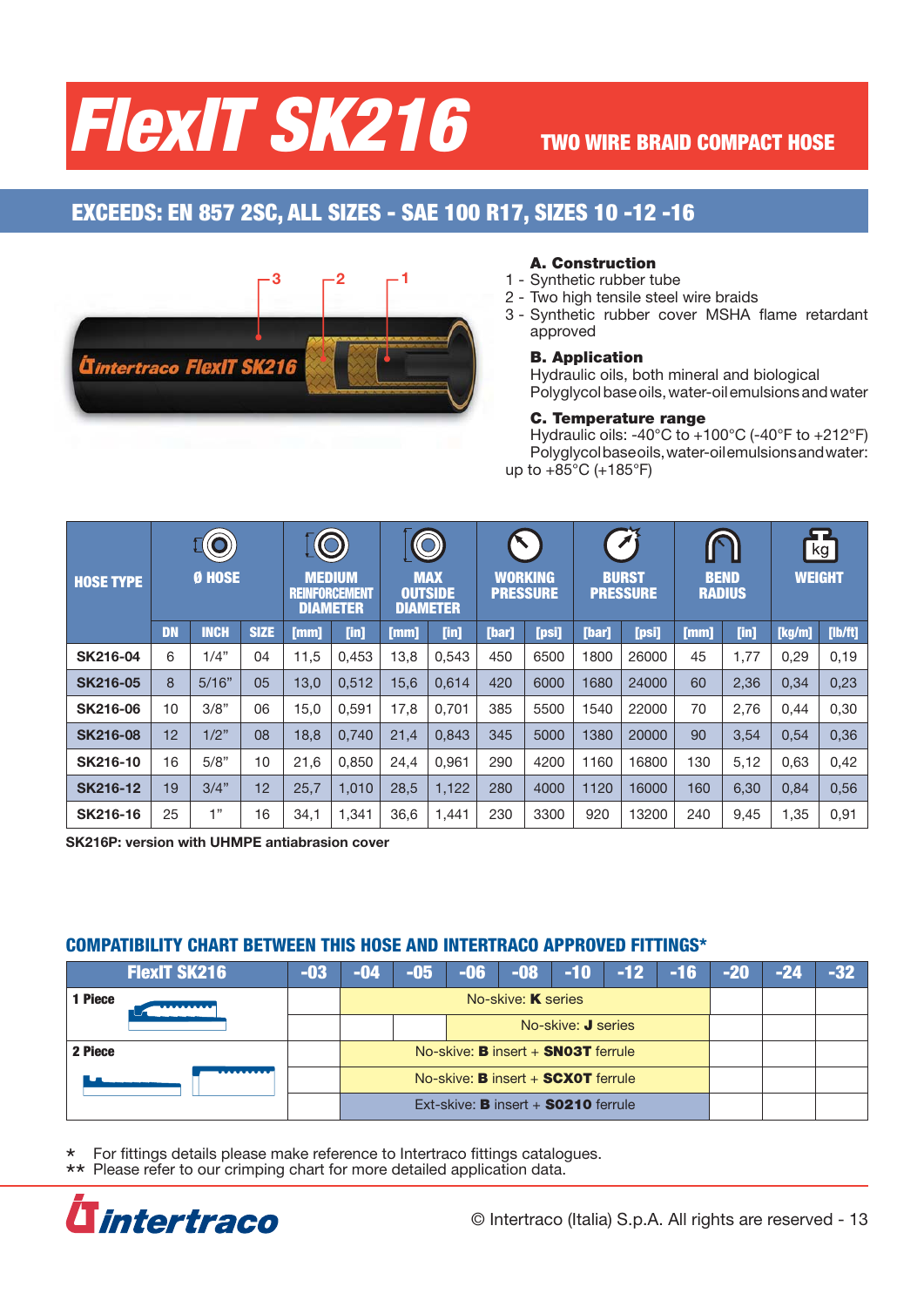## *FlexIT 3T*

### **THREE WIRE BRAID COMPACT HOSE**

## **FORESTRY HOSE**



#### **A. Construction**

- 1 Synthetic rubber tube
- 2 Three high tensile steel wire braids
- 3 Synthetic rubber cover

#### **B. Application**

Hydraulic oils, both mineral and biological Polyglycol base oils, water-oil emulsions and water

#### **C. Temperature range**

Hydraulic oils: -40°C to +100°C (-40°F to +212°F) occasional peaks up to +125°C (+250°F) Polyglycol base oils, water-oil emulsions and water: up to  $+85^{\circ}$ C ( $+185^{\circ}$ F)

| <b>HOSE TYPE</b> |           | $\bigodot$<br>Ø HOSE |             |      | $\bigcirc$<br><b>REINFORCEMENT</b><br><b>DIAMETER</b> |      | $\odot)$<br><b>OUTSIDE</b><br><b>DIAMETER</b> |       | <b>WORKING</b><br><b>PRESSURE</b> |       | $\overline{\phantom{a}}$<br><b>BURST</b><br><b>PRESSURE</b> |      | <b>BEND</b><br><b>RADIUS</b> |        | kg<br><b>WEIGHT</b>  |
|------------------|-----------|----------------------|-------------|------|-------------------------------------------------------|------|-----------------------------------------------|-------|-----------------------------------|-------|-------------------------------------------------------------|------|------------------------------|--------|----------------------|
|                  | <b>DN</b> | <b>INCH</b>          | <b>SIZE</b> | [mm] | [ <sub>in</sub> ]                                     | [mm] | $[$ in]                                       | [bar] | [psi]                             | [bar] | [psi]                                                       | [mm] | Ŵ                            | [kg/m] | [1 <sub>b</sub> /ft] |
| 3T-06            | 10        | 3/8"                 | 06          | 17,4 | 0,685                                                 | 20,0 | 0,787                                         | 500   | 7200                              | 2000  | 28800                                                       | 120  | 4,72                         | 0,50   | 0,34                 |
| 3T-08            | 12        | 1/2"                 | 08          | 20,8 | 0,819                                                 | 23,2 | 0,913                                         | 470   | 6800                              | 1880  | 27200                                                       | 160  | 6,30                         | 0,60   | 0,40                 |
| $3T-12$          | 19        | 3/4"                 | 12          | 28,2 | 1,110                                                 | 31,0 | 1,220                                         | 375   | 5400                              | 1500  | 21600                                                       | 260  | 10,24                        | 0,85   | 0,57                 |
| $3T-16$          | 25        | $-1.33$              | 16          | 34,5 | 1,358                                                 | 37,5 | 1,476                                         | 310   | 4500                              | 1240  | 18000                                                       | 310  | 12,20                        | 1,40   | 0,94                 |

#### **COMPATIBILITY CHART BETWEEN THIS HOSE AND INTERTRACO APPROVED FITTINGS\***

| <b>FlexIT 3T</b> | $-0.3$ |  |  |                           |                                                   | $-04$ $-05$ $-06$ $-08$ $-10$ $-12$ $-16$ $-20$ |  |  |
|------------------|--------|--|--|---------------------------|---------------------------------------------------|-------------------------------------------------|--|--|
| 1 Piece          |        |  |  | No-skive: <b>J</b> series |                                                   |                                                 |  |  |
| 2 Piece<br>.     |        |  |  |                           | Ext-skive: <b>B</b> insert + <b>S0420</b> ferrule |                                                 |  |  |
|                  |        |  |  |                           | No-skive: <b>B</b> insert + <b>S312T</b> ferrule  |                                                 |  |  |

\* For fittings details please make reference to Intertraco fittings catalogues.<br>\*\* Please refer to our crimping chart for more detailed application data.

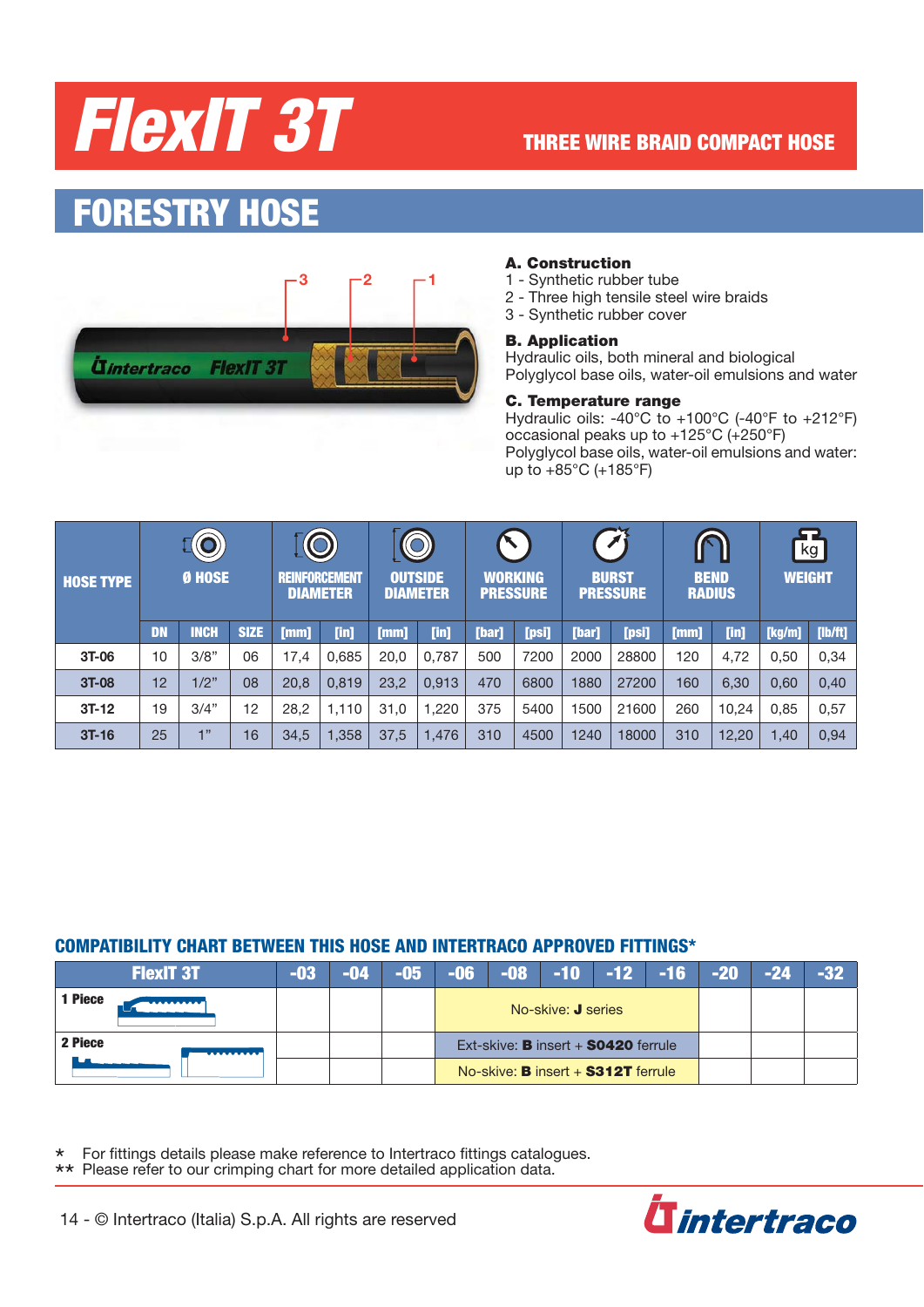

#### **ONE WIRE BRAID HOSE**

## **PILOT HOSE**



#### **A. Construction**

- 1 Synthetic rubber tube
- 2 One high tensile steel wire braid
- 3 Synthetic rubber cover, MSHA on request

#### **B. Application**

Hydraulic oils, both mineral and biological Polyglycol base oils, water-oil emulsions and water

#### **C. Temperature range**

Hydraulic oils: -40°C to +100°C (-40°F to +212°F) Polyglycol base oils, water-oil emulsions and water: up to  $+85^{\circ}$ C ( $+185^{\circ}$ F)

| <b>HOSE TYPE</b> |           | $\mathbf{O}$<br><b>Ø HOSE</b> |             |      | $\bullet$<br><b>REINFORCEMENT</b><br><b>DIAMETER</b> |      | $\left( \bigcirc \right)$<br><b>OUTSIDE</b><br><b>DIAMETER</b> |       | <b>WORKING</b><br><b>PRESSURE</b> |       | <b>BURST</b><br><b>PRESSURE</b> | <b>BEND</b> | <b>RADIUS</b>     | <b>WEIGHT</b> | kg                        |
|------------------|-----------|-------------------------------|-------------|------|------------------------------------------------------|------|----------------------------------------------------------------|-------|-----------------------------------|-------|---------------------------------|-------------|-------------------|---------------|---------------------------|
|                  | <b>DN</b> | <b>INCH</b>                   | <b>SIZE</b> | [mm] | $\mathsf{fin}$                                       | [mm] | $[$ in]                                                        | [bar] | [psi]                             | [bar] | [psi]                           | [mm]        | [ <sub>in</sub> ] | [kg/m]        | [ <b>lb</b> / <b>ft</b> ] |
| <b>PT-03</b>     | 5         | 3/16"                         | 03          | 8,7  | 0.343                                                | 10,5 | 0,413                                                          | 125   | 1800                              | 500   | 7200                            | 20          | 0,79              | 0,12          | 0,08                      |
| <b>PT-04</b>     | 6         | 1/4"                          | 04          | 9,9  | 0,390                                                | 11,7 | 0,461                                                          | 125   | 1800                              | 500   | 7200                            | 30          | 1,18              | 0,17          | 0,11                      |
| <b>PT-05</b>     | 8         | 5/16"                         | 05          | 11,7 | 0.461                                                | 13,5 | 0,531                                                          | 125   | 1800                              | 500   | 7200                            | 40          | 1,57              | 0,19          | 0,13                      |
| <b>PT-06</b>     | 10        | 3/8"                          | 06          | 13,0 | 0,512                                                | 14,6 | 0,575                                                          | 125   | 1800                              | 500   | 7200                            | 50          | 1,97              | 0,25          | 0,17                      |
| <b>PT-08</b>     | 12        | 1/2"                          | 08          | 16,2 | 0,638                                                | 18,0 | 0,709                                                          | 125   | 1800                              | 500   | 7200                            | 60          | 2,36              | 0,31          | 0,21                      |

#### **COMPATIBILITY CHART BETWEEN THIS HOSE AND INTERTRACO APPROVED FITTINGS\***

| <b>FlexIT PT</b>                             | $-03$ |                           | -04   -05   -06   -08   -10   -12   -16   -20      |  |  |  |  |
|----------------------------------------------|-------|---------------------------|----------------------------------------------------|--|--|--|--|
| 1 Piece                                      |       | No-skive: <b>T</b> series |                                                    |  |  |  |  |
| 2 Piece<br><b><i><u>B.A.A.A.A.A.</u></i></b> |       |                           | No-skive: <b>B</b> insert $+$ <b>SCX0T</b> ferrule |  |  |  |  |
|                                              |       |                           | No-skive: <b>B</b> insert + <b>SOOTK</b> ferrule   |  |  |  |  |

\*\* For fittings details please make reference to Intertraco fittings catalogues.

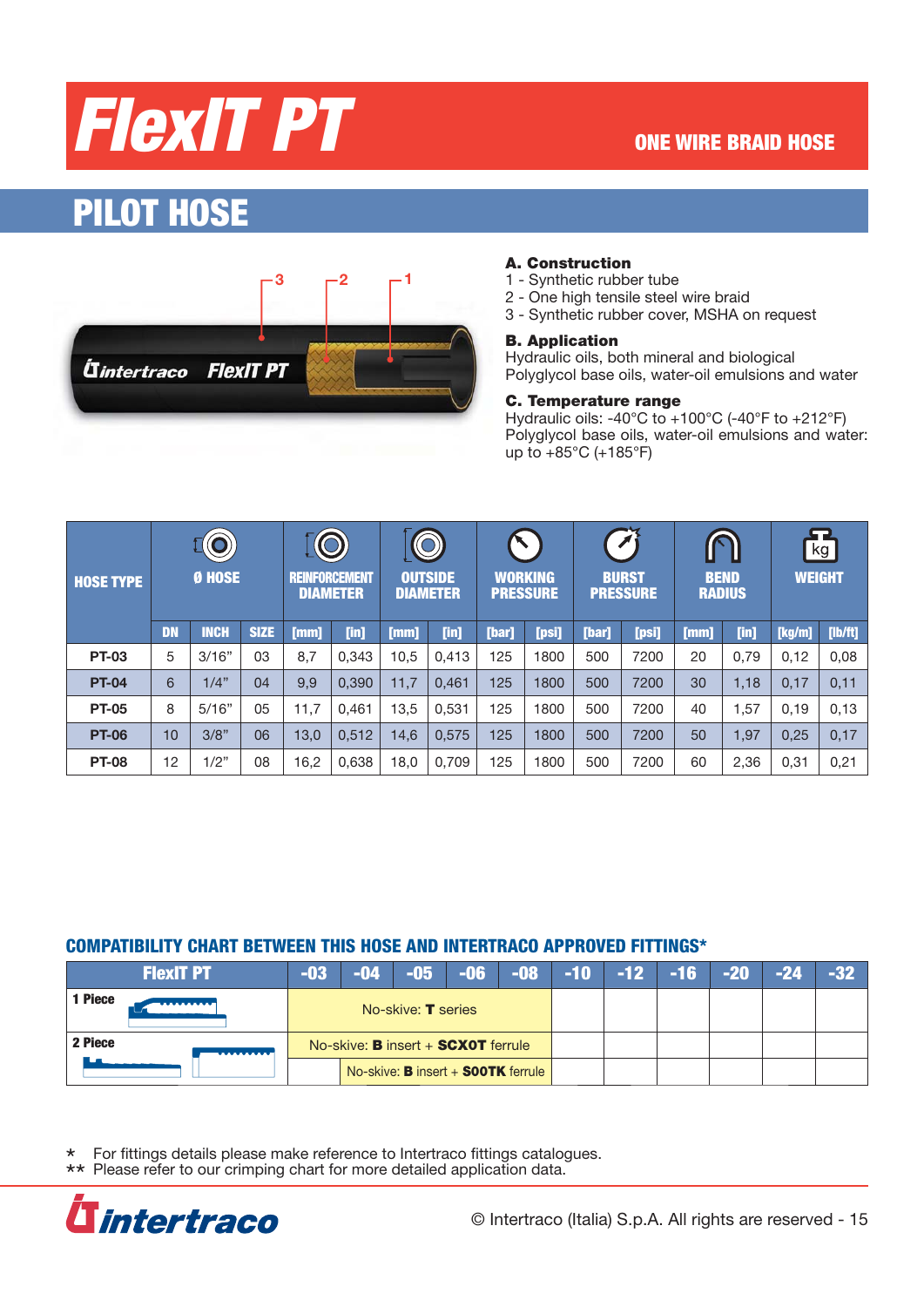*FlexIT R4*

#### **ONE HELICAL WIRE AND TWO TEXTILE BRAID HOSE**

## **SAE 100 R4**



#### **A. Construction**

- 1 Synthetic rubber tube
- 2 Helical wire between an inner and an outer textile braid
- 3 Synthetic rubber cover

#### **B. Application**

Suction and return lines Hydraulic oils, both mineral and biological Polyglycol base oils, water-oil emulsions and water

#### **C. Temperature range**

Hydraulic oils: -40°C to +100°C (-40°F to +212°F) Polyglycol base oils, water-oil emulsions and water: up to +85°C (+185°F)

| <b>HOSE TYPE</b> |           | O<br><b>Ø HOSE</b> |             |       | <b>MAX</b><br><b>OUTSIDE</b><br><b>DIAMETER</b> |       | <b>VACUUM</b> |                | WORKING<br>PRESSURE |       | $\overline{\phantom{a}}$<br><b>BURST</b><br><b>PRESSURE</b> | <b>RADIUS</b> | <b>BEND</b>                      | <b>WEIGHT</b> | kg                        |
|------------------|-----------|--------------------|-------------|-------|-------------------------------------------------|-------|---------------|----------------|---------------------|-------|-------------------------------------------------------------|---------------|----------------------------------|---------------|---------------------------|
|                  | <b>DN</b> | <b>INCH</b>        | <b>SIZE</b> | [mm]  | $[{\rm in}]$                                    | [bar] | [inHg]        | [bar]          | [psi]               | [bar] | [psi]                                                       | [mm]          | $\mathsf{I}\mathsf{I}\mathsf{n}$ | [kg/m]        | [ <b>lb</b> / <b>ft</b> ] |
| <b>SAER4-12</b>  | 19        | 3/4"               | 12          | 32,0  | 1,260                                           | 0,9   | 28            | 21             | 300                 | 84    | 1200                                                        | 125           | 4,92                             | 0,80          | 0,54                      |
| <b>SAER4-16</b>  | 25        | $-111$             | 16          | 38,0  | 1.496                                           | 0,9   | 28            | 17             | 250                 | 68    | 1000                                                        | 150           | 5,91                             | 0,95          | 0,64                      |
| <b>SAER4-20</b>  | 31        | 1.1/4"             | 20          | 45,0  | 1,772                                           | 0,9   | 28            | 14             | 200                 | 56    | 800                                                         | 200           | 7,87                             | 1,15          | 0,77                      |
| <b>SAER4-24</b>  | 38        | 1.1/2"             | 24          | 52,0  | 2,047                                           | 0,9   | 28            | 10             | 150                 | 40    | 600                                                         | 255           | 10,04                            | 1,50          | 1,01                      |
| <b>SAER4-32</b>  | 51        | 2"                 | 32          | 64,0  | 2,520                                           | 0,9   | 28            | 7              | 100                 | 28    | 400                                                         | 300           | 11,81                            | 1,80          | 1,21                      |
| <b>SAER4-40</b>  | 63        | 2.1/2"             | 40          | 77,0  | 3,031                                           | 0,9   | 28            | $\overline{4}$ | 62                  | 16    | 248                                                         | 355           | 13,98                            | 2,50          | 1,68                      |
| <b>SAER4-48</b>  | 76        | 3"                 | 48          | 90,0  | 3,543                                           | 0,9   | 28            | 4              | 56                  | 16    | 224                                                         | 460           | 18,11                            | 2,90          | 1,95                      |
| <b>SAER4-64</b>  | 102       | 4"                 | 64          | 120,0 | 4,724                                           | 0,9   | 28            | $\overline{2}$ | 35                  | 8     | 140                                                         | 610           | 24,02                            | 4,5           | 3,02                      |

\* For fittings details please make reference to Intertraco fittings catalogues.<br>\*\* Please refer to our crimping chart for more detailed application data.

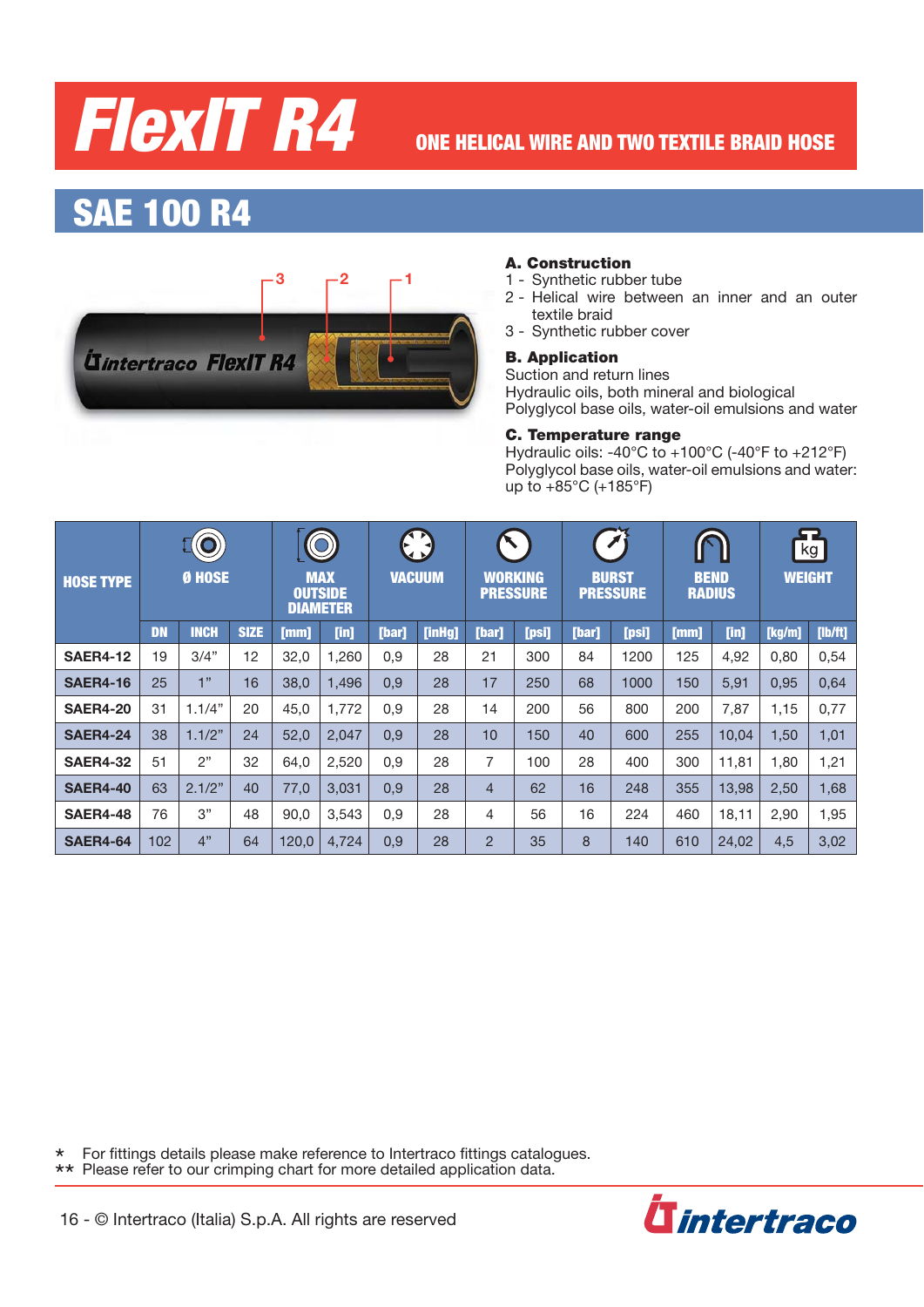

#### **ONE TEXTILE AND ONE WIRE BRAID HOSE**

## **SAE 100 R5**



#### **A. Construction**

- 1 Synthetic rubber tube
- 2 One synthetic textile and one high tensile steel wire braid
- 3 Polyester textile braid cover

#### **B. Application**

Hydraulic oils, both mineral and biological Polyglycol base oils, water-oil emulsions and water

#### **C. Temperature range**

Hydraulic oils: -40°C to +100°C (-40°F to +212°F) Polyglycol base oils, water-oil emulsions and water: up to +85°C (+185°F)

| <b>HOSE TYPE</b> |           | $\ddot{\bullet}$<br><b>Ø HOSE</b> |             |      | <b>REINFORCEMENT</b><br><b>DIAMETER</b> |      | <b>OUTSIDE</b><br><b>DIAMETER</b> |       | <b>WORKING</b><br><b>PRESSURE</b> |       | <b>BURST</b><br><b>PRESSURE</b> |      | <b>BEND</b><br><b>RADIUS</b> | <b>WEIGHT</b> | kg      |
|------------------|-----------|-----------------------------------|-------------|------|-----------------------------------------|------|-----------------------------------|-------|-----------------------------------|-------|---------------------------------|------|------------------------------|---------------|---------|
|                  | <b>DN</b> | <b>INCH</b>                       | <b>SIZE</b> | [mm] | $[$ in]                                 | [mm] | [in]                              | [bar] | [psi]                             | [bar] | [psi]                           | [mm] | [ <sub>in</sub> ]            | [kg/m]        | [1b/ft] |
| <b>SAER5-04</b>  | 5         | 3/16"                             | 04          | 11,3 | 0,445                                   | 12,9 | 0,508                             | 210   | 3000                              | 840   | 12000                           | 76   | 2,99                         | 0,25          | 0,17    |
| <b>SAER5-05</b>  | 6         | 1/4"                              | 05          | 12,9 | 0,508                                   | 14,5 | 0,571                             | 210   | 3000                              | 840   | 12000                           | 86   | 3,39                         | 0,29          | 0,19    |
| <b>SAER5-06</b>  | 8         | 5/16"                             | 06          | 15,2 | 0,598                                   | 16,8 | 0.661                             | 155   | 2250                              | 620   | 9000                            | 102  | 4,02                         | 0,36          | 0,24    |
| <b>SAER5-08</b>  | 10        | 13/32"                            | 08          | 17,5 | 0,689                                   | 19,1 | 0.752                             | 140   | 2000                              | 560   | 8000                            | 117  | 4,61                         | 0,42          | 0,28    |
| <b>SAER5-10</b>  | 12        | 1/2"                              | 10          | 21,3 | 0,839                                   | 22,9 | 0,902                             | 122   | 1750                              | 488   | 7000                            | 140  | 5,51                         | 0,57          | 0,38    |
| <b>SAER5-12</b>  | 16        | 5/8"                              | 12          | 25,5 | 1,004                                   | 27,1 | 1.067                             | 105   | 1500                              | 420   | 6000                            | 165  | 6,50                         | 0,71          | 0,47    |
| <b>SAER5-16</b>  | 22        | 7/8"                              | 16          | 29,2 | 1,150                                   | 30,8 | 1,213                             | 56    | 800                               | 224   | 3200                            | 187  | 7,36                         | 0,70          | 0,47    |
| <b>SAER5-20</b>  | 28        | 1.1/8"                            | 20          | 36,0 | 1,417                                   | 37,6 | 1,480                             | 43    | 625                               | 172   | 2500                            | 229  | 9,02                         | 0,925         | 0,62    |
| <b>SAER5-24</b>  | 35        | 1.3/8"                            | 24          | 42,8 | 1,685                                   | 44,4 | 1,748                             | 35    | 500                               | 140   | 2000                            | 267  | 10,51                        | 1,15          | 0,77    |
| <b>SAER5-32</b>  | 46        | 1.13/16"                          | 32          | 54,3 | 2,138                                   | 56,4 | 2,220                             | 24    | 350                               | 96    | 1400                            | 335  | 13,19                        | 1,39          | 0,93    |

**FlexIT R5 HT: version for high temperature with blue cover +135°C / +275°F (only for hydraulic oils)**

#### **COMPATIBILITY CHART BETWEEN THIS HOSE AND INTERTRACO APPROVED FITTINGS\***

|                                          | $-04$      | 05         | $-06$      | $-08$      | $-10$      | $-12$                     | $-16$           | $-20$      | $-24$           | $-32$      |
|------------------------------------------|------------|------------|------------|------------|------------|---------------------------|-----------------|------------|-----------------|------------|
| <b>FlexIT R5</b>                         |            | 6          | 8          | 10         | 12         | 16                        | 22              | 28         | 35              | 46         |
|                                          | 3/16"      | 1/4"       | 15/16"     | 13/32"     | 1/2"       | 5/8"                      | 7/8"            | 11/8"      | 13/8"           | 113/16"    |
| 1 Piece<br><b><i><u>AAAAAAAA</u></i></b> | <b>R04</b> | <b>R05</b> | <b>R06</b> | <b>R08</b> | <b>R10</b> | R <sub>12</sub>           | R <sub>16</sub> | <b>R20</b> | R <sub>24</sub> | <b>R32</b> |
|                                          |            |            |            |            |            | No-skive: <b>R</b> series |                 |            |                 |            |

\*\* For fittings details please make reference to Intertraco fittings catalogues.

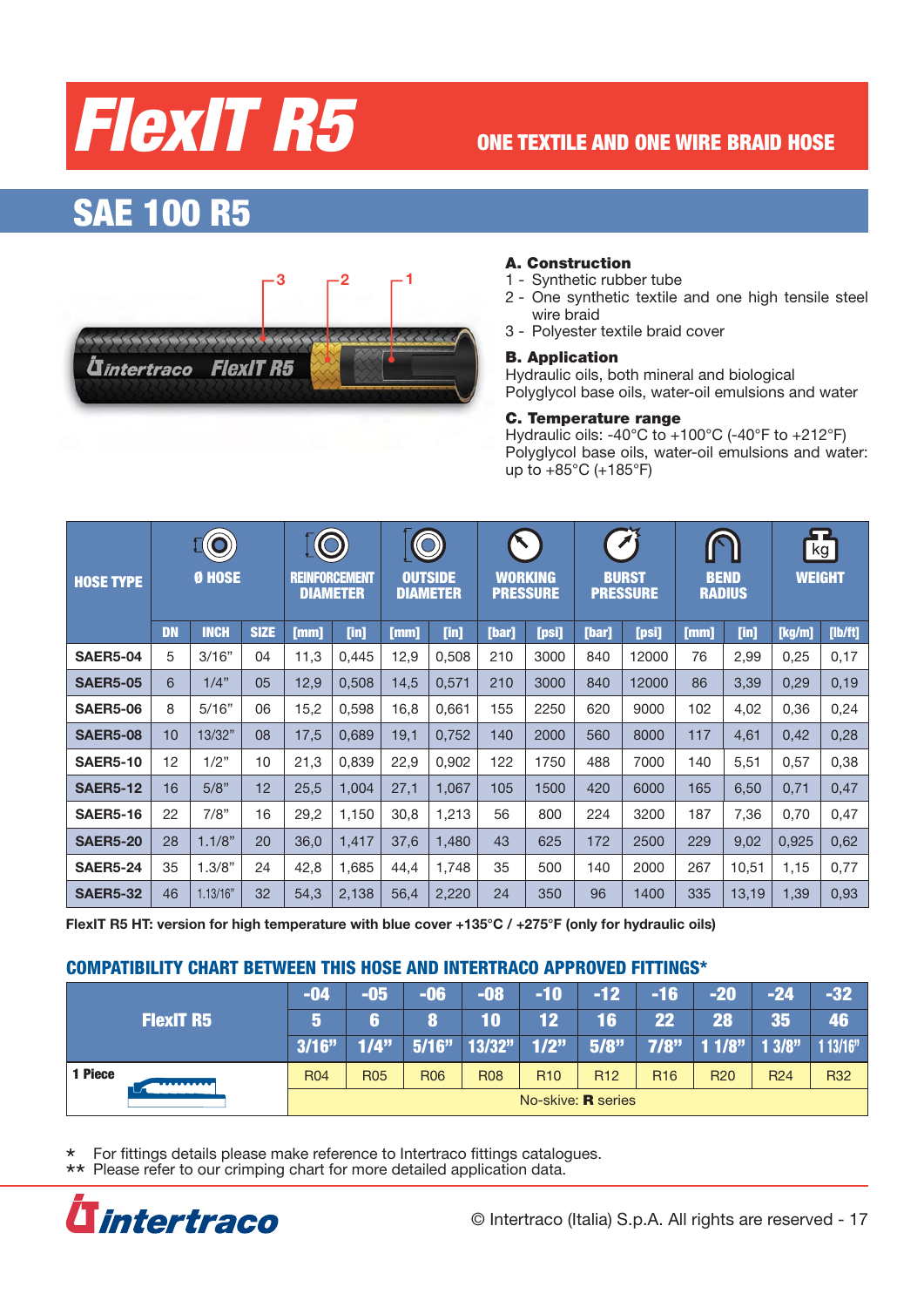## *FlexIT EZ-Lock*

## **SAE 100 R6**



#### **A. Construction**

- 1 Synthetic rubber tube
- 2 One Synthetic Textile Braid
- 3 Synthetic rubber Cover

#### **B. Application**

Hydraulic oils, both mineral and biological Polyglycol base oils, water-oil emulsions and water

#### **C. Temperature range**

Hydraulic oils: -40°C to +100°C (-40°F to +212°F) Polyglycol base oils, water-oil emulsions and water: up to  $+85^{\circ}$ C (+185 $^{\circ}$ F)

| <b>HOSE TYPE</b> |           | U<br>Ø HOSE |             |      | <b>OUTSIDE</b><br><b>DIAMETER</b> |       | <b>WORKING</b><br><b>PRESSURE</b> |       | <b>BURST</b><br><b>PRESSURE</b> |      | <b>BEND</b><br><b>RADIUS</b> | <b>WEIGHT</b> | kg      |
|------------------|-----------|-------------|-------------|------|-----------------------------------|-------|-----------------------------------|-------|---------------------------------|------|------------------------------|---------------|---------|
|                  | <b>DN</b> | <b>INCH</b> | <b>SIZE</b> | [mm] | $[{\rm in}]$                      | [bar] | [psi]                             | [bar] | [psi]                           | [mm] | $[$ in]                      | [kg/m]        | [1b/ft] |
| <b>EZ-04</b>     | 6         | 1/4"        | 04          | 12,3 | 0.484                             | 28    | 400                               | 112   | 1600                            | 65   | 2,56                         | 0,11          | 0,07    |
| <b>EZ-05</b>     | 8         | 5/16"       | 05          | 13,9 | 0,547                             | 28    | 400                               | 112   | 1600                            | 80   | 3,15                         | 0,13          | 0,08    |
| <b>EZ-06</b>     | 10        | 3/8"        | 06          | 15,5 | 0,610                             | 28    | 400                               | 112   | 1600                            | 80   | 3,15                         | 0,15          | 0,10    |
| <b>EZ-08</b>     | 12        | 1/2"        | 08          | 19,0 | 0.748                             | 28    | 400                               | 112   | 1600                            | 100  | 3,94                         | 0,20          | 0,13    |
| <b>EZ-10</b>     | 16        | 5/8"        | 10          | 22,6 | 0.890                             | 24    | 350                               | 96    | 1400                            | 125  | 4,92                         | 0,26          | 0,17    |
| <b>EZ-12</b>     | 19        | 3/4"        | 12          | 25,8 | 1,016                             | 21    | 300                               | 84    | 1200                            | 150  | 5,91                         | 0,31          | 0,20    |
| <b>EZ-16</b>     | 25        | $-1.33$     | 16          | 33,2 | 1,307                             | 9     | 130                               | 36    | 520                             | 170  | 6,69                         | 0,46          | 0,31    |

#### **COMPATIBILITY CHART BETWEEN THIS HOSE AND INTERTRACO APPROVED FITTINGS\***

| <b>FlexIT EZ-Lock</b> | $-03$ | $-04$ | $\sim$ -05 $\prime$ | $-06$                                  | -08 -10 -12         |  | -- 16 | $-20$ | .29 |
|-----------------------|-------|-------|---------------------|----------------------------------------|---------------------|--|-------|-------|-----|
| 1 Piece               |       |       |                     | No-skive: <b>T</b> series              |                     |  |       |       |     |
| 2 Piece               |       |       |                     | No-skive: $B$ insert $+$ S00TK ferrule |                     |  |       |       |     |
| <b>Push Lock</b>      |       |       |                     |                                        | Push Lock: L series |  |       |       |     |

\* For fittings details please make reference to Intertraco fittings catalogues.<br>\*\* Please refer to our crimping chart for more detailed application data.

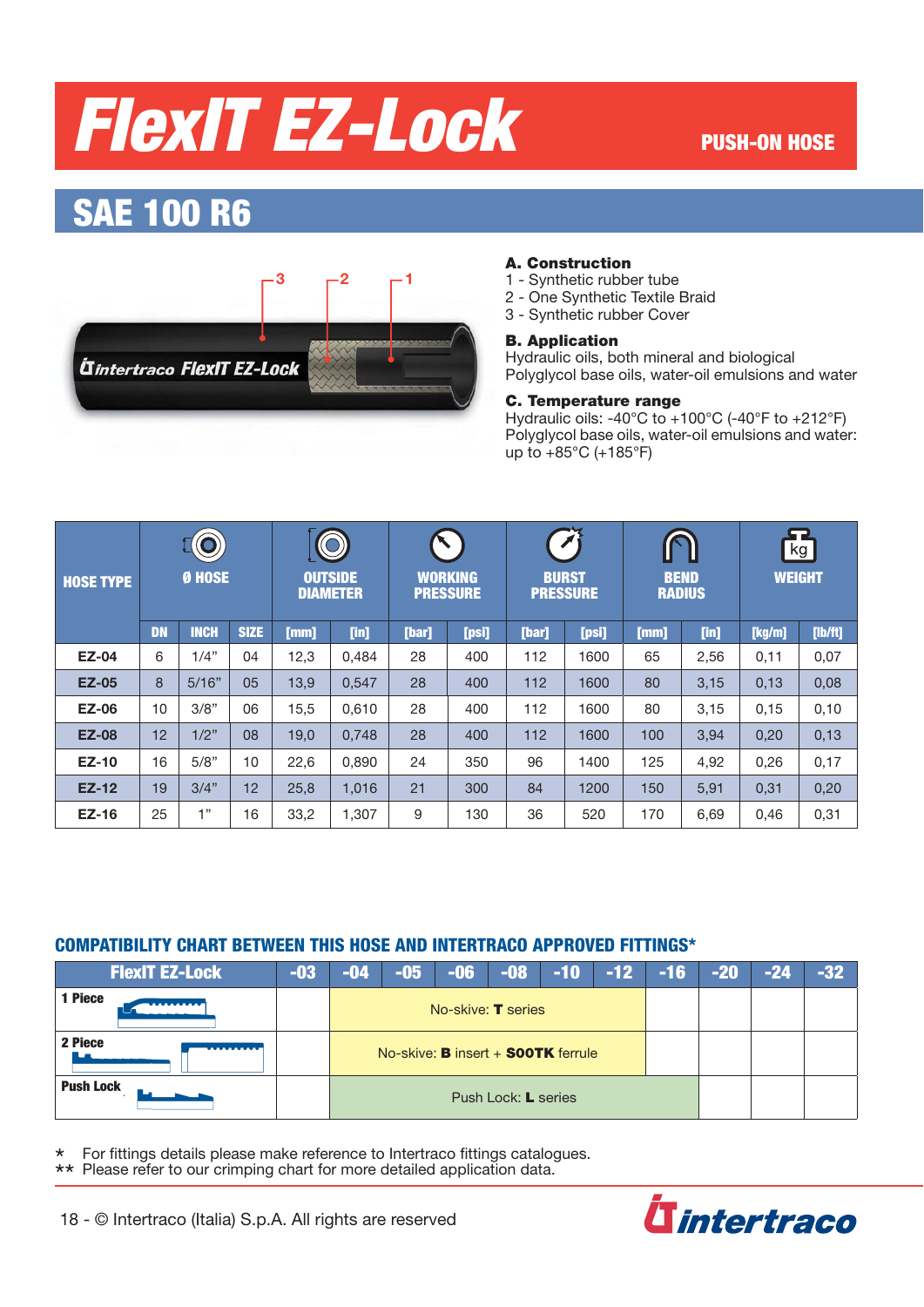## *FlexIT T7*

#### **TWO TEXTILE BRAID HOSE**

## **MEETS OR EXCEEDS EN 855 R7 AND SAE 100 R7**



#### **A. Construction**

- 1 Thermoplastic polyester tube
- 2 Two polyester wire braids
- 3 Black polyurethane cover

#### **B. Application**

Hydraulic oils, both mineral and biological Polyglycol base oils, water-oil emulsions and water

#### **C. Temperature range**

Hydraulic oils: -40°C to +100°C (-40°F to +212°F) Polyglycol base oils, water-oil emulsions, water and air: up to  $+65^{\circ}$ C ( $+149^{\circ}$ F)

| <b>HOSE TYPE</b> |           | $\mathbf Q$<br><b>Ø HOSE</b> |             |      | C<br><b>OUTSIDE</b><br><b>DIAMETER</b> |       | <b>WORKING</b><br><b>PRESSURE</b> |       | <b>BURST</b><br><b>PRESSURE</b> | <b>BEND</b> | <b>RADIUS</b>     | kg<br><b>WEIGHT</b> |                           |
|------------------|-----------|------------------------------|-------------|------|----------------------------------------|-------|-----------------------------------|-------|---------------------------------|-------------|-------------------|---------------------|---------------------------|
|                  | <b>DN</b> | <b>INCH</b>                  | <b>SIZE</b> | [mm] | $[{\rm in}]$                           | [bar] | [psi]                             | [bar] | [psi]                           | [mm]        | [ <sub>in</sub> ] | [kg/m]              | [ <b>lb</b> / <b>ft</b> ] |
| T7-03            | 5         | 3/16"                        | 03          | 10,0 | 0.394                                  | 210   | 3000                              | 840   | 12000                           | 35          | 1,38              | 0,07                | 0,05                      |
| T7-04            | 6         | 1/4"                         | 04          | 11,8 | 0,465                                  | 200   | 2900                              | 800   | 11600                           | 50          | 1,97              | 0,09                | 0,06                      |
| T7-05            | 8         | 5/16"                        | 05          | 14,3 | 0.563                                  | 190   | 2750                              | 760   | 11000                           | 55          | 2,17              | 0.13                | 0,09                      |
| T7-06            | 10        | 3/8"                         | 06          | 16,0 | 0,630                                  | 175   | 2500                              | 700   | 10000                           | 75          | 2,95              | 0,16                | 0,10                      |
| T7-08            | 12        | 1/2"                         | 08          | 20,3 | 0,799                                  | 140   | 2000                              | 560   | 8000                            | 95          | 3,74              | 0,22                | 0,15                      |
| $T7-10$          | 16        | 5/8"                         | 10          | 23,5 | 0,925                                  | 105   | 1500                              | 420   | 6000                            | 125         | 4,92              | 0,28                | 0,19                      |
| $T7-12$          | 19        | 3/4"                         | 12          | 26,5 | 1.043                                  | 90    | 1300                              | 360   | 5200                            | 150         | 5,91              | 0,33                | 0,22                      |
| $T7-16$          | 25        | 1"                           | 16          | 33,0 | 1,299                                  | 70    | 1000                              | 280   | 4000                            | 200         | 7,87              | 0,40                | 0,27                      |

**FlexIT T7 NC: Electrically non-conductive version with orange cover**

#### **COMPATIBILITY CHART BETWEEN THIS HOSE AND INTERTRACO APPROVED FITTINGS\***

| <b>FlexIT T7</b>                         | $-03$                     | $\mathbf{A}$ | $-05$ | $-06$                                              |  |  | $-08$ $-10$ $-12$ | $\sim$ -16 $\sim$ | $\sim$ -20 $\sim$ |  |  |  |  |
|------------------------------------------|---------------------------|--------------|-------|----------------------------------------------------|--|--|-------------------|-------------------|-------------------|--|--|--|--|
| l Piece<br>.                             |                           |              |       |                                                    |  |  |                   |                   |                   |  |  |  |  |
|                                          | No-skive: <b>T</b> series |              |       |                                                    |  |  |                   |                   |                   |  |  |  |  |
| 2 Piece<br><b><i><u>AAAAAAAA</u></i></b> |                           |              |       | No-skive: <b>B</b> insert $+$ <b>SOOTK</b> ferrule |  |  |                   |                   |                   |  |  |  |  |
|                                          |                           |              |       |                                                    |  |  |                   |                   |                   |  |  |  |  |

\* For fittings details please make reference to Intertraco fittings catalogues.<br>\*\* Please refer to our crimping chart for more detailed application data.

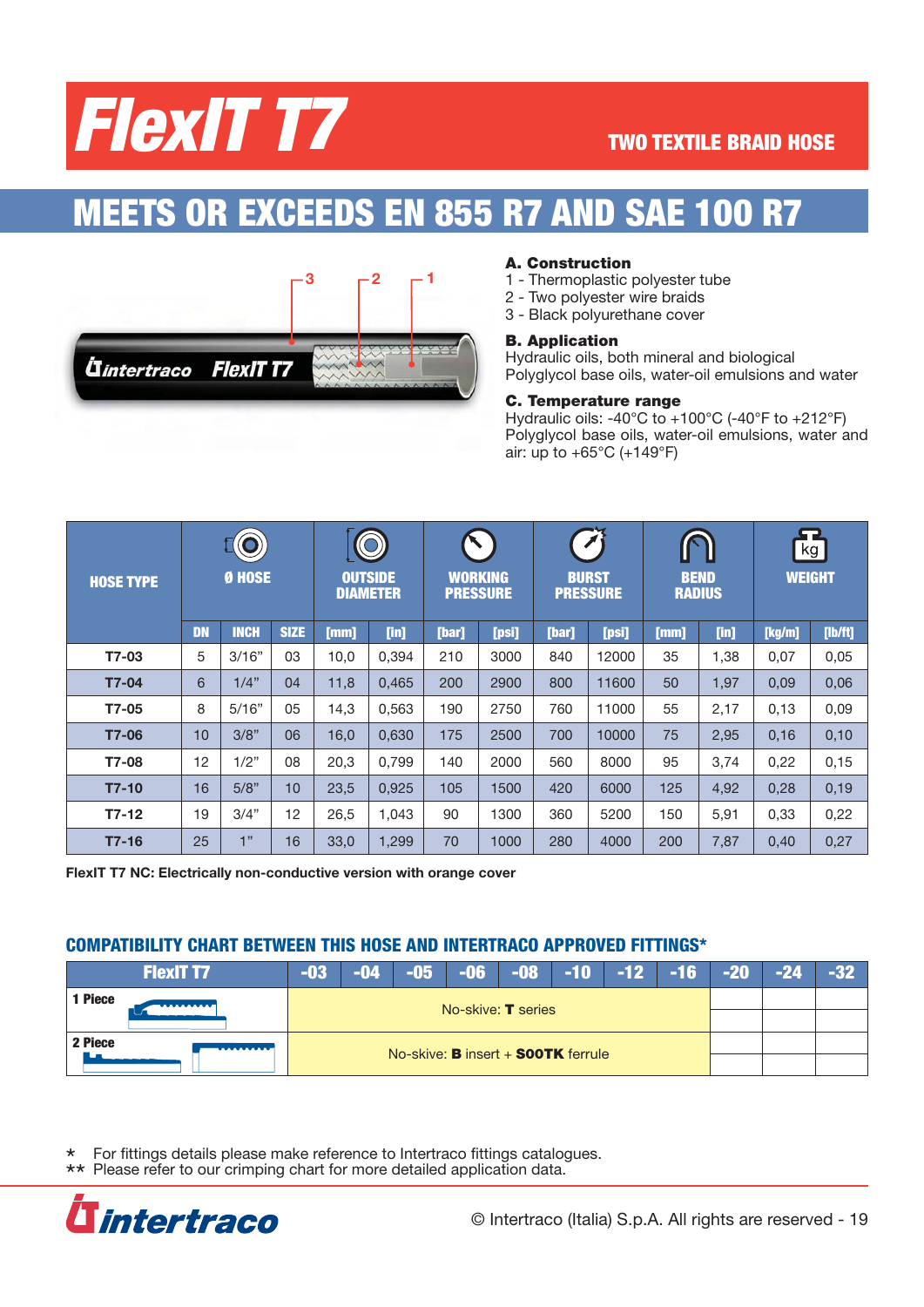

#### **ONE WIRE BRAID HOSE**

## **SAE 100 R14**



#### **A. Construction**

- 1 Polytetrafluorethylene tube
- 2 One stainless steel wire braid cover

#### **B. Application**

Petroleum base and synthetic base hydraulic fluids Water base hydraulic fluids

#### **C. Temperature range** -54°C to +204°C  $-65^{\circ}$ F to  $+400^{\circ}$ F

| <b>HOSE TYPE</b> |           | O<br><b>Ø HOSE</b> |             |      | Ô<br><b>MAX</b><br><b>OUTSIDE</b><br><b>DIAMETER</b> |       | <b>WORKING</b><br><b>PRESSURE</b> |       | <b>BURST</b><br><b>PRESSURE</b> |      | <b>BEND</b><br><b>RADIUS</b> | لہ ک<br>kg<br><b>WEIGHT</b> |                      |
|------------------|-----------|--------------------|-------------|------|------------------------------------------------------|-------|-----------------------------------|-------|---------------------------------|------|------------------------------|-----------------------------|----------------------|
|                  | <b>DN</b> | <b>INCH</b>        | <b>SIZE</b> | [mm] | [ <sub>in</sub> ]                                    | [bar] | [psi]                             | [bar] | [psi]                           | [mm] | [ <sub>in</sub> ]            | [kg/m]                      | [1 <sub>b</sub> /ft] |
| T14-02           | 3         | 1/8"               | 02          | 5,9  | 0,232                                                | 275   | 4000                              | 1100  | 16000                           | 25   | 0,98                         | 0,06                        | 0,04                 |
| T14-03           | 5         | 3/16"              | 03          | 7,4  | 0,291                                                | 200   | 2900                              | 800   | 11600                           | 35   | 1,38                         | 0,07                        | 0,05                 |
| T14-04           | 6         | 1/4"               | 04          | 8,9  | 0,350                                                | 175   | 2500                              | 700   | 10000                           | 45   | 1,77                         | 0,09                        | 0,06                 |
| T14-05           | 8         | 5/16"              | 05          | 10,9 | 0,429                                                | 150   | 2200                              | 600   | 8800                            | 50   | 1,97                         | 0,13                        | 0,08                 |
| T14-06           | 10        | 3/8"               | 06          | 12,4 | 0,488                                                | 135   | 2000                              | 540   | 8000                            | 55   | 2,17                         | 0,15                        | 0,10                 |
| T14-08           | 12        | 1/2"               | 08          | 15,7 | 0,618                                                | 120   | 1750                              | 480   | 7000                            | 70   | 2,76                         | 0,21                        | 0,14                 |
| T14-10           | 16        | 5/8"               | 10          | 19,1 | 0,752                                                | 100   | 1450                              | 400   | 5800                            | 130  | 5,12                         | 0,26                        | 0,17                 |
| T14-12           | 19        | 3/4"               | 12          | 22,2 | 0,874                                                | 90    | 1300                              | 360   | 5200                            | 190  | 7,48                         | 0,321                       | 0,22                 |
| T14-16           | 25        | 1"                 | 16          | 29,3 | 1.154                                                | 65    | 950                               | 260   | 3800                            | 270  | 10,63                        | 0,45                        | 0,30                 |

#### **COMPATIBILITY CHART BETWEEN THIS HOSE AND INTERTRACO APPROVED FITTINGS\***

| <b>FlexIT T14</b>                     | $-03$ | $\blacksquare$ | $-05$ |                                                  |  | $\overline{\phantom{0}}$ -08 -10 -12 -16 -20 |  |  |
|---------------------------------------|-------|----------------|-------|--------------------------------------------------|--|----------------------------------------------|--|--|
| 1 Piece<br>.                          |       |                |       | No-skive: <b>T</b> series                        |  |                                              |  |  |
|                                       |       |                |       |                                                  |  |                                              |  |  |
| 2 Piece<br><u>U LOCAL A DE LA DEU</u> |       |                |       | No-skive: <b>B</b> insert + <b>S014T</b> ferrule |  |                                              |  |  |
|                                       |       |                |       |                                                  |  |                                              |  |  |

\* For fittings details please make reference to Intertraco fittings catalogues.<br>\*\* Please refer to our crimping chart for more detailed application data.

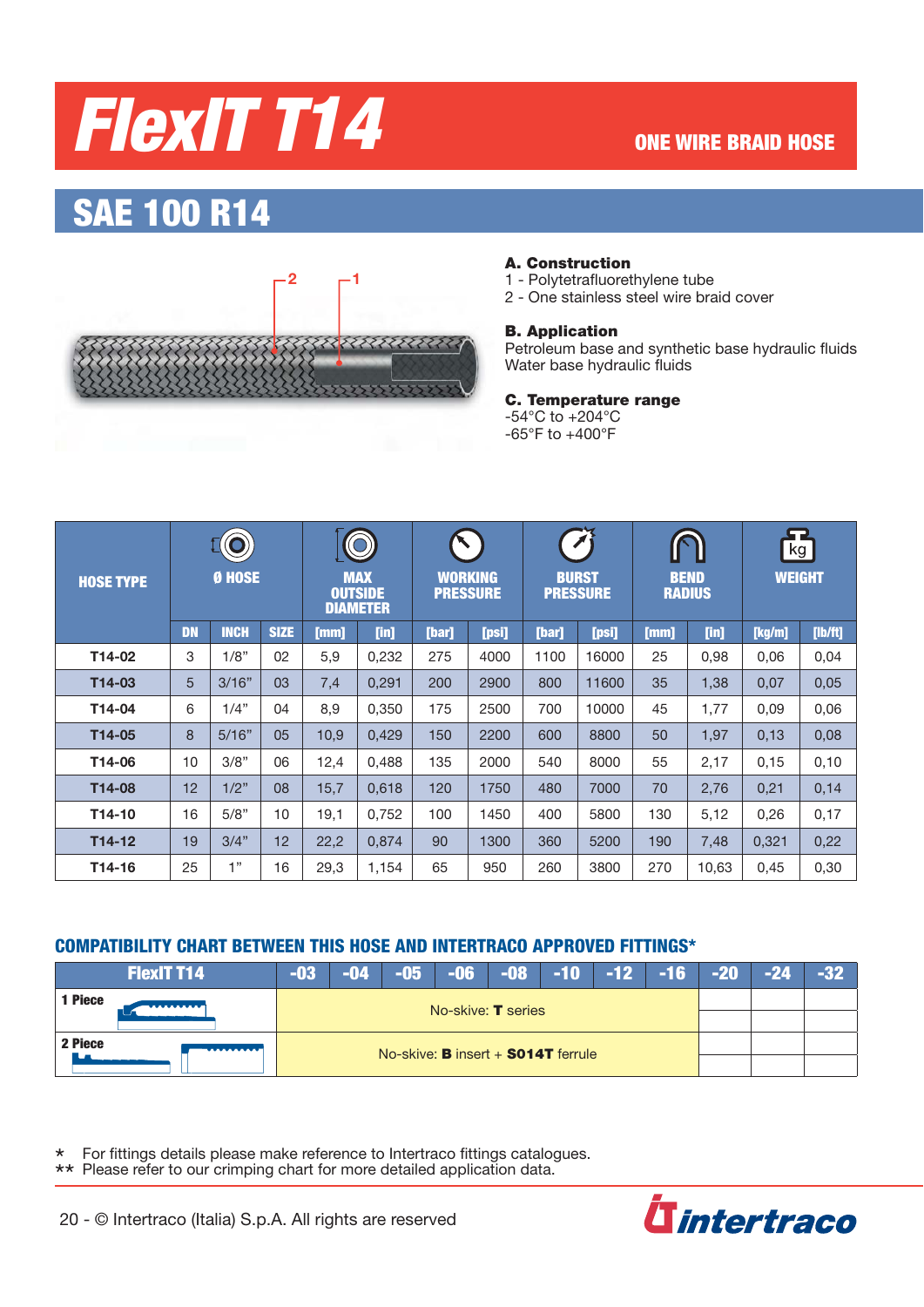## *FlexIT P4*

#### **FOUR WIRE SPIRAL HOSE**

### **EN 856 4SP**



#### **A. Construction**

- 1 Synthetic rubber tube
- 2 Four high tensile steel wire spirals
- 3 Synthetic rubber cover, MSHA flame retardant approved

#### **B. Application**

High pressure hydraulic system with extreme high pressure peaks for use with hydraulic oils, both mineral and biological, polyglycol base oils, water-oil emulsions and water

#### **C. Temperature range**

Hydraulic oils: -40°C to +100°C (-40°F to +212°F) occasional peaks up to  $+125^{\circ}C$  ( $+250^{\circ}F$ ) Polyglycol base oils, water-oil emulsions and water: up to +85°C (+185°F)

| <b>HOSE TYPE</b> |           | $\widehat{\mathbf{C}}$<br><b>Ø HOSE</b> |             |      | $^{\prime}$ O<br><b>REINFORCEMENT</b><br><b>DIAMETER</b> |      | <b>OUTSIDE</b><br><b>DIAMETER</b> |       | <b>WORKING</b><br><b>PRESSURE</b> |       | <b>BURST</b><br><b>PRESSURE</b> |      | <b>BEND</b><br><b>RADIUS</b> |        | kg<br><b>WEIGHT</b>       |
|------------------|-----------|-----------------------------------------|-------------|------|----------------------------------------------------------|------|-----------------------------------|-------|-----------------------------------|-------|---------------------------------|------|------------------------------|--------|---------------------------|
|                  | <b>DN</b> | <b>INCH</b>                             | <b>SIZE</b> | [mm] | $[{\sf in}]$                                             | [mm] | [in]                              | [bar] | [psi]                             | [bar] | [psi]                           | [mm] | (in)                         | [kg/m] | [ <b>lb</b> / <b>ft</b> ] |
| P4-04            | 6         | 1/4"                                    | 04          | 14,6 | 0,575                                                    | 17,0 | 0.669                             | 450   | 6500                              | 1800  | 26000                           | 150  | 5,91                         | 0,57   | 0,38                      |
| P4-06            | 10        | 3/8"                                    | 06          | 17,5 | 0,689                                                    | 21,2 | 0,835                             | 445   | 6500                              | 1780  | 26000                           | 180  | 7,09                         | 0,77   | 0,51                      |
| P4-08            | 12        | 1/2"                                    | 08          | 20,2 | 0,795                                                    | 24,4 | 0,961                             | 415   | 6000                              | 1660  | 24000                           | 230  | 9,06                         | 0,91   | 0,61                      |
| P4-10            | 16        | 5/8"                                    | 10          | 23,8 | 0,937                                                    | 28,0 | 1,102                             | 350   | 5000                              | 1400  | 20000                           | 250  | 9,84                         | 1,09   | 0,73                      |
| P4-12            | 19        | 3/4"                                    | 12          | 28,2 | 1,110                                                    | 32,0 | 1,260                             | 350   | 5000                              | 1400  | 20000                           | 300  | 11,81                        | 1,55   | 1,04                      |
| P4-16            | 25        | $-1.32$                                 | 16          | 35,3 | 1,390                                                    | 39,1 | 1,539                             | 280   | 4000                              | 1120  | 16000                           | 340  | 13,39                        | 1,97   | 1,32                      |

#### **COMPATIBILITY CHART BETWEEN THIS HOSE AND INTERTRACO APPROVED FITTINGS\***

| <b>FlexIT P4</b>    | -04 | 06 | $-08$                                             | <b>410 THE</b> | $\triangle 2$ | $-16$                  | $-20$ | -24 |  |
|---------------------|-----|----|---------------------------------------------------|----------------|---------------|------------------------|-------|-----|--|
| 1 Piece<br><b>.</b> |     |    |                                                   |                |               | Ext-skive: X<br>series |       |     |  |
| 2 Piece<br>.        |     |    | Ext-skive: <b>B</b> insert + <b>S0420</b> ferrule |                |               |                        |       |     |  |

\* For fittings details please make reference to Intertraco fittings catalogues.<br>\*\* Please refer to our crimping chart for more detailed application data.

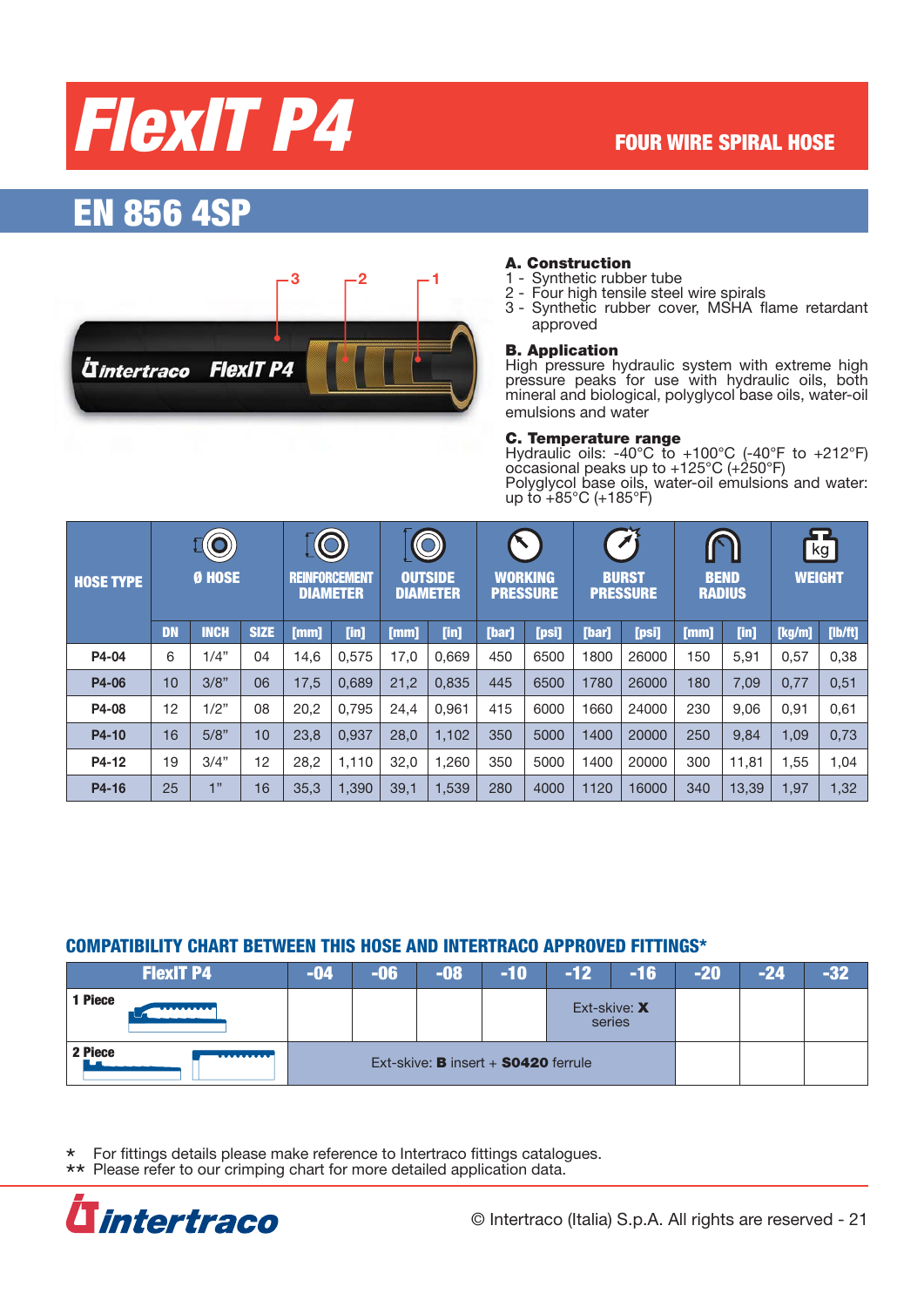

#### **FOUR WIRE SPIRAL HOSE**

### **EN 856 4SH**



#### **A. Construction**

- 1 Synthetic rubber tube
- 2 Four high tensile steel wire spirals
- 3 Synthetic rubber cover, MSHA flame retardant approved

#### **B. Application**

High pressure hydraulic system with extreme high pressure peaks for use with hydraulic oils, both mineral and biological, polyglycol base oils, wateroil emulsions and water

#### **C. Temperature range**

Hydraulic oils: -40°C to +100°C (-40°F to +212°F) occasional peaks up to  $+125^{\circ}$ C ( $+250^{\circ}$ F) Polyglycol base oils, water-oil emulsions and water: up to +85°C (+185°F)

| <b>HOSE TYPE</b> |           | Ô<br><b>Ø HOSE</b> |             | $\bigcirc$<br><b>REIN</b> | <b>NFORCEMENT</b><br><b>DIAMETER</b> |      | $\bigcirc$<br><b>OUTSIDE</b><br><b>DIAMETER</b> |       | <b>WORKING</b><br><b>PRESSURE</b> |       | $\overline{\phantom{a}}$<br><b>BURST</b><br><b>PRESSURE</b> |      | <b>BEND</b><br><b>RADIUS</b> | <b>WEIGHT</b> | kg      |
|------------------|-----------|--------------------|-------------|---------------------------|--------------------------------------|------|-------------------------------------------------|-------|-----------------------------------|-------|-------------------------------------------------------------|------|------------------------------|---------------|---------|
|                  | <b>DN</b> | <b>INCH</b>        | <b>SIZE</b> | [mm]                      | $[{\rm in}]$                         | [mm] | [ <sub>in</sub> ]                               | [bar] | [psi]                             | [bar] | [psi]                                                       | [mm] | Ŵ                            | [kg/m]        | [1b/ft] |
| H4-12            | 19        | 3/4"               | 12          | 28,4                      | 1,118                                | 32,2 | 1,268                                           | 420   | 6000                              | 680   | 24000                                                       | 280  | 11,02                        | 1,45          | 0,97    |
| H4-16            | 25        | 1"                 | 16          | 35,2                      | 1,386                                | 38,7 | 1,524                                           | 380   | 5500                              | 1520  | 22000                                                       | 340  | 13,39                        | 2,14          | 1,44    |
| H4-20            | 31        | 1.1/4"             | 20          | 41,9                      | 1,650                                | 45,5 | 1,791                                           | 350   | 5000                              | 1400  | 20000                                                       | 460  | 18,11                        | 2,51          | 1,69    |
| H4-24            | 38        | 1.1/2"             | 24          | 48,8                      | 1,921                                | 53,5 | 2,106                                           | 300   | 4350                              | 1200  | 17400                                                       | 560  | 22,05                        | 3,26          | 2,19    |
| H4-32            | 51        | 2"                 | 32          | 63,2                      | 2,488                                | 68,1 | 2,681                                           | 250   | 3600                              | 1000  | 14400                                                       | 700  | 27,56                        | 4,73          | 3,18    |

#### **COMPATIBILITY CHART BETWEEN THIS HOSE AND INTERTRACO APPROVED FITTINGS\***

| <b>FlexIT H4</b> | $-04$ | $-06$ | $-08$ | $-10$ | $-12$ | $-16$ | $-20$                      | $-24$                                             | $-32$ |
|------------------|-------|-------|-------|-------|-------|-------|----------------------------|---------------------------------------------------|-------|
| 1 Piece          |       |       |       |       |       |       | No-skive: <b>J</b> -series |                                                   |       |
|                  |       |       |       |       |       |       | Ext-skive: X series        |                                                   |       |
| 2 Piece<br>.     |       |       |       |       |       |       |                            | Ext-skive: <b>B</b> insert + <b>S0420</b> ferrule |       |
| <b>Interlock</b> |       |       |       |       |       |       |                            | Interlock: I insert + <b>S004I</b> ferrule        |       |

\* For fittings details please make reference to Intertraco fittings catalogues.<br>\*\* Please refer to our crimping chart for more detailed application data.

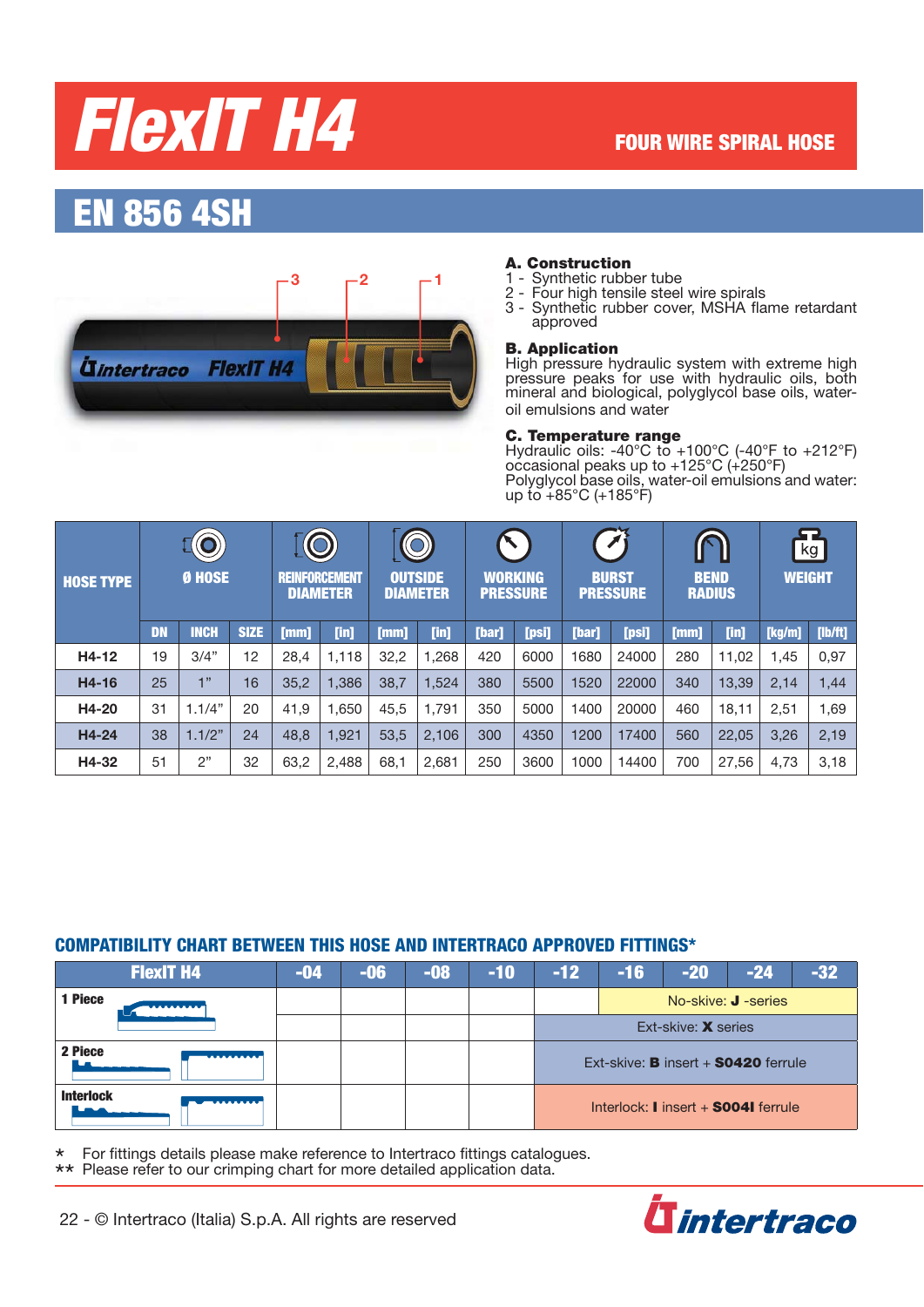

## **EN 856 4SP - EXCEEDS SAE 100 R12**



**Cintertraco FlexIT 600** 



- 2 Four high tensile steel wire spirals
- 3 Synthetic rubber cover, MSHA flame retardant approved

#### **B. Application**

High pressure hydraulic system with extreme high pressure peaks for use with hydraulic oils, both mineral and biological, polyglycol base oils, water-oil emulsions and water

#### **C. Temperature range**

Hydraulic oils: -40°C to +100°C (-40°F to +212°F) occasional peaks up to  $+125^{\circ}C$  ( $+250^{\circ}F$ ) Polyglycol base oils, water-oil emulsions and water: up to +85°C (+185°F)

| <b>HOSE TYPE</b> |           | $\mathbf{O}$<br><b>Ø HOSE</b> |             | $\mathbf{O}$<br>REI | NFORCEMENT<br><b>DIAMETER</b> |      | <b>OUTSIDE</b><br><b>DIAMETER</b> |       | <b>WORKING</b><br><b>PRESSURE</b> |       | <b>BURST</b><br><b>PRESSURE</b> |      | <b>BEND</b><br><b>RADIUS</b> | <b>WEIGHT</b> | kg      |
|------------------|-----------|-------------------------------|-------------|---------------------|-------------------------------|------|-----------------------------------|-------|-----------------------------------|-------|---------------------------------|------|------------------------------|---------------|---------|
|                  | <b>DN</b> | <b>INCH</b>                   | <b>SIZE</b> | [mm]                | (in)                          | [mm] | $[\mathbf{\bar{m}}]$              | [bar] | [psi]                             | [bar] | [psi]                           | [mm] | $[{\rm in}]$                 | [kg/m]        | [lb/ft] |
| <b>SHP-06</b>    | 10        | 3/8"                          | 06          | 17,5                | 0,689                         | 19,5 | 0.768                             | 450   | 6500                              | 1800  | 26000                           | 180  | 7,09                         | 0,69          | 0,46    |
| <b>SHP-08</b>    | 12        | 1/2"                          | 08          | 20,3                | 0,799                         | 22,3 | 0,878                             | 420   | 6000                              | 1680  | 24000                           | 230  | 9,06                         | 0,80          | 0,54    |
| <b>SHP-10</b>    | 16        | 5/8"                          | 10          | 23,8                | 0,937                         | 25,8 | 1.016                             | 350   | 5000                              | 1400  | 20000                           | 250  | 9,84                         | 0,96          | 0,64    |
| <b>SHP-12</b>    | 19        | 3/4"                          | 12          | 28,2                | 1,110                         | 30,2 | 1,189                             | 350   | 5000                              | 1400  | 20000                           | 300  | 11,81                        | 1,42          | 0,95    |
| <b>SHP-16</b>    | 25        | $-111$                        | 16          | 35,1                | ,382                          | 37,3 | 1,469                             | 280   | 4000                              | 1120  | 16000                           | 300  | 11,81                        | 1,85          | 1,24    |

#### **COMPATIBILITY CHART BETWEEN THIS HOSE AND INTERTRACO APPROVED FITTINGS\***

| <b>FlexIT SHP</b>                        | $-04$ | $-06$ |                           | $-08$ $-10$ $-12$                                | $-16$ | $-20$ | $-24$ |  |
|------------------------------------------|-------|-------|---------------------------|--------------------------------------------------|-------|-------|-------|--|
| 1 Piece                                  |       |       | No-skive: <b>J</b> series |                                                  |       |       |       |  |
|                                          |       |       |                           | Ext-skive: X series                              |       |       |       |  |
| 2 Piece<br><b><i><u>AAAAAAAA</u></i></b> |       |       |                           | No-skive: <b>B</b> insert + <b>S312T</b> series  |       |       |       |  |
|                                          |       |       |                           | Ext-skive: <b>B</b> insert + <b>S0420</b> series |       |       |       |  |

\* For fittings details please make reference to Intertraco fittings catalogues.<br>\*\* Please refer to our crimping chart for more detailed application data.

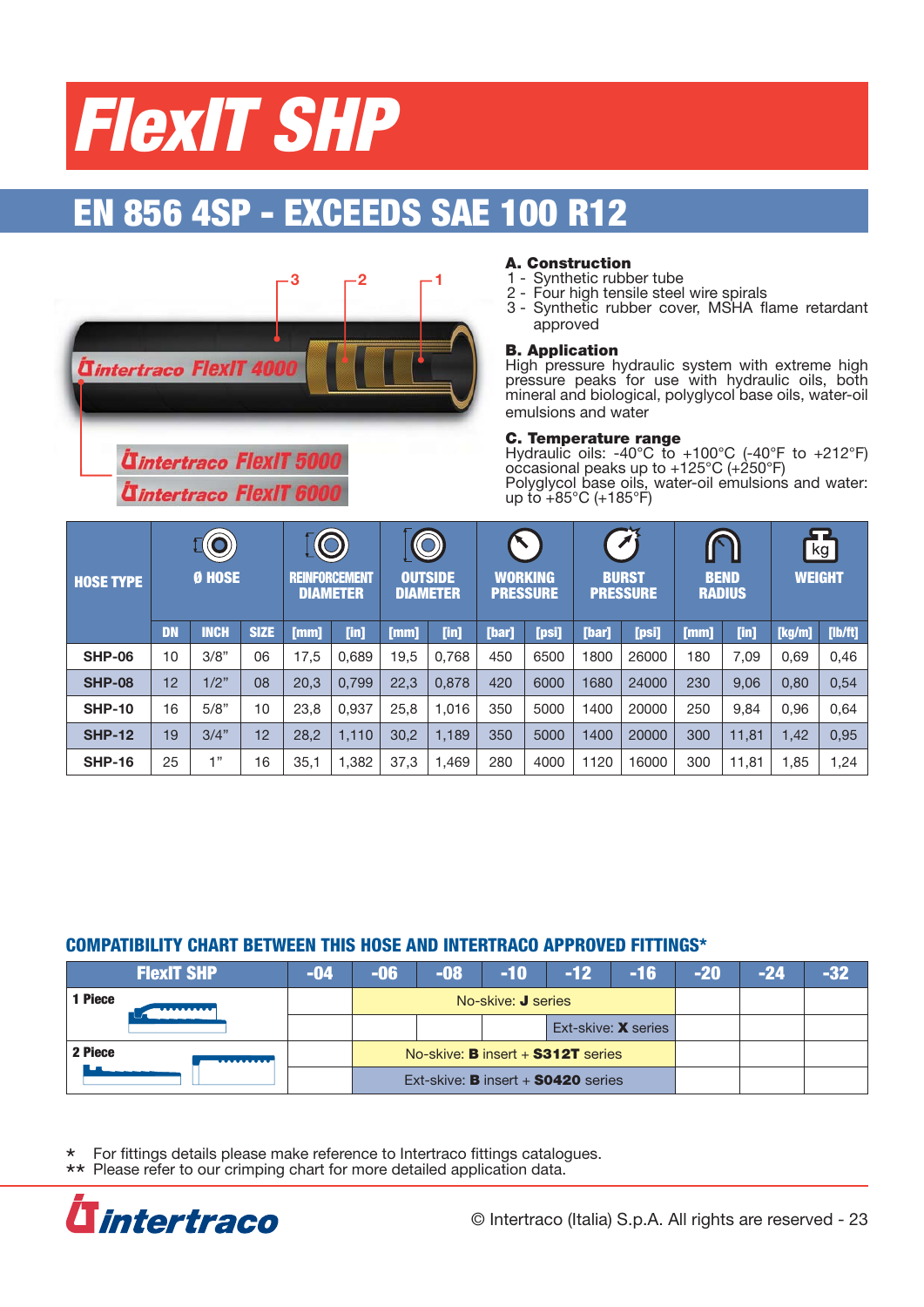## *FlexIT S12*

### **FOUR WIRE SPIRAL HOSE**

## **MEETS OR EXCEEDS SAE 100 R12**



#### **A. Construction**

- 1 Synthetic rubber tube
- 2 Four high tensile steel wire spirals
- 3 Synthetic rubber cover, MSHA flame retardant approved

#### **B. Application**

High pressure hydraulic system for use with hydraulic oils, both mineral and biological, polyglycol base oils, water-oil emulsions and water

#### **C. Temperature range**

Hydraulic oils: -40°C to +121°C (-40°F to +250°F) occasional peaks up to +125°C (+257°F) Polyglycol base oils, water-oil emulsions and water: up to  $+85^{\circ}$ C ( $+185^{\circ}$ F)

| <b>HOSE TYPE</b>    | O<br><b>Ø HOSE</b><br><b>INCH</b><br><b>DN</b> |        |             | $\bigcup$ | <b>REINFORCEMENT</b><br><b>DIAMETER</b> |      | $\cup$<br><b>OUTSIDE</b><br><b>DIAMETER</b> |       | WORKING<br><b>PRESSURE</b> |       | <b>BURST</b><br><b>PRESSURE</b> |      | <b>BEND</b><br><b>RADIUS</b> | <b>WEIGHT</b> | kg                        |
|---------------------|------------------------------------------------|--------|-------------|-----------|-----------------------------------------|------|---------------------------------------------|-------|----------------------------|-------|---------------------------------|------|------------------------------|---------------|---------------------------|
|                     |                                                |        | <b>SIZE</b> | [mm]      | $[{\rm in}]$                            | [mm] | [ <sub>in</sub> ]                           | [bar] | [psi]                      | [bar] | [psi]                           | [mm] | $\overline{\text{m}}$        | [kg/m]        | [ <b>lb</b> / <b>ft</b> ] |
| S <sub>12</sub> -06 | 10                                             | 3/8"   | 06          | 17,2      | 0,677                                   | 20,3 | 0,799                                       | 280   | 4000                       | 1120  | 16000                           | 125  | 4,92                         | 0,70          | 0,47                      |
| S <sub>12</sub> -08 | 12                                             | 1/2"   | 08          | 20,7      | 0,815                                   | 23,8 | 0,937                                       | 280   | 4000                       | 1120  | 16000                           | 180  | 7,09                         | 0,84          | 0,56                      |
| S <sub>12</sub> -10 | 16                                             | 5/8"   | 10          | 24,6      | 0,969                                   | 27,4 | 1.079                                       | 280   | 4000                       | 1120  | 16000                           | 200  | 7,87                         | 1,10          | 0,74                      |
| S <sub>12</sub> -12 | 19                                             | 3/4"   | 12          | 27,7      | 1,091                                   | 30,7 | 1,209                                       | 280   | 4000                       | 1120  | 16000                           | 240  | 9,45                         | 1,33          | 0,89                      |
| S <sub>12</sub> -16 | 25                                             | $-111$ | 16          | 34,9      | 1,374                                   | 38,0 | 1,496                                       | 280   | 4000                       | 1120  | 16000                           | 300  | 11,81                        | 1,85          | 1,24                      |
| S <sub>12</sub> -20 | 31                                             | 1.1/4" | 20          | 43,6      | 1,717                                   | 45,8 | 1,803                                       | 210   | 3000                       | 840   | 12000                           | 420  | 16,54                        | 2,53          | 1,70                      |
| S12-24              | 38                                             | 1.1/2" | 24          | 50,1      | 1,972                                   | 52,3 | 2,059                                       | 210   | 3000                       | 840   | 12000                           | 500  | 19,69                        | 2,96          | 1,99                      |
| S <sub>12</sub> -32 | 51                                             | 2"     | 32          | 63,6      | 2,504                                   | 66,7 | 2,626                                       | 210   | 3000                       | 840   | 12000                           | 630  | 24,80                        | 4,30          | 2,89                      |

#### **COMPATIBILITY CHART BETWEEN THIS HOSE AND INTERTRACO APPROVED FITTINGS\***

| <b>FlexIT S12</b>                        | $-04$ | $-06/$ | -08 | $-10$ | $-12$                                            | -16 | $-20$               | $-24$ |  |
|------------------------------------------|-------|--------|-----|-------|--------------------------------------------------|-----|---------------------|-------|--|
| 1 Piece<br>.                             |       |        |     |       | No-skive: <b>J</b> series                        |     |                     |       |  |
|                                          |       |        |     |       |                                                  |     | Ext-skive: X series |       |  |
| 2 Piece<br><b><i><u>AAAAAAAA</u></i></b> |       |        |     |       | No-skive: <b>B</b> insert + <b>S312T</b> series  |     |                     |       |  |
|                                          |       |        |     |       | Ext-skive: <b>B</b> insert + <b>S0420</b> series |     |                     |       |  |

\* For fittings details please make reference to Intertraco fittings catalogues.<br>\*\* Please refer to our crimping chart for more detailed application data.

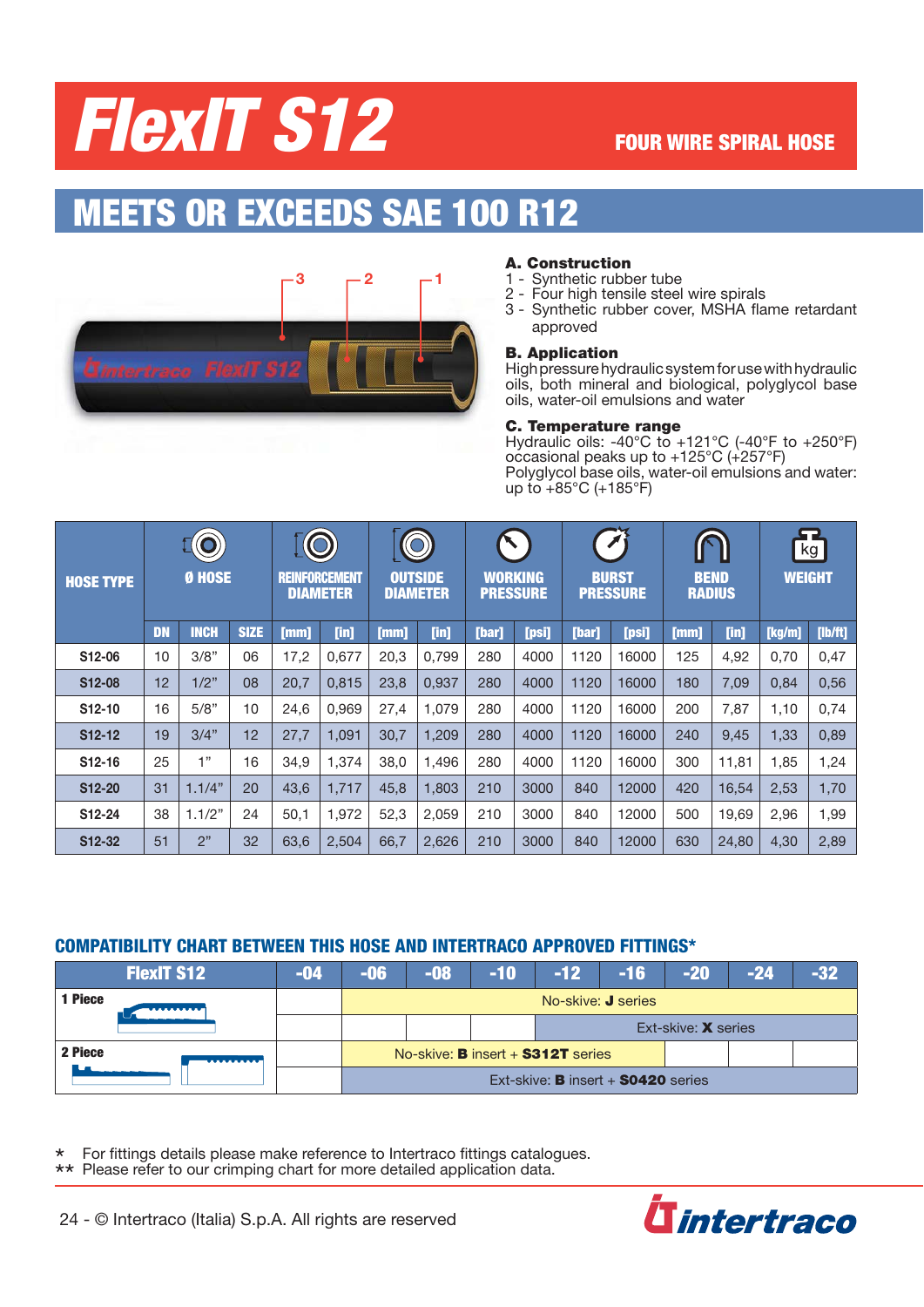## *FlexIT 5000*

#### **FOUR OR SIX WIRE SPIRAL HOSE**

## **EN 856 R13 - SAE 100 R13**



#### **A. Construction**

- 1 Synthetic rubber tube
- 2 Four high tensile steel wire spirals for sizes 12 and 16 and six high tensile steel wire spirals for other sizes
- 3 Synthetic rubber cover, MSHA flame retardant approved

#### **B. Application**

High pressure hydraulic system with extreme high pressure peaks for use with hydraulic oils, both mineral and biological, polyglycol base oils, water-oil emulsions and water

#### **C. Temperature range**

Hydraulic oils: -40°C to +121°C (-40°F to +250°F) occasional peaks up to +125°C (+257°F) Polyglycol base oils, water-oil emulsions and water: up

to  $+85^{\circ}$ C (+185 $^{\circ}$ F)

| <b>HOSE TYPE</b>      |           | $\ddot{\mathbf{O}}$<br><b>Ø HOSE</b> |             | $\bigcirc$ | <b>REINFORCEMENT</b><br><b>DIAMETER</b> |      | $\bigcirc$<br><b>OUTSIDE</b><br><b>DIAMETER</b> |       | <b>WORKING</b><br><b>PRESSURE</b> |       | <b>BURST</b><br><b>PRESSURE</b> | <b>BEND</b> | <b>RADIUS</b> | <b>WEIGHT</b> | kg               |
|-----------------------|-----------|--------------------------------------|-------------|------------|-----------------------------------------|------|-------------------------------------------------|-------|-----------------------------------|-------|---------------------------------|-------------|---------------|---------------|------------------|
|                       | <b>DN</b> | <b>INCH</b>                          | <b>SIZE</b> | [mm]       | [in]                                    | [mm] | $[$ in]                                         | [bar] | [psi]                             | [bar] | [psi]                           | [mm]        | $[$ in]       | [kg/m]        | [ <b>lb</b> /ft] |
| <b>FlexIT 5000-12</b> | 19        | 3/4"                                 | 12          | 29,0       | 1,142                                   | 32,1 | 1,264                                           | 350   | 5000                              | 1400  | 20000                           | 241         | 9,49          | 1,60          | 1,08             |
| <b>FlexIT 5000-16</b> | 25        | 1"                                   | 16          | 35,1       | 1,382                                   | 38,4 | 1.512                                           | 350   | 5000                              | 1400  | 20000                           | 300         | 11.81         | 2,13          | 1,43             |
| <b>FlexIT 5000-20</b> | -31       | 1.1/4"                               | 20          | 46,8       | 1,843                                   | 49,8 | 1.961                                           | 350   | 5000                              | 1400  | 20000                           | 420         | 16.54         | 4,40          | 2,96             |
| <b>FlexIT 5000-24</b> | 38        | 1.1/2"                               | 24          | 54,3       | 2,138                                   | 57,3 | 2,256                                           | 350   | 5000                              | 1400  | 20000                           | 500         | 19,69         | 4,80          | 3,23             |
| <b>FlexIT 5000-32</b> | 51        | 2"                                   | 32          | 68,1       | 2,681                                   | 71,1 | 2,799                                           | 350   | 5000                              | 1400  | 20000                           | 635         | 25,00         | 7,20          | 4,84             |

#### **COMPATIBILITY CHART BETWEEN THIS HOSE AND INTERTRACO APPROVED FITTINGS\***

| <b>FlexIT 5000</b>                     | $-04$ | 66 | $-08$ | <b>4107</b> | $-12$ | $-16$                                        | $-20$ | $-24$                                                  | -32 |
|----------------------------------------|-------|----|-------|-------------|-------|----------------------------------------------|-------|--------------------------------------------------------|-----|
| 1 Piece<br><b><i><u>AAAAAA</u></i></b> |       |    |       |             |       |                                              |       | No-skive: H series                                     |     |
|                                        |       |    |       |             |       |                                              |       | Ext-skive: X series                                    |     |
| <b>Interlock</b><br><b>AAAAAAA</b>     |       |    |       |             |       | Interlock:<br>linsert + <b>S004I</b> ferrule |       | Interlock:<br><b>I</b> insert $+$ <b>S006I</b> ferrule |     |

\* For fittings details please make reference to Intertraco fittings catalogues.<br>\*\* Please refer to our crimping chart for more detailed application data.

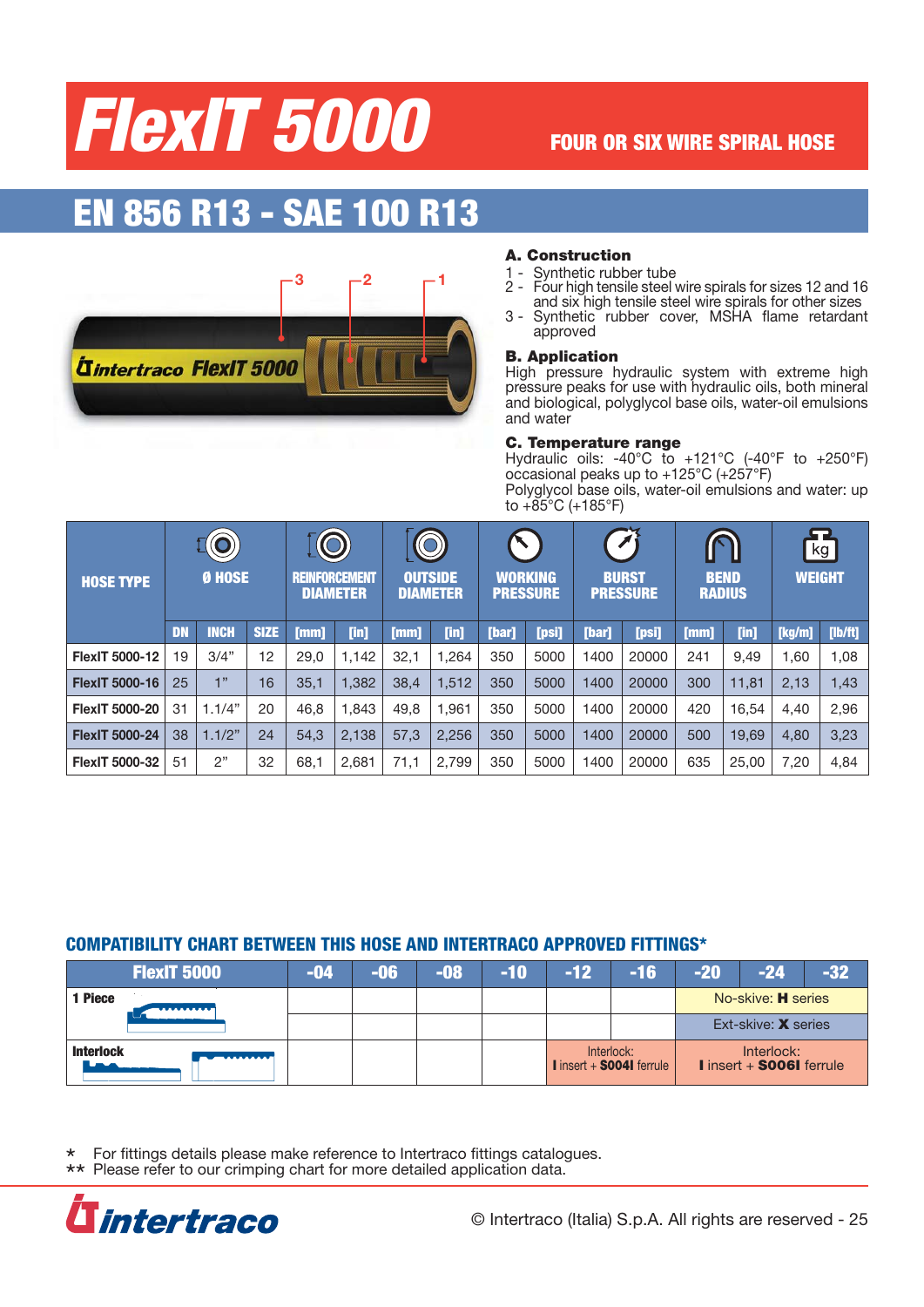## *FlexIT 6000*

### **FOUR OR SIX WIRE SPIRAL HOSE**

## **SAE 100 R15 - EXCEEDS SAE 100 R13**



#### **A. Construction**

- 1 Synthetic rubber tube
- 2 Four high tensile steel wire spirals for size 12 and 16 and six high tensile steel wire spirals for other sizes
- 3 Synthetic rubber cover, MSHA flame retardant approved

#### **B. Application**

High pressure hydraulic system with extreme high pressure peaks for use with hydraulic oils, both mineral and biological, polyglycol base oils, wateroil emulsions and water

#### **C. Temperature range**

Hydraulic oils: -40°C to +121°C (-40°F to +250°F) occasional peaks up to  $+125^{\circ}$ C ( $+257^{\circ}$ F) Polyglycol base oils, water-oil emulsions and water: up to +85°C (+185°F)

| <b>HOSE TYPE</b>      |           | $\mathbf{C}$<br><b>Ø HOSE</b> |             | <b>REINFORCEMENT</b> | <b>DIAMETER</b> |      | <b>OUTSIDE</b><br><b>DIAMETER</b> |       | <b>WORKING</b><br><b>PRESSURE</b> |       | <b>BURST</b><br><b>PRESSURE</b> |      | <b>BEND</b><br><b>RADIUS</b> | <b>WEIGHT</b> | kg                        |
|-----------------------|-----------|-------------------------------|-------------|----------------------|-----------------|------|-----------------------------------|-------|-----------------------------------|-------|---------------------------------|------|------------------------------|---------------|---------------------------|
|                       | <b>DN</b> | <b>INCH</b>                   | <b>SIZE</b> | [mm]                 | $\text{[in]}$   | [mm] | $[$ in]                           | [bar] | [psi]                             | [bar] | [psi]                           | [mm] | $\text{[in]}$                | [kg/m]        | [ <b>lb</b> / <b>ft</b> ] |
| <b>FlexIT 6000-12</b> | 19        | 3/4"                          | 12          | 28,1                 | 1.106           | 30,7 | 1,209                             | 420   | 6000                              | 1680  | 24000                           | 280  | 11,02                        | 1,50          | 1,01                      |
| <b>FlexIT 6000-16</b> | 25        | 1"                            | 16          | 35,2                 | 1,386           | 38,3 | 1,508                             | 420   | 6000                              | 1680  | 24000                           | 340  | 13,39                        | 2,00          | 1,34                      |
| <b>FlexIT 6000-20</b> | 31        | 1.1/4"                        | 20          | 46,8                 | 1,843           | 49,4 | 1,945                             | 420   | 6000                              | 1680  | 24000                           | 420  | 16,54                        | 3,48          | 2,34                      |
| <b>FlexIT 6000-24</b> | 38        | 1.1/2"                        | 24          | 53,4                 | 2,102           | 57,3 | 2,256                             | 420   | 6000                              | 1680  | 24000                           | 510  | 20.08                        | 4,63          | 3,11                      |
| FlexIT 6000-32        | 51        | 2"                            | 32          | 67,3                 | 2,650           | 71,7 | 2,823                             | 420   | 6000                              | 1680  | 24000                           | 630  | 24,80                        | 6,70          | 4,50                      |

#### **COMPATIBILITY CHART BETWEEN THIS HOSE AND INTERTRACO APPROVED FITTINGS\***

| <b>FlexIT 6000</b>                 | $-04$ | $-06$ | $-08$ | $-10$ | $-12$ | $-16$                                        | $-20$                          | $-24$      | $-32$                          |
|------------------------------------|-------|-------|-------|-------|-------|----------------------------------------------|--------------------------------|------------|--------------------------------|
| 1 Piece                            |       |       |       |       |       |                                              | Ext-skive: X series            |            |                                |
|                                    |       |       |       |       |       |                                              |                                |            | Ext-skive:<br><b>XL</b> series |
| <b>Interlock</b><br><b>AAAAAAA</b> |       |       |       |       |       | Interlock:<br>linsert + <b>S004I</b> ferrule | linsert + <b>S006I</b> ferrule | Interlock: | Interlock:<br>$Z +$ SZ061      |

\* For fittings details please make reference to Intertraco fittings catalogues.<br>\*\* Please refer to our crimping chart for more detailed application data.

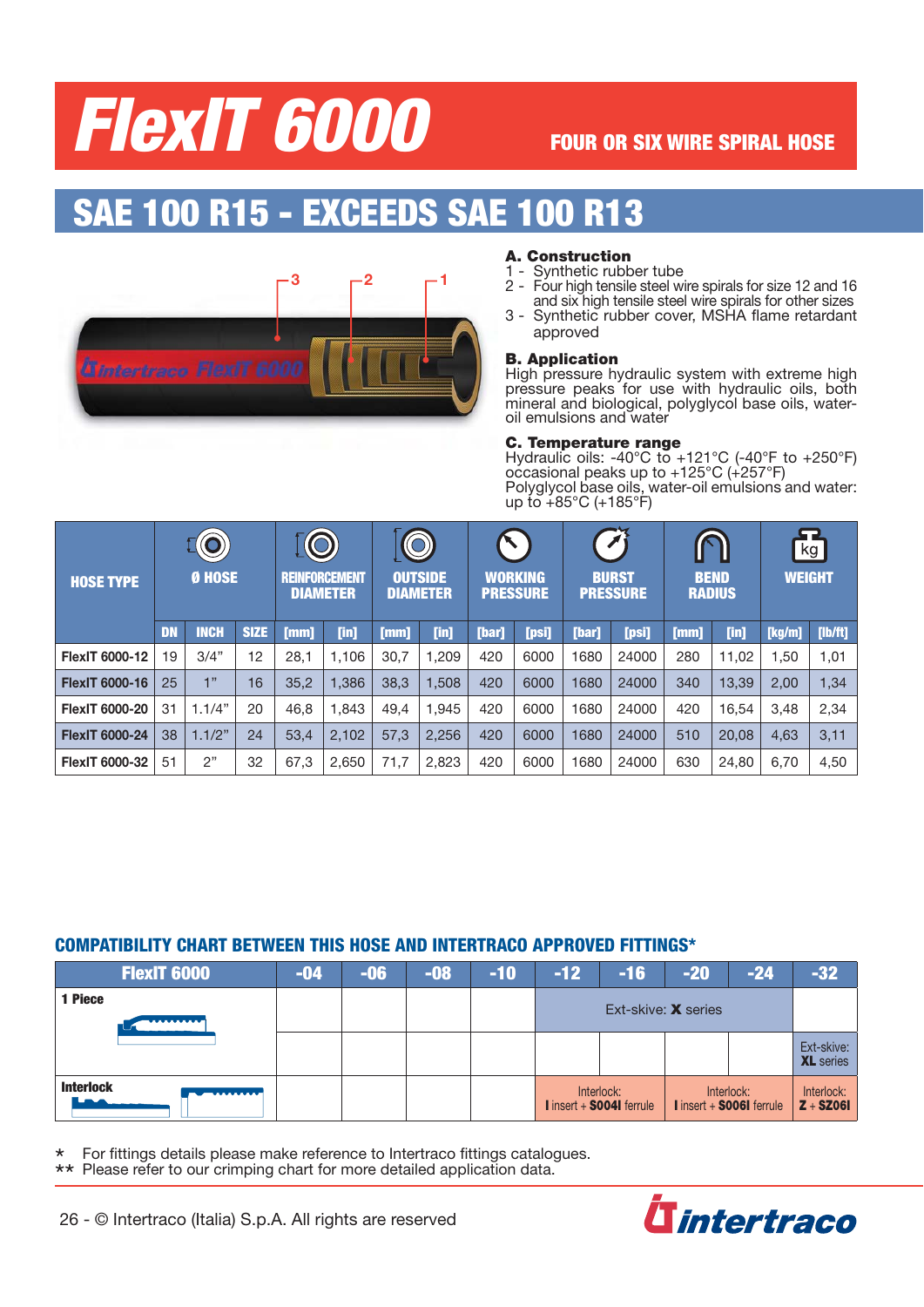

#### **FOUR OR SIX WIRE SPIRAL HOSE**

## **WATERBLAST HOSE**



*<u>Uintertraco FlexIT WB3</u>* 

#### **A. Construction**

- 1 Synthetic rubber tube
- 2 Four high tensile steel wire spirals for all sizes except for six high tensile steel wire spiral for WB3-08 and WB3-12 hoses
- 3 Synthetic rubber cover

#### **B. Application**

Very high constant pressure hose for water and water emulsions scaling systems

#### **C. Temperature range**

-40°C to +80°C (-40°F to +176°F)

| <b>HOSE TYPE</b> |           | $\ddot{\mathbf{O}}$<br><b>Ø HOSE</b> |             |      | $\tilde{O}$<br><b>REINFORCEMENT</b><br><b>DIAMETER</b> |      | $\left( \bigcirc \right)$<br><b>OUTSIDE</b><br><b>DIAMETER</b> |              | $\blacktriangledown$<br><b>WORKING</b><br><b>PRESSURE</b> |       | $\mathbb{Z}^2$<br><b>BURST</b><br><b>PRESSURE</b> | N    | <b>BEND</b><br><b>RADIUS</b> |        | kg<br><b>WEIGHT</b>  |
|------------------|-----------|--------------------------------------|-------------|------|--------------------------------------------------------|------|----------------------------------------------------------------|--------------|-----------------------------------------------------------|-------|---------------------------------------------------|------|------------------------------|--------|----------------------|
|                  | <b>DN</b> | <b>INCH</b>                          | <b>SIZE</b> | [mm] | [ <sub>in</sub> ]                                      | [mm] | [ <sub>in</sub> ]                                              | <b>[bar]</b> | [psi]                                                     | [bar] | [psi]                                             | [mm] | $[$ in]                      | [kg/m] | [1 <sub>b</sub> /ft] |
| <b>WB1-04</b>    | 6         | 1/4"                                 | 04          | 14,7 | 0,579                                                  | 17,9 | 0.705                                                          | 800          | 11500                                                     | 2000  | 28750                                             | 125  | 4,92                         | 0.61   | 0,41                 |
| <b>WB1-06</b>    | 10        | 3/8"                                 | 06          | 17,5 | 0,689                                                  | 21,2 | 0,835                                                          | 800          | 11500                                                     | 2000  | 28750                                             | 155  | 6,10                         | 0,78   | 0,52                 |
| <b>WB1-08</b>    | 12        | 1/2"                                 | 08          | 20,2 | 0,795                                                  | 24,4 | 0,961                                                          | 800          | 11500                                                     | 2000  | 28750                                             | 200  | 7,87                         | 0,91   | 0,61                 |
| <b>WB1-12</b>    | 19        | 3/4"                                 | 12          | 28,2 | 1.110                                                  | 32,0 | 1.260                                                          | 700          | 10000                                                     | 1750  | 25000                                             | 250  | 9,84                         | 1,54   | 1,03                 |
| <b>WB1-16</b>    | 25        | 1"                                   | 16          | 35,1 | 1.382                                                  | 38,4 | 1,512                                                          | 700          | 10000                                                     | 1750  | 25000                                             | 300  | 11,81                        | 2,13   | 1,43                 |
| <b>WB2-04</b>    | 6         | 1/4"                                 | 04          | 14,6 | 0,575                                                  | 17,8 | 0.701                                                          | 1250         | 18000                                                     | 3125  | 45000                                             | 200  | 7,87                         | 0,46   | 0,31                 |
| <b>WB2-06</b>    | 10        | 3/8"                                 | 06          | 18,1 | 0,713                                                  | 20,8 | 0,819                                                          | 1250         | 18000                                                     | 3125  | 45000                                             | 230  | 9,06                         | 0,90   | 0,60                 |
| <b>WB2-08</b>    | 12        | 1/2"                                 | 08          | 22,2 | 0.874                                                  | 24,6 | 0.969                                                          | 1100         | 16000                                                     | 2750  | 40000                                             | 230  | 9.06                         | 1,24   | 0,83                 |
| <b>WB2-12</b>    | 19        | 3/4"                                 | 12          | 29,0 | 1,142                                                  | 32,0 | 1,260                                                          | 1000         | 14500                                                     | 2500  | 36250                                             | 250  | 9,84                         | 1,87   | 1,26                 |
| <b>WB3-04</b>    | 6         | 1/4"                                 | 04          | 15,4 | 0,606                                                  | 18,4 | 0,724                                                          | 1400         | 20000                                                     | 3500  | 50000                                             | 125  | 4,92                         | 0,49   | 0,33                 |
| <b>WB3-06</b>    | 10        | 3/8"                                 | 06          | 19,2 | 0,756                                                  | 22,2 | 0,874                                                          | 1400         | 20000                                                     | 3500  | 50000                                             | 150  | 5,91                         | 0,71   | 0,48                 |
| <b>WB3-08</b>    | 12        | 1/2"                                 | 08          | 25,9 | 1,020                                                  | 29,0 | 1,142                                                          | 1450         | 21000                                                     | 3625  | 52500                                             | 250  | 9,84                         | 1,87   | 1,25                 |
| <b>WB3-12</b>    | 19        | 3/4"                                 | 12          | 32,4 | 1,276                                                  | 34,0 | 1,339                                                          | 1350         | 19500                                                     | 3375  | 48750                                             | 300  | 11,81                        | 2,14   | 1,44                 |

#### **COMPATIBILITY CHART BETWEEN THIS HOSE AND INTERTRACO APPROVED FITTINGS\***

| <b>ZEI AX IT WRZ</b> |                                                    | -04                                                | -06 | -08 | -10 |  | Æ16/ |  |
|----------------------|----------------------------------------------------|----------------------------------------------------|-----|-----|-----|--|------|--|
| Waterblast           | Waterblast: <b>W</b> insert $+$ <b>WS4</b> ferrule |                                                    |     |     |     |  |      |  |
| .                    | <b>WB2</b>                                         | Waterblast: <b>W</b> insert $+$ <b>WS4</b> ferrule |     |     |     |  |      |  |
|                      | WB <sub>3</sub>                                    | Waterblast: <b>W</b> insert $+$ <b>WS6</b> ferrule |     |     |     |  |      |  |

\*\* For fittings details please make reference to Intertraco fittings catalogues.

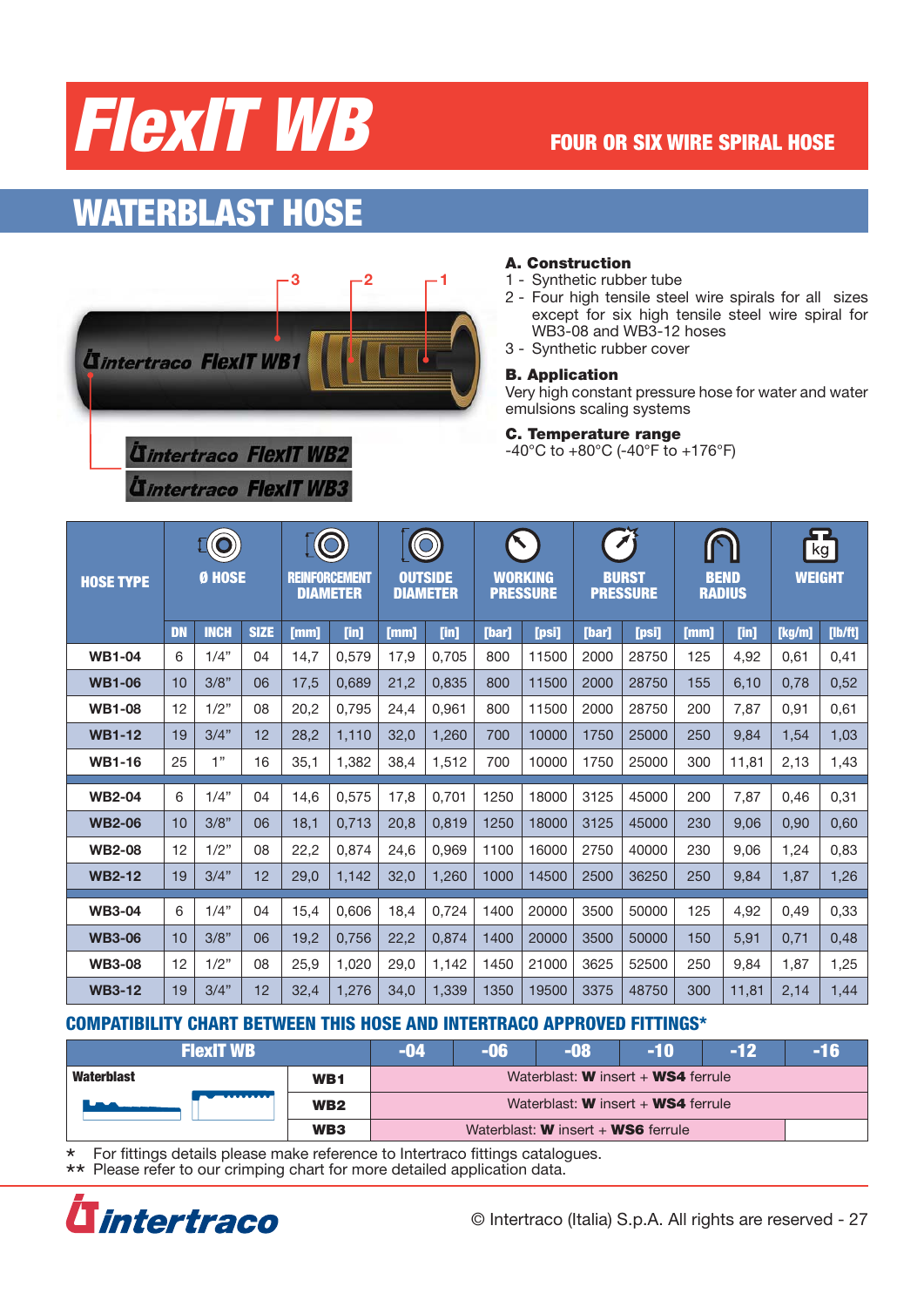## *Precautions*

#### **1.Protection against damage and other troubles**

Avoid using the hose assembly beyond the scope of its specifications. It may cause serious problems such an early burst or leakage. For safe application, note the following instructions:

#### • Do not touch the hose and the coupling under pressure.

Should a hose or a coupling break, it may cause severe injuries, such as burn or destruction of your organs. Apply plastic cover for protecion, unless the contact with them can be avoidable.

#### • Use a hose under the maximum working pressure.

The use over the maximum working pressure may lead to burst of a hose or a coupling come-off. Follow the maximum working pressure guided in its specification.

#### . Do not hurt the hose.

To protect hose assemblies from excessive wear caused by sharp objects or abrasive materials, use open wound or flat armor spring guards.

#### • Avoid using a hose with a twist or a pull.

Should the twisted or pulled hose be applied with a pressure, the hose, particularly the hose end, may possibly suffer a break. If it is unavoidable, be sure to use a swivel joint.

#### • Avoid using a hose with a sharp bend. The use of a hose with a sharp bend may cause an early break or other unexpected troubles.

Utilize proper adapters or spring guards to avoid excessive bending.

#### • Do not be electrified.

Electrifying a hose may lead to a break of the hose or an electric shock.

#### Tighten the recommended torque.

When a hose is connected to machine, be sure to apply the recommended torque.

#### • Apply the appropriate fluid.

The use of the inappropriate fluid will deteriorate the inner tube or the reinforcement, which will lead to burst of a hose or a coupling come-off.

#### • Keep the minimum bending radius.

When the hose is bent smaller than the minimum bending radius, it may cause early burst.

#### • Do not put the external force such as excessive impulse.

Under the excessive external force, the service will decline.

#### • Keep the temperature range.

The use of a hose over the temperature range will lead to burst or problems around the coupling, such as leakage, or come-off.

#### • Do not put the excessive negative pressure.

Under the excessive negative pressure, the inner tube will scrape, which will lead to leakage.

#### . Do not put into the water or any other liquid

In water, the hose undergoes external pressure, wich will reduce the service life of a hose.

#### • Remove the air inside.

The air left inside may cause the scrape of inner tube, wich will lead to leakage.

#### • Keep the minimum exposed hose lenght.

To acquire the service life of the hose, keep at least the minimum exposed hose length.

#### Do not fix or remodel a hose.

The fixed or remodeled hose does not show the service life of the specification.

#### **2.Maintenance inspection**

At the inception, be sure that none of the following can be found.

- Damage of a hose
- Swelling of a hose
- Exposure of a Reinforcement
- Transformation (ex. sharp bending)

#### **3.Storage**

- Avoid direct rays of the sun, noxious gasses, oils and chemicals.
- Store in dry place at temperature range of -10°C to +40°C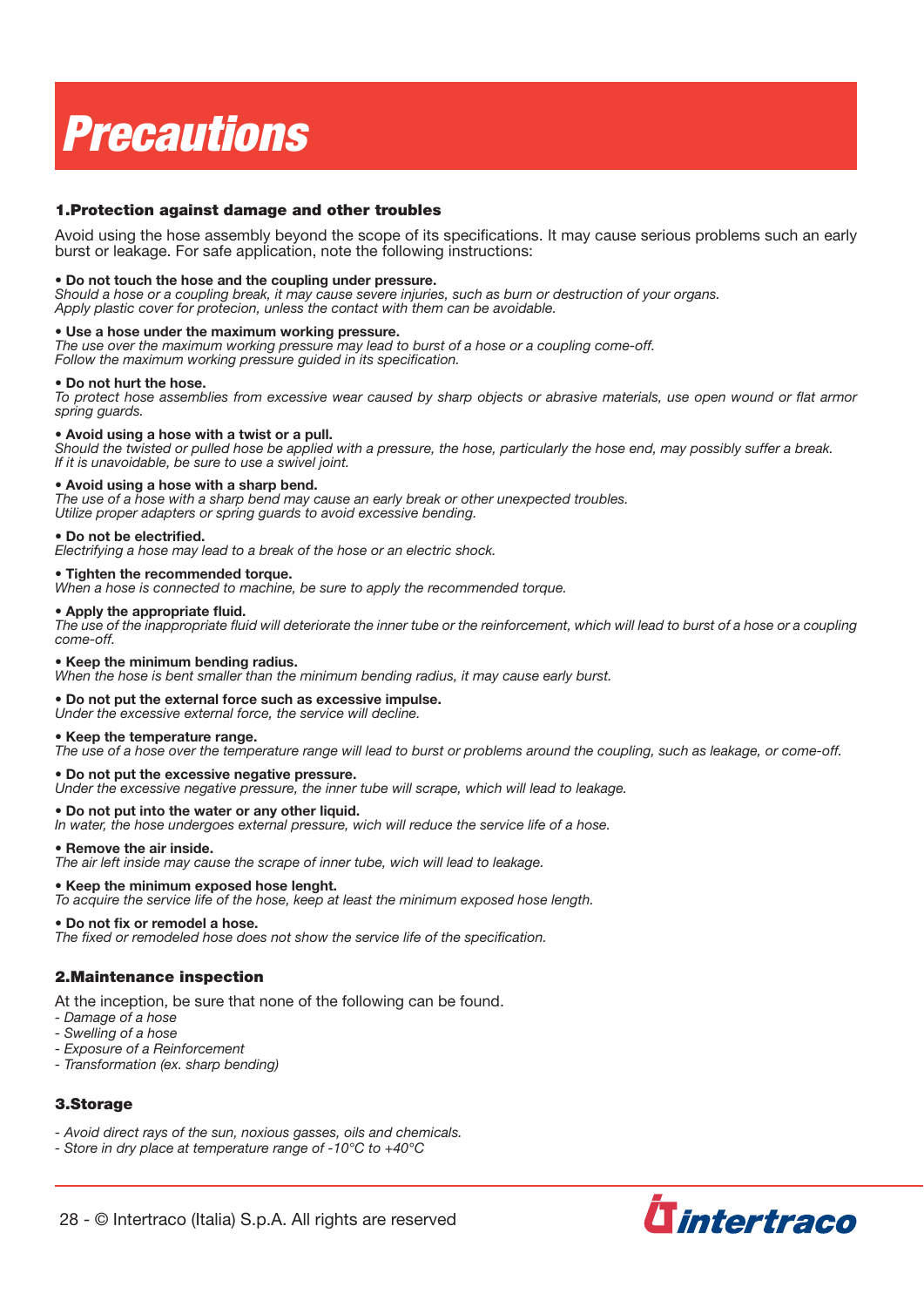### *Selecting Hose Size by Flow Capacity*



**d** = hose inside diameter (mm /dash size)

**Q** = flow in liter per minute or US Gallons per minute **V** = velocity in meter per seconds or feet per seconds

- \* Gallons are US gallons Conversion rate: Gal/min x 3,785=l/min feet/s x 0,3048=m/s
- \*\* Recommended velocities are according to hydraulic fluids of maximum viscosity 315 S.S.U. at 38°C (100°F) working at room temperatures within 18°C (65°F) and 68°C (155°F).

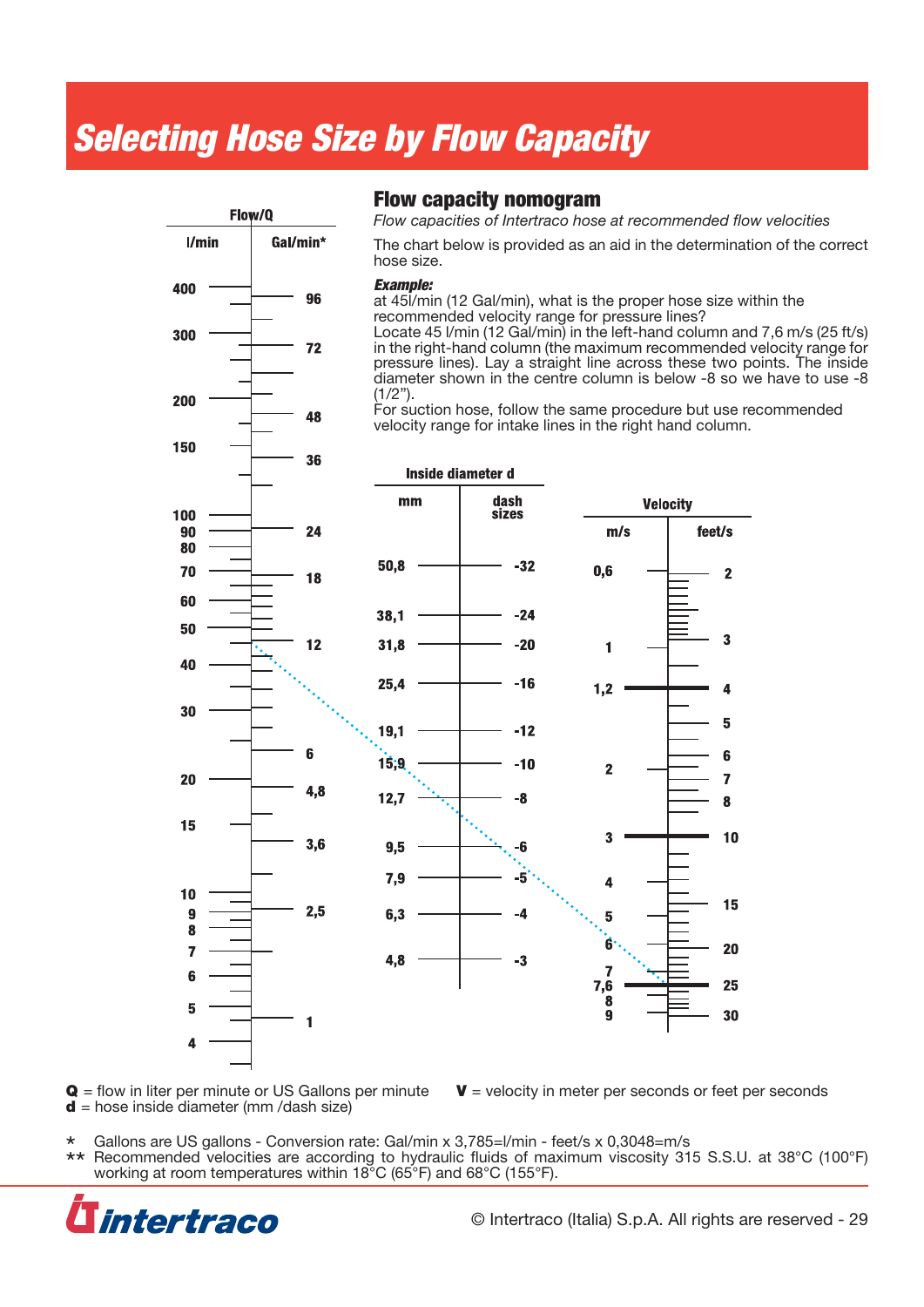### *Chemical Compatibility Chart For FlexIT Rubber Hoses*

| <b>FLUID</b>               | <b>CHEMICAL</b><br><b>RESISTANCE*</b> | <b>FLUID</b>                             | <b>CHEMICAL</b><br><b>RESISTANCE*</b> |
|----------------------------|---------------------------------------|------------------------------------------|---------------------------------------|
| Acetic acid, glacial       | G                                     | Carbon tetrachloride                     | L                                     |
| Acetic acid, less than 10% | G                                     | Carbonic acid                            |                                       |
| Acetic acid, over 10%      | F                                     | Carbonic acid, phenol                    | $\overline{a}$                        |
| Acetic anhydride           | F                                     | Chlorine gas, dry                        | F                                     |
| Acetone                    | Chlorine gas, wet<br>L                |                                          | L                                     |
| Acetylene                  | F                                     | Chloroform                               |                                       |
| Air (under 20 bar)         | Chlorosulfonic acid<br>Н              |                                          | L                                     |
| Aluminum chloride          |                                       | Chromic acid                             | L                                     |
| Aluminum sulphate          | $\overline{\phantom{a}}$              | Citric acid                              | G                                     |
| Ammonia gas, cold          | L                                     | Copper chloride                          |                                       |
| Ammonia gas, hot           | F                                     | Cottonseed oil                           | G                                     |
| Ammonia aqueous            | F                                     | Creosote oil                             |                                       |
| Ammonium chloride          | $\overline{\phantom{a}}$              | Cresol                                   | F                                     |
| Ammonium hydroxide         | G                                     | Cyclohexane                              | F                                     |
| Ammonium nitrate           |                                       | Ether                                    | Η                                     |
| Ammonium sulphate          |                                       | <b>ETHL</b> acetate                      |                                       |
| Amyl acetate               | L                                     | ETHL alchol                              | H                                     |
| Amyl alchol                |                                       | <b>ETHL</b> chloride                     |                                       |
| Aniline                    | L                                     | Ethylene cellulose                       | G                                     |
| Asphalt                    | F                                     | Ethylene dichloride                      |                                       |
| Barium chloride            | $\overline{\phantom{a}}$              | Ethylene glycol                          | $\overline{H}$                        |
| <b>Benzene</b>             | Т                                     | Ferric chloride                          |                                       |
| Benzine                    | G                                     | Ferric sulphate                          | $\overline{\phantom{0}}$              |
| Boric acid                 | H                                     | Formaldehyde                             | F                                     |
| Brake oil, dot 3           | F                                     | Formic acid                              | G                                     |
| Brake oil, dot 4           | F                                     | <b>Fuels oils</b>                        |                                       |
| Brake oil, dot 5           | G                                     | Furfural                                 | F                                     |
| <b>Bromine</b>             | L                                     | Glycerin                                 | н                                     |
| <b>Butane</b>              | F                                     | Grease, petro                            | Н                                     |
| <b>Butyl acetate</b>       | L                                     | Heavy water                              | H                                     |
| Butyl alchol               | $\overline{\phantom{a}}$              | Heptane                                  | L                                     |
| Calcium chloride           |                                       | Hexane                                   | L                                     |
| Calcium hydroxide          | ${\mathsf G}$                         | Hydraulic oil, chlorine base             | L                                     |
| Calcium hypochlorite       |                                       | Hydraulic oil, ordinary petro            | H                                     |
| Carbon dioxide             | Н                                     | Hydraulic oil, phosphate ester           | L                                     |
| Carbon disulphide          | L                                     | Hydraulic oil, sodium silicate base<br>G |                                       |

\*Chemical Compatibility Chart For FlexIT Rubber Hoses

**H**: High, **G**: Good, **F**: Fair, **L**: Low, application not recommended or permitted.

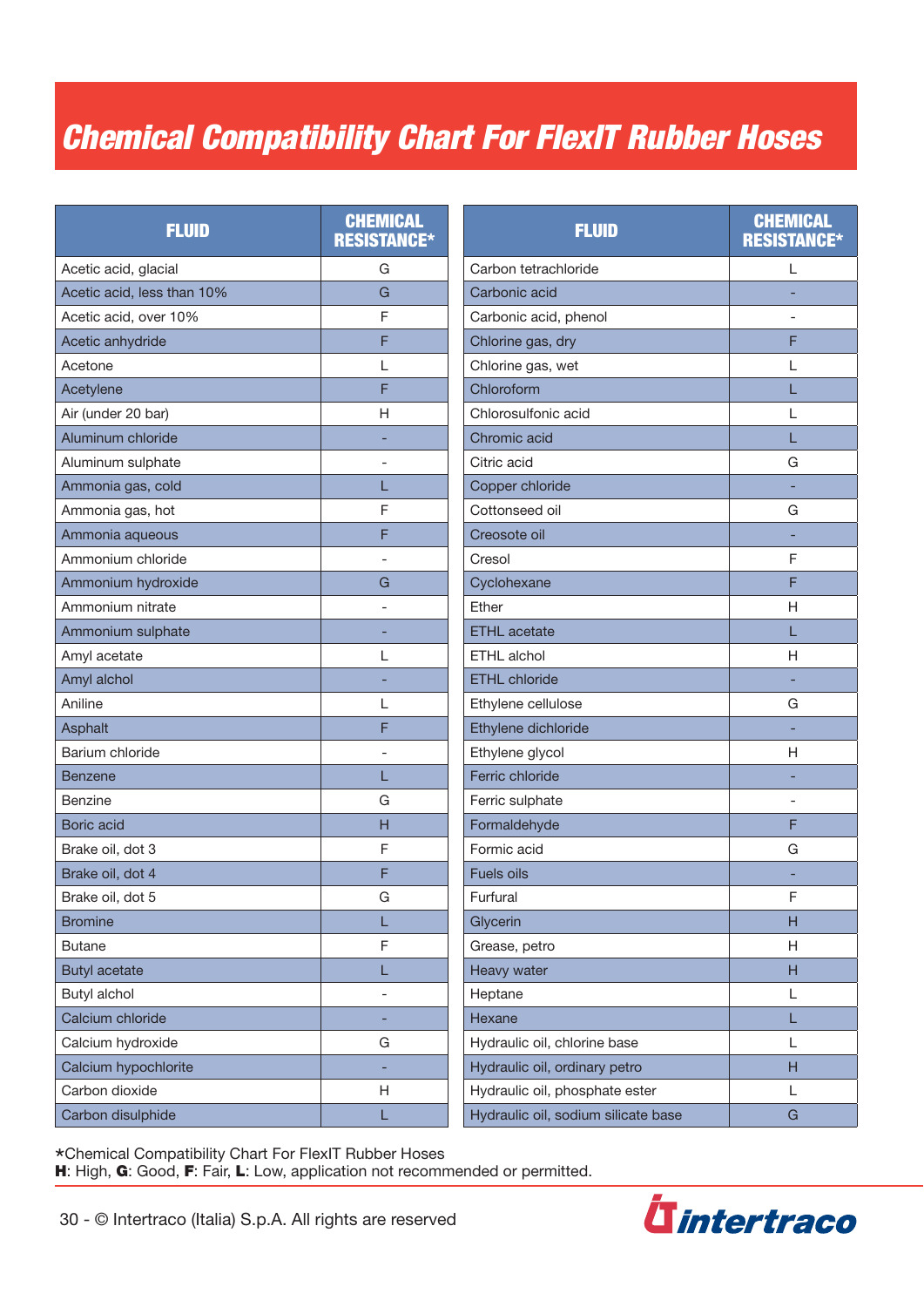### *Chemical Compatibility Chart For FlexIT Rubber Hoses*

| <b>FLUID</b>                       | <b>CHEMICAL</b><br><b>RESISTANCE*</b> | <b>FLUID</b>              | <b>CHEMICAL</b><br><b>RESISTANCE*</b> |
|------------------------------------|---------------------------------------|---------------------------|---------------------------------------|
| Hydraulic oil, water glycol        | F                                     | Phosphoric acid           |                                       |
| Hydraulic oil water & oil emulsion | F                                     | Picric acid               |                                       |
| Hydrobromic acid                   | ٠                                     | Potassium chloride        |                                       |
| Hydrocyanic acid                   | G                                     | Potassium hydroxide       | G                                     |
| Hydrofluoric acid, cold            | Ē,                                    | Potassium sulphate        |                                       |
| Hydrofluoric acid, hot             |                                       | Salt water                | Н                                     |
| Hydrogen                           | F                                     | Silicone oils             |                                       |
| Hydrogen peroxide, concentrated    |                                       | Soap solutions            | F                                     |
| Hydrogen peroxide, diluted         | ۰                                     | Sodium carbonate          | Н                                     |
| Hydrogen sulphide, dry             | F                                     | Sodium hydroxide          |                                       |
| Hydrogen sulphide, wet             | G                                     | Sodium hypochlorite       |                                       |
| Kerosene                           | G                                     | Sodium nitrate            |                                       |
| Laquer                             | L                                     | Sodium peroxide           | F                                     |
| Latic acid                         | F                                     | Sodium silicate           | H                                     |
| Light oil                          | G                                     | Soybean oil               |                                       |
| Liquified petroleum gas            | G                                     | <b>Steam</b>              |                                       |
| Lubricating oils, petro base       | H                                     | Steric acid, botanical    |                                       |
| Magnesium chloride                 |                                       | Sulphur                   | F                                     |
| Magnesium hydroxide                | G                                     | Sulphur chloride          |                                       |
| Mercuric chloride                  | G                                     | Sulphuric acid, 10%, cold | G                                     |
| Mercury                            | H                                     | Sulphuric acid, 10%, hot  | G                                     |
| Methyl alcohol                     |                                       | Sulphuric acid, 75%, cold | L                                     |
| Methyl chloride                    |                                       | Sulphuric acid, 75%, hot  | L                                     |
| Methyl ethyl ketone                |                                       | Sulphuric acid, 95%, cold | L                                     |
| Mineral oils                       | H                                     | Sulphuric acid, 95%, hot  | L                                     |
| Naphtalene                         | F                                     | Tannic acid               | G                                     |
| Naphta                             | G                                     | Tar                       |                                       |
| Nickel chloride                    |                                       | Tartaric acid             |                                       |
| Nitric acid, 10%                   | F                                     | Toluene                   | L                                     |
| Nitric acid, 70%                   | L                                     | Trichlorethylene          |                                       |
| Nitrobenzene                       | $\qquad \qquad -$                     | Turpentine oil            | $\overline{\phantom{0}}$              |
| Nitrogen/argon                     | H                                     | Varnish                   | L                                     |
| Oleic acid                         | G                                     | Water, normal temp        | Н                                     |
| Oxalic acid                        |                                       | Zinc chloride             |                                       |
| Oxygen                             | $\mathsf F$                           | Zinc sulphate             | $\overline{\phantom{0}}$              |
| Perchloroethylene                  |                                       |                           |                                       |

\*Chemical Compatibility Chart For FlexIT Rubber Hoses **H**: High, **G**: Good, **F**: Fair, **L**: Low, application not recommended or permitted.

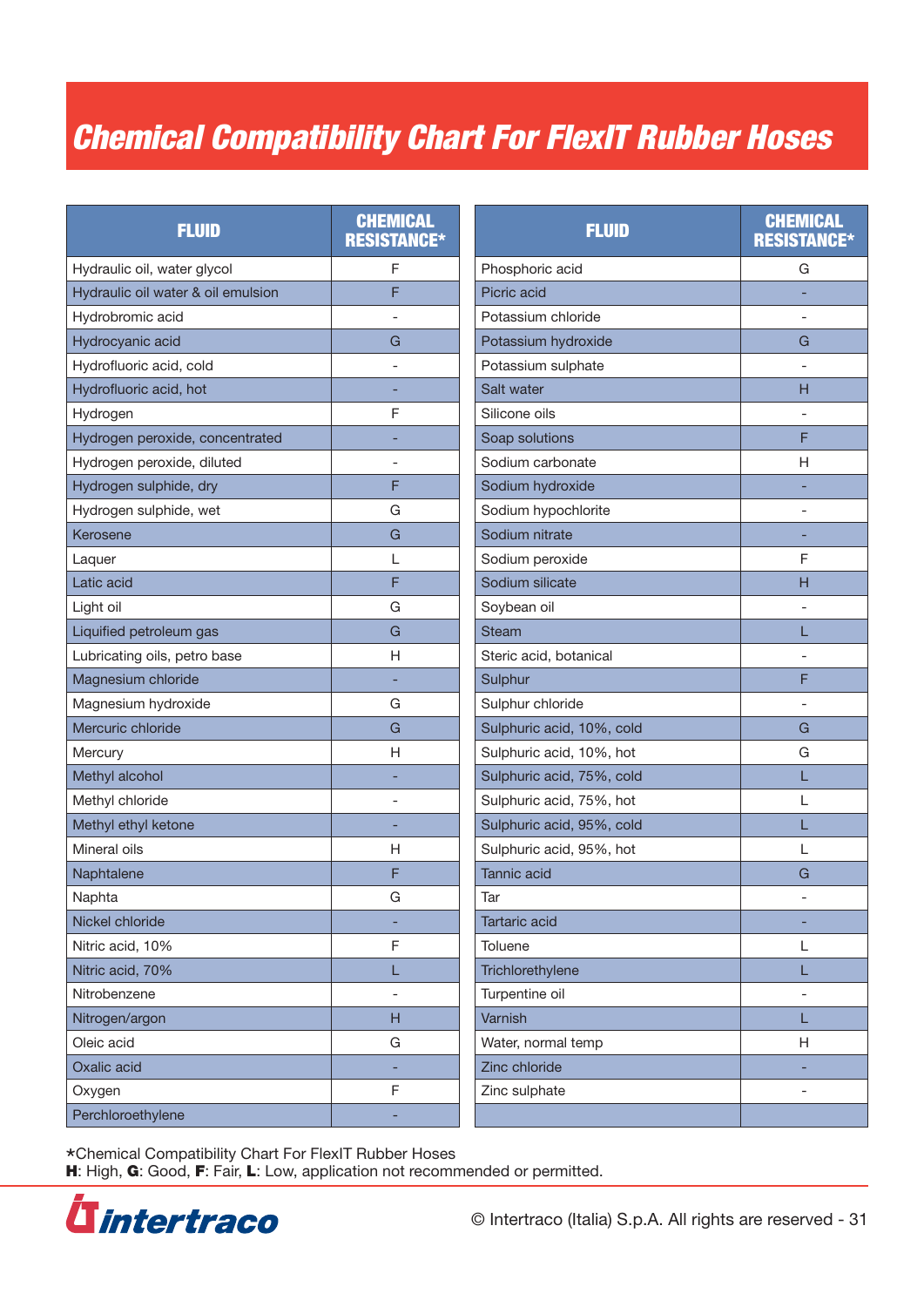## *Correct Hose Assembly Installation*

### *NO - Wrong Use YES - Correct Use*



**For detailed informations about the recommendeds practices for Hydraulic Hose Assemblies,**  please refer to SAEJ1273 standard.